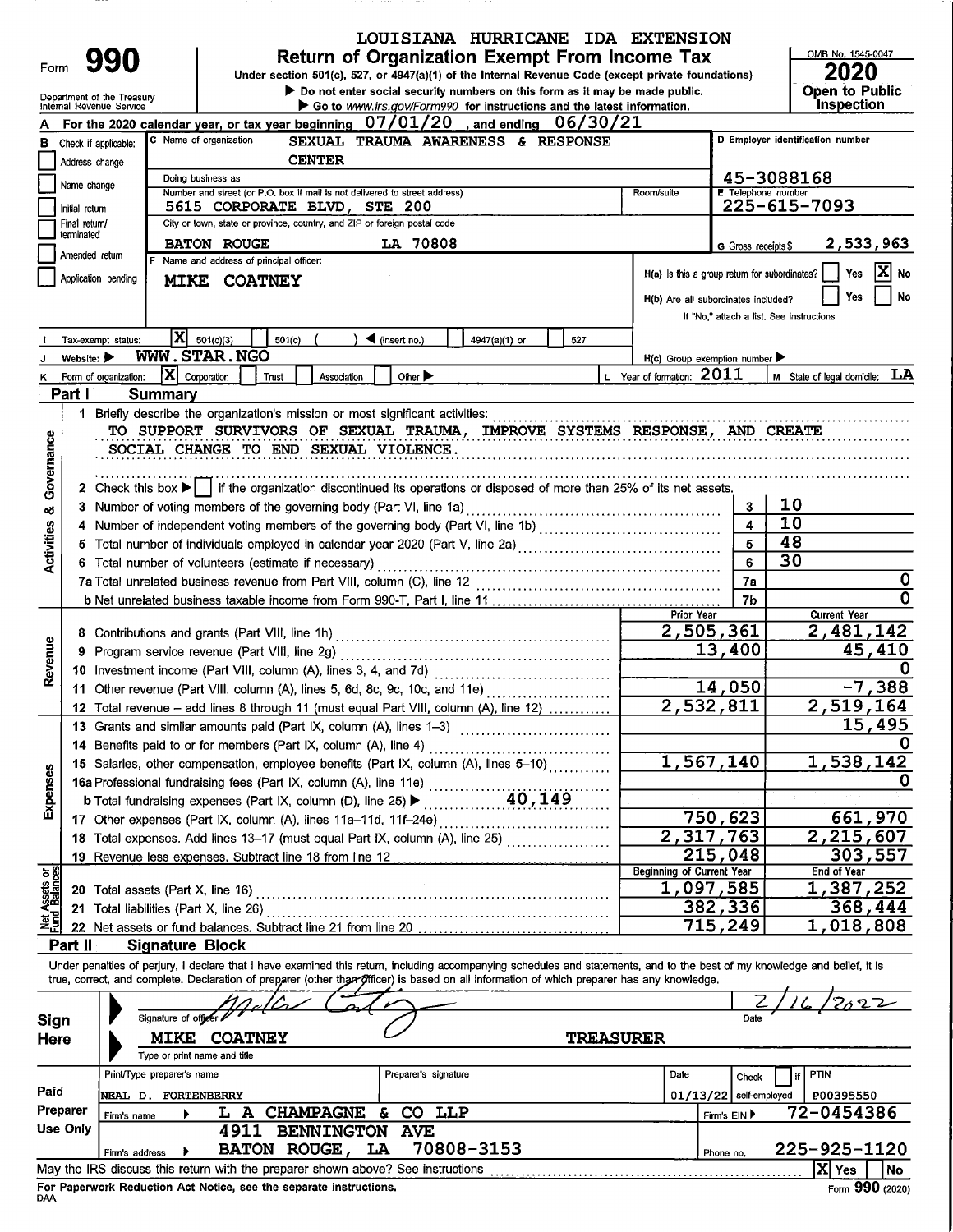| Form 990 (2020) SEXUAL TRAUMA AWARENESS & RESPONSE                                                                                                                                                                                                                                                                                            |                                                                                                                                                                                | 45-3088168  |                                                                         | Page 2                   |
|-----------------------------------------------------------------------------------------------------------------------------------------------------------------------------------------------------------------------------------------------------------------------------------------------------------------------------------------------|--------------------------------------------------------------------------------------------------------------------------------------------------------------------------------|-------------|-------------------------------------------------------------------------|--------------------------|
| Part III                                                                                                                                                                                                                                                                                                                                      | <b>Statement of Program Service Accomplishments</b>                                                                                                                            |             |                                                                         |                          |
|                                                                                                                                                                                                                                                                                                                                               |                                                                                                                                                                                |             |                                                                         | $ \mathbf{x} $           |
| Briefly describe the organization's mission:<br>1.                                                                                                                                                                                                                                                                                            |                                                                                                                                                                                |             |                                                                         |                          |
| TO SUPPORT SURVIVORS OF SEXUAL TRAUMA, IMPROVE SYSTEMS RESPONSE, AND CREATE                                                                                                                                                                                                                                                                   |                                                                                                                                                                                |             |                                                                         |                          |
| SOCIAL CHANGE TO END SEXUAL VIOLENCE.                                                                                                                                                                                                                                                                                                         |                                                                                                                                                                                |             |                                                                         |                          |
|                                                                                                                                                                                                                                                                                                                                               |                                                                                                                                                                                |             |                                                                         |                          |
|                                                                                                                                                                                                                                                                                                                                               |                                                                                                                                                                                |             |                                                                         |                          |
| Did the organization undertake any significant program services during the year which were not listed on the<br>$\mathbf{2}$<br>prior Form 990 or 990-EZ?                                                                                                                                                                                     |                                                                                                                                                                                |             |                                                                         | Yes $ \overline{X} $ No  |
| If "Yes," describe these new services on Schedule O.                                                                                                                                                                                                                                                                                          |                                                                                                                                                                                |             |                                                                         |                          |
| Did the organization cease conducting, or make significant changes in how it conducts, any program<br>3                                                                                                                                                                                                                                       |                                                                                                                                                                                |             |                                                                         |                          |
| services?                                                                                                                                                                                                                                                                                                                                     |                                                                                                                                                                                |             |                                                                         | Yes $ \mathbf{X} $ No    |
| If "Yes," describe these changes on Schedule O.                                                                                                                                                                                                                                                                                               |                                                                                                                                                                                |             |                                                                         |                          |
| Describe the organization's program service accomplishments for each of its three largest program services, as measured by<br>4                                                                                                                                                                                                               |                                                                                                                                                                                |             |                                                                         |                          |
| expenses. Section 501(c)(3) and 501(c)(4) organizations are required to report the amount of grants and allocations to others,                                                                                                                                                                                                                |                                                                                                                                                                                |             |                                                                         |                          |
| the total expenses, and revenue, if any, for each program service reported.                                                                                                                                                                                                                                                                   |                                                                                                                                                                                |             |                                                                         |                          |
|                                                                                                                                                                                                                                                                                                                                               |                                                                                                                                                                                |             |                                                                         |                          |
| 4a (Code:<br>) (Expenses \$<br><b>ADVOCACY</b><br>ADVOCACY, CRIMINAL JUSTICE ACCOMPANIMENT AND CRISIS<br>WHICH ARE PROVIDED TO SEXUAL TRAUMA SURVIVORS IN THE AFTERMATH OF A SEXUAL<br><b>ASSUALT.</b><br><b>THESE</b><br>TRAUMA AND GIVE SURVIVORS THE SUPPORT THAT IS NEEDED TO MOVE FORWARD WITH<br>TEH DAUNTING CRIMINAL JUSTICE PROCESS. | 935,836 including grants of \$<br>- ADVOCACY SERVICES INCLUDE A 24/7 SUPPORT LINE, HOSPITAL<br>SERVICES DRASTICALLY REDUCE SURVIVORS'                                          |             | 15,495 ) (Revenue \$<br>INTERVENTION SERVICES,<br><b>EXPERIENCES OF</b> |                          |
|                                                                                                                                                                                                                                                                                                                                               |                                                                                                                                                                                |             |                                                                         |                          |
|                                                                                                                                                                                                                                                                                                                                               |                                                                                                                                                                                |             |                                                                         |                          |
|                                                                                                                                                                                                                                                                                                                                               |                                                                                                                                                                                |             |                                                                         |                          |
|                                                                                                                                                                                                                                                                                                                                               |                                                                                                                                                                                |             |                                                                         |                          |
| 4b (Code:<br>) (Expenses \$<br><b>COUNSELING</b><br>12 YEARS AND OLDER AT NO COST TO HELP SURVIVORS MOVE PAST THE TRAUMA OF<br>SEXUAL ASSUALT.                                                                                                                                                                                                | 512, 526 including grants of \$<br>STAR PROVIDES INDIVIDUAL AND GROUP THERAPY                                                                                                  |             | ) (Revenue \$                                                           | <b>TO SURVIVORS AGED</b> |
| 4c (Code:<br>) (Expenses \$<br>LEGAL<br><b>ASSISTANCE</b><br>IN THE<br><b>IMMIGRATION,</b><br><b>PRIVACY,</b>                                                                                                                                                                                                                                 | 304, 552 including grants of \$<br>STAR PROVIDES FREE LEGAL SERVICES TO SURVIVORS<br>AREAS OF EDUCATION, EMPLOYMENT, FAMILY LAW, HOUSING,<br><b>BENEFITS,</b><br><b>PUBLIC</b> |             | ) (Revenue \$<br>IN NEED OF<br>VICTIM RIGHTS, AND SAFETY.               |                          |
| 4d Other program services (Describe on Schedule O.)                                                                                                                                                                                                                                                                                           |                                                                                                                                                                                |             |                                                                         |                          |
| (Expenses \$                                                                                                                                                                                                                                                                                                                                  | 279, 289 including grants of \$                                                                                                                                                | (Revenue \$ | 45,410                                                                  |                          |
| 4e Total program service expenses u                                                                                                                                                                                                                                                                                                           | 2,032,203                                                                                                                                                                      |             |                                                                         |                          |
|                                                                                                                                                                                                                                                                                                                                               |                                                                                                                                                                                |             |                                                                         |                          |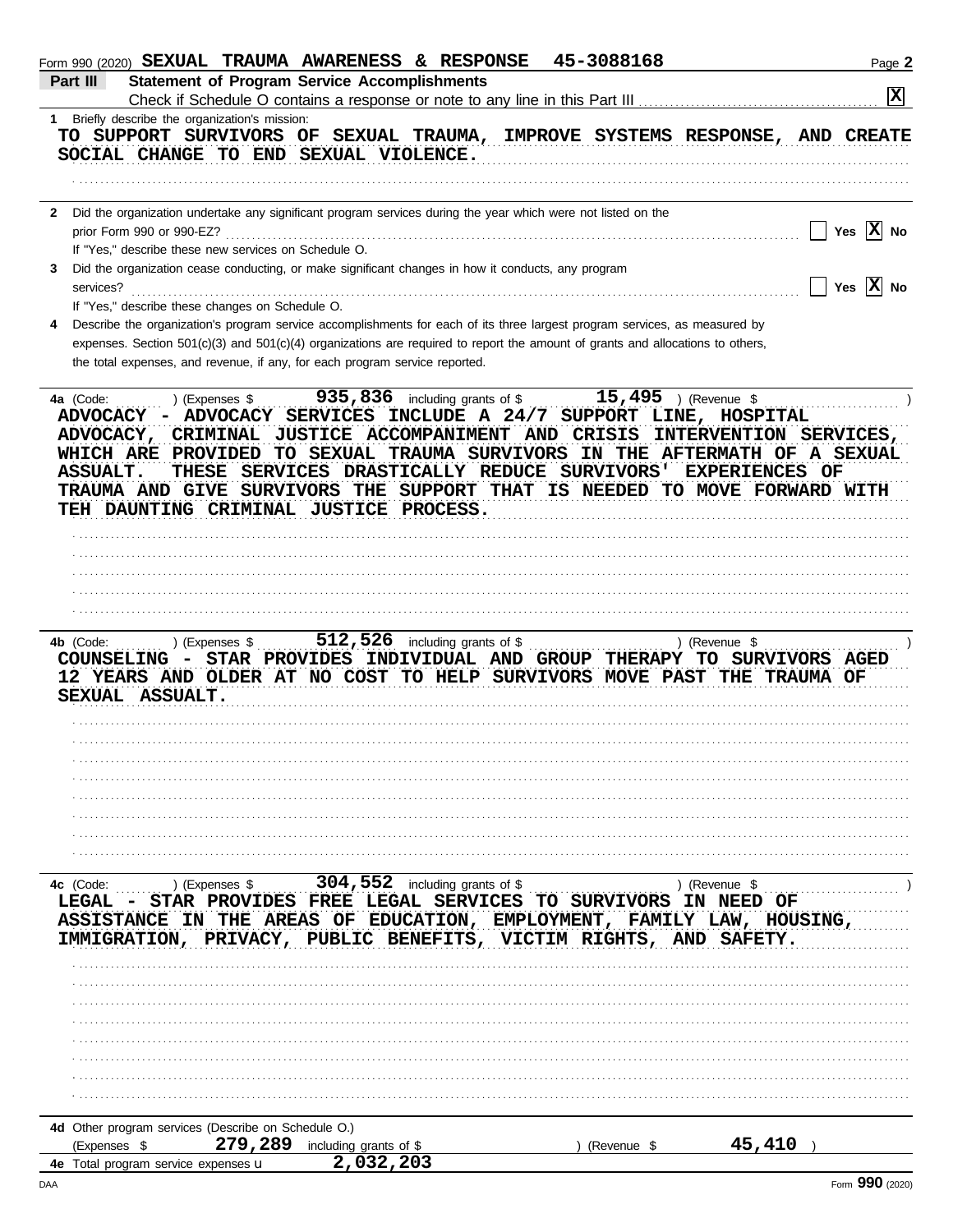### **Part IV Checklist of Required Schedules** Form 990 (2020) Page **3 SEXUAL TRAUMA AWARENESS & RESPONSE 45-3088168**

|     |                                                                                                                                                                                                                             |                 | Yes | No          |
|-----|-----------------------------------------------------------------------------------------------------------------------------------------------------------------------------------------------------------------------------|-----------------|-----|-------------|
| 1   | Is the organization described in section $501(c)(3)$ or $4947(a)(1)$ (other than a private foundation)? If "Yes,"<br>complete Schedule A                                                                                    | 1               | X   |             |
| 2   | Is the organization required to complete Schedule B, Schedule of Contributors (see instructions)?                                                                                                                           | $\mathbf{2}$    | X   |             |
| 3   | <u> 1986 - Johann Barbara, martin a</u><br>Did the organization engage in direct or indirect political campaign activities on behalf of or in opposition to                                                                 |                 |     |             |
|     | candidates for public office? If "Yes," complete Schedule C, Part I                                                                                                                                                         | 3               |     | X           |
| 4   | Section 501(c)(3) organizations. Did the organization engage in lobbying activities, or have a section 501(h)                                                                                                               |                 |     |             |
|     | election in effect during the tax year? If "Yes," complete Schedule C, Part II                                                                                                                                              | 4               |     | X           |
| 5   | Is the organization a section $501(c)(4)$ , $501(c)(5)$ , or $501(c)(6)$ organization that receives membership dues,                                                                                                        |                 |     |             |
|     | assessments, or similar amounts as defined in Revenue Procedure 98-19? If "Yes," complete Schedule C, Part III                                                                                                              | 5               |     | X           |
| 6   | Did the organization maintain any donor advised funds or any similar funds or accounts for which donors                                                                                                                     |                 |     |             |
|     | have the right to provide advice on the distribution or investment of amounts in such funds or accounts? If                                                                                                                 |                 |     |             |
|     | "Yes," complete Schedule D, Part I                                                                                                                                                                                          | 6               |     | X           |
| 7   | Did the organization receive or hold a conservation easement, including easements to preserve open space,                                                                                                                   |                 |     |             |
|     | the environment, historic land areas, or historic structures? If "Yes," complete Schedule D, Part II                                                                                                                        | 7               |     | X           |
| 8   | Did the organization maintain collections of works of art, historical treasures, or other similar assets? If "Yes,"                                                                                                         |                 |     |             |
|     | complete Schedule D, Part III                                                                                                                                                                                               | 8               |     | X           |
| 9   | Did the organization report an amount in Part X, line 21, for escrow or custodial account liability, serve as a                                                                                                             |                 |     |             |
|     | custodian for amounts not listed in Part X; or provide credit counseling, debt management, credit repair, or                                                                                                                |                 |     |             |
|     | debt negotiation services? If "Yes," complete Schedule D, Part IV                                                                                                                                                           | 9               |     | x           |
| 10  | Did the organization, directly or through a related organization, hold assets in donor-restricted endowments                                                                                                                |                 |     |             |
|     | or in quasi endowments? If "Yes," complete Schedule D, Part V                                                                                                                                                               | 10              |     | х           |
| 11  | If the organization's answer to any of the following questions is "Yes," then complete Schedule D, Parts VI,                                                                                                                |                 |     |             |
|     | VII, VIII, IX, or X as applicable.                                                                                                                                                                                          |                 |     |             |
| a   | Did the organization report an amount for land, buildings, and equipment in Part X, line 10? If "Yes,"<br>complete Schedule D, Part VI                                                                                      |                 | х   |             |
|     | Did the organization report an amount for investments—other securities in Part X, line 12, that is 5% or more                                                                                                               | 11a             |     |             |
| b   | of its total assets reported in Part X, line 16? If "Yes," complete Schedule D, Part VII                                                                                                                                    | 11b             |     | x           |
|     | Did the organization report an amount for investments—program related in Part X, line 13, that is 5% or more                                                                                                                |                 |     |             |
|     | of its total assets reported in Part X, line 16? If "Yes," complete Schedule D, Part VIII                                                                                                                                   | 11c             |     | х           |
| d   | Did the organization report an amount for other assets in Part X, line 15, that is 5% or more of its total assets                                                                                                           |                 |     |             |
|     | reported in Part X, line 16? If "Yes," complete Schedule D, Part IX                                                                                                                                                         | 11d             |     | x           |
|     | Did the organization report an amount for other liabilities in Part X, line 25? If "Yes," complete Schedule D, Part X                                                                                                       | 11e             |     | $\mathbf x$ |
| f   | Did the organization's separate or consolidated financial statements for the tax year include a footnote that addresses                                                                                                     |                 |     |             |
|     | the organization's liability for uncertain tax positions under FIN 48 (ASC 740)? If "Yes," complete Schedule D, Part X                                                                                                      | 11f             | x   |             |
| 12a | Did the organization obtain separate, independent audited financial statements for the tax year? If "Yes," complete                                                                                                         |                 |     |             |
|     | Schedule D, Parts XI and XII                                                                                                                                                                                                | 12a             | X   |             |
|     | <b>b</b> Was the organization included in consolidated, independent audited financial statements for the tax year? If                                                                                                       |                 |     |             |
|     | "Yes," and if the organization answered "No" to line 12a, then completing Schedule D, Parts XI and XII is optional                                                                                                          | 12b             |     | X           |
| 13  |                                                                                                                                                                                                                             | 13              |     | $\mathbf x$ |
| 14a |                                                                                                                                                                                                                             | 14a             |     | X           |
| b   | Did the organization have aggregate revenues or expenses of more than \$10,000 from grantmaking,                                                                                                                            |                 |     |             |
|     | fundraising, business, investment, and program service activities outside the United States, or aggregate                                                                                                                   |                 |     |             |
|     | foreign investments valued at \$100,000 or more? If "Yes," complete Schedule F, Parts I and IV [[[[[[[[[[[[[[[                                                                                                              | 14b             |     | X           |
| 15  | Did the organization report on Part IX, column (A), line 3, more than \$5,000 of grants or other assistance to or                                                                                                           |                 |     | X           |
|     | for any foreign organization? If "Yes," complete Schedule F, Parts II and IV [[[[[[[[[[[[[[[[[[[[[[[[[[[[[[[[[                                                                                                              | 15              |     |             |
| 16  | Did the organization report on Part IX, column (A), line 3, more than \$5,000 of aggregate grants or other<br>assistance to or for foreign individuals? If "Yes," complete Schedule F, Parts III and IV [[[[[[[[[[[[[[[[[[[ | 16              |     | X           |
| 17  | Did the organization report a total of more than \$15,000 of expenses for professional fundraising services on                                                                                                              |                 |     |             |
|     |                                                                                                                                                                                                                             | 17              |     | x           |
| 18  | Did the organization report more than \$15,000 total of fundraising event gross income and contributions on                                                                                                                 |                 |     |             |
|     |                                                                                                                                                                                                                             | 18              | X   |             |
| 19  | Did the organization report more than \$15,000 of gross income from gaming activities on Part VIII, line 9a?                                                                                                                |                 |     |             |
|     |                                                                                                                                                                                                                             | 19              |     | X           |
| 20a |                                                                                                                                                                                                                             | 20a             |     | X           |
| b   |                                                                                                                                                                                                                             | 20 <sub>b</sub> |     |             |
| 21  | Did the organization report more than \$5,000 of grants or other assistance to any domestic organization or                                                                                                                 |                 |     |             |
|     |                                                                                                                                                                                                                             | 21              |     | X           |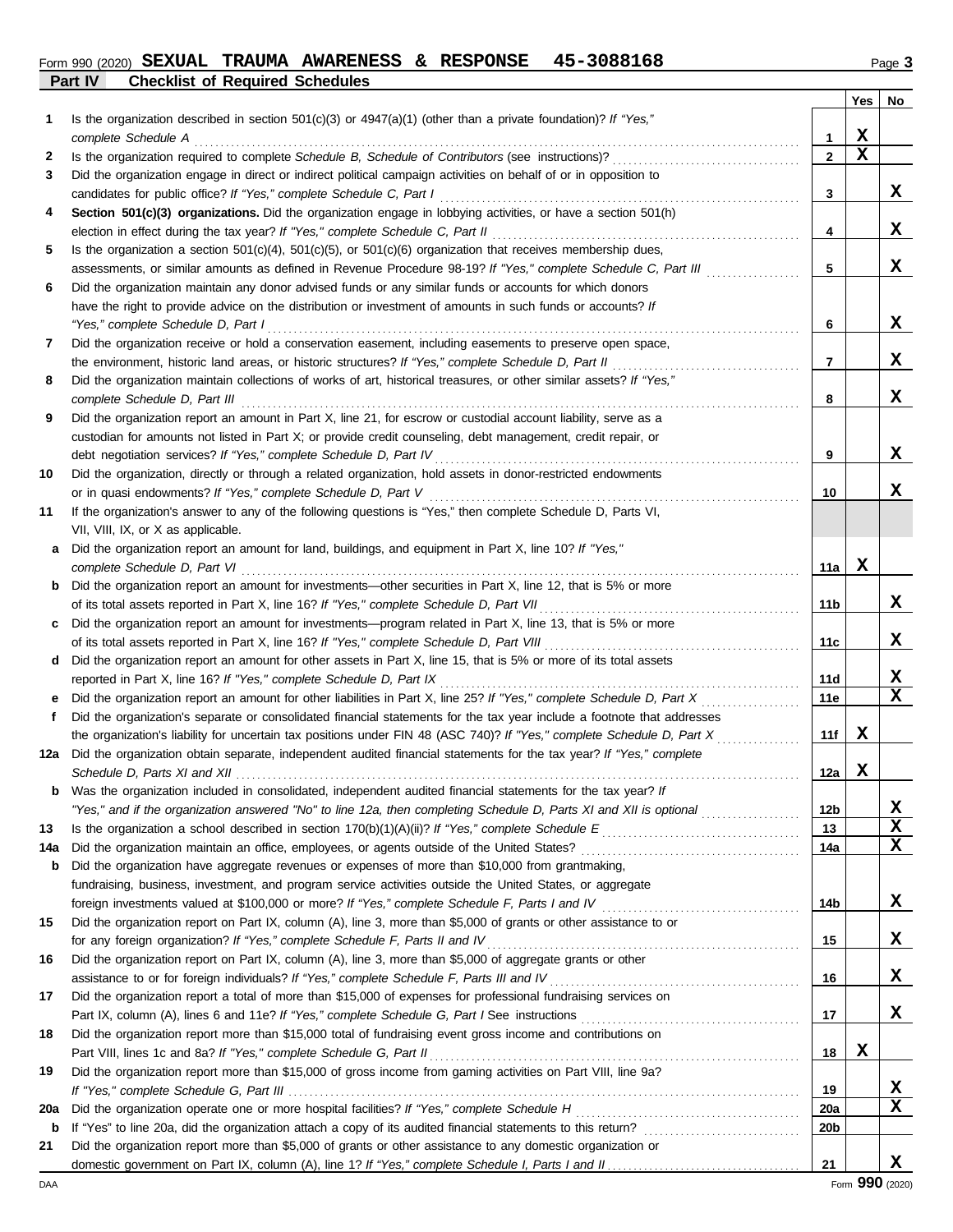#### **Form 990 (2020) SEXUAL TRAUMA AWARENESS & RESPONSE 45-3088168 Part IV Checklist of Required Schedules** *(continued)*

|     | <b>sonnot</b> or redunca concultive footimide                                                                                          |                 | Yes | No                      |
|-----|----------------------------------------------------------------------------------------------------------------------------------------|-----------------|-----|-------------------------|
| 22  | Did the organization report more than \$5,000 of grants or other assistance to or for domestic individuals on                          |                 |     |                         |
|     | Part IX, column (A), line 2? If "Yes," complete Schedule I, Parts I and III                                                            | 22              | X   |                         |
| 23  | Did the organization answer "Yes" to Part VII, Section A, line 3, 4, or 5 about compensation of the                                    |                 |     |                         |
|     | organization's current and former officers, directors, trustees, key employees, and highest compensated                                |                 |     |                         |
|     | employees? If "Yes," complete Schedule J                                                                                               | 23              |     | x                       |
| 24a | Did the organization have a tax-exempt bond issue with an outstanding principal amount of more than                                    |                 |     |                         |
|     | \$100,000 as of the last day of the year, that was issued after December 31, 2002? If "Yes," answer lines 24b                          |                 |     |                         |
|     | through 24d and complete Schedule K. If "No," go to line 25a                                                                           | 24a             |     | x                       |
| b   | Did the organization invest any proceeds of tax-exempt bonds beyond a temporary period exception?                                      | 24b             |     |                         |
| c   | Did the organization maintain an escrow account other than a refunding escrow at any time during the year                              |                 |     |                         |
|     | to defease any tax-exempt bonds?                                                                                                       | 24c             |     |                         |
| d   | Did the organization act as an "on behalf of" issuer for bonds outstanding at any time during the year?                                | 24d             |     |                         |
| 25a | Section 501(c)(3), 501(c)(4), and 501(c)(29) organizations. Did the organization engage in an excess benefit                           |                 |     |                         |
|     | transaction with a disqualified person during the year? If "Yes," complete Schedule L, Part I                                          | 25a             |     | x                       |
| b   | Is the organization aware that it engaged in an excess benefit transaction with a disqualified person in a prior                       |                 |     |                         |
|     | year, and that the transaction has not been reported on any of the organization's prior Forms 990 or 990-EZ?                           |                 |     |                         |
|     | If "Yes," complete Schedule L, Part I                                                                                                  | 25 <sub>b</sub> |     | x                       |
| 26  | Did the organization report any amount on Part X, line 5 or 22, for receivables from or payables to any current                        |                 |     |                         |
|     | or former officer, director, trustee, key employee, creator or founder, substantial contributor, or 35%                                |                 |     |                         |
|     | controlled entity or family member of any of these persons? If "Yes," complete Schedule L, Part II                                     | 26              |     | x                       |
| 27  | Did the organization provide a grant or other assistance to any current or former officer, director, trustee, key                      |                 |     |                         |
|     | employee, creator or founder, substantial contributor or employee thereof, a grant selection committee                                 |                 |     |                         |
|     | member, or to a 35% controlled entity (including an employee thereof) or family member of any of these                                 |                 |     |                         |
|     | persons? If "Yes," complete Schedule L, Part III                                                                                       | 27              |     | x.                      |
| 28  | Was the organization a party to a business transaction with one of the following parties (see Schedule L, Part                         |                 |     |                         |
|     | IV instructions, for applicable filing thresholds, conditions, and exceptions):                                                        |                 |     |                         |
| а   | A current or former officer, director, trustee, key employee, creator or founder, or substantial contributor? If                       |                 |     | x                       |
|     | "Yes," complete Schedule L, Part IV<br>A family member of any individual described in line 28a? If "Yes," complete Schedule L, Part IV | 28a<br>28b      |     | X                       |
| b   | A 35% controlled entity of one or more individuals and/or organizations described in lines 28a or 28b? If                              |                 |     |                         |
| c   | "Yes," complete Schedule L, Part IV                                                                                                    | 28c             |     | x                       |
| 29  | Did the organization receive more than \$25,000 in non-cash contributions? If "Yes," complete Schedule M                               | 29              | X   |                         |
| 30  | Did the organization receive contributions of art, historical treasures, or other similar assets, or qualified                         |                 |     |                         |
|     | conservation contributions? If "Yes," complete Schedule M                                                                              | 30              |     | X                       |
| 31  | Did the organization liquidate, terminate, or dissolve and cease operations? If "Yes," complete Schedule N, Part I                     | 31              |     | $\overline{\mathbf{x}}$ |
| 32  | Did the organization sell, exchange, dispose of, or transfer more than 25% of its net assets? If "Yes,"                                |                 |     |                         |
|     | complete Schedule N, Part II                                                                                                           | 32              |     | x                       |
| 33  | Did the organization own 100% of an entity disregarded as separate from the organization under Regulations                             |                 |     |                         |
|     | sections 301.7701-2 and 301.7701-3? If "Yes," complete Schedule R, Part I                                                              | 33              |     | x                       |
| 34  | Was the organization related to any tax-exempt or taxable entity? If "Yes," complete Schedule R, Part II, III,                         |                 |     |                         |
|     | or IV, and Part V, line 1                                                                                                              | 34              |     | X                       |
| 35a |                                                                                                                                        | 35a             |     | X                       |
| b   | If "Yes" to line 35a, did the organization receive any payment from or engage in any transaction with a                                |                 |     |                         |
|     | controlled entity within the meaning of section 512(b)(13)? If "Yes," complete Schedule R, Part V, line 2                              | 35 <sub>b</sub> |     |                         |
| 36  | Section 501(c)(3) organizations. Did the organization make any transfers to an exempt non-charitable                                   |                 |     |                         |
|     | related organization? If "Yes," complete Schedule R, Part V, line 2                                                                    | 36              |     | X                       |
| 37  | Did the organization conduct more than 5% of its activities through an entity that is not a related organization                       |                 |     |                         |
|     | and that is treated as a partnership for federal income tax purposes? If "Yes," complete Schedule R, Part VI                           | 37              |     | x                       |
| 38  | Did the organization complete Schedule O and provide explanations in Schedule O for Part VI, lines 11b and                             |                 |     |                         |
|     | 19? Note: All Form 990 filers are required to complete Schedule O.                                                                     | 38              | X   |                         |
|     | Statements Regarding Other IRS Filings and Tax Compliance<br>Part V                                                                    |                 |     |                         |
|     | Check if Schedule O contains a response or note to any line in this Part V                                                             |                 |     |                         |
|     |                                                                                                                                        |                 | Yes | No                      |
| 1а  | 4<br>Enter the number reported in Box 3 of Form 1096. Enter -0- if not applicable<br>1a                                                |                 |     |                         |
| b   | $\mathbf 0$<br>1 <sub>b</sub><br>Enter the number of Forms W-2G included in line 1a. Enter -0- if not applicable                       |                 |     |                         |
| с   | Did the organization comply with backup withholding rules for reportable payments to vendors and                                       |                 |     |                         |
|     |                                                                                                                                        | 1c              |     |                         |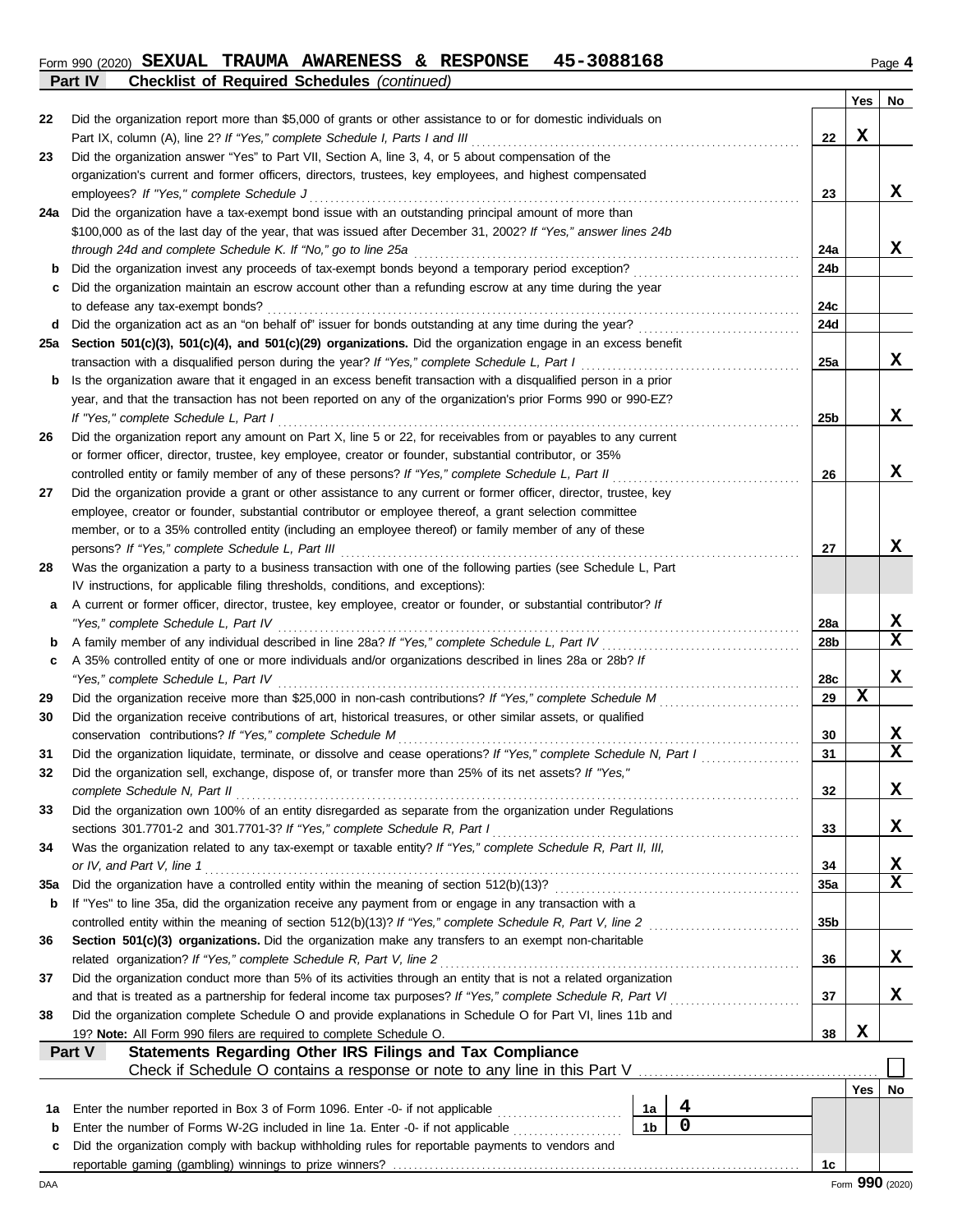#### **Part V Statements Regarding Other IRS Filings and Tax Compliance** *(continued)* Form 990 (2020) Page **5 SEXUAL TRAUMA AWARENESS & RESPONSE 45-3088168**

|     |                                                                                                                                                                                            |                 |    |                | Yes         | No          |
|-----|--------------------------------------------------------------------------------------------------------------------------------------------------------------------------------------------|-----------------|----|----------------|-------------|-------------|
|     | 2a Enter the number of employees reported on Form W-3, Transmittal of Wage and Tax                                                                                                         |                 |    |                |             |             |
|     | Statements, filed for the calendar year ending with or within the year covered by this return                                                                                              | 2a              | 48 |                |             |             |
| b   |                                                                                                                                                                                            |                 |    | 2b             | $\mathbf x$ |             |
|     | Note: If the sum of lines 1a and 2a is greater than 250, you may be required to e-file (see instructions)                                                                                  |                 |    |                |             |             |
| За  | Did the organization have unrelated business gross income of \$1,000 or more during the year?                                                                                              |                 |    | За             |             | X           |
| b   | If "Yes," has it filed a Form 990-T for this year? If "No" to line 3b, provide an explanation on Schedule O                                                                                |                 |    | 3 <sub>b</sub> |             |             |
| 4a  | At any time during the calendar year, did the organization have an interest in, or a signature or other authority over,                                                                    |                 |    |                |             |             |
|     | a financial account in a foreign country (such as a bank account, securities account, or other financial account)?                                                                         |                 |    | 4a             |             | x           |
| b   | If "Yes," enter the name of the foreign country <b>u</b>                                                                                                                                   |                 |    |                |             |             |
|     | See instructions for filing requirements for FinCEN Form 114, Report of Foreign Bank and Financial Accounts (FBAR).                                                                        |                 |    |                |             |             |
| 5a  | Was the organization a party to a prohibited tax shelter transaction at any time during the tax year?                                                                                      |                 |    | 5a             |             | X           |
| b   |                                                                                                                                                                                            |                 |    | 5 <sub>b</sub> |             | $\mathbf x$ |
| c   | If "Yes" to line 5a or 5b, did the organization file Form 8886-T?                                                                                                                          |                 |    | 5c             |             |             |
| 6а  | Does the organization have annual gross receipts that are normally greater than \$100,000, and did the                                                                                     |                 |    |                |             |             |
|     | organization solicit any contributions that were not tax deductible as charitable contributions?                                                                                           |                 |    | 6a             |             | X           |
| b   | If "Yes," did the organization include with every solicitation an express statement that such contributions or                                                                             |                 |    |                |             |             |
|     | gifts were not tax deductible?                                                                                                                                                             |                 |    | 6b             |             |             |
| 7   | Organizations that may receive deductible contributions under section 170(c).                                                                                                              |                 |    |                |             |             |
| a   | Did the organization receive a payment in excess of \$75 made partly as a contribution and partly for goods                                                                                |                 |    |                |             |             |
|     | and services provided to the payor?                                                                                                                                                        |                 |    | 7a             |             |             |
| b   |                                                                                                                                                                                            |                 |    | 7b             |             |             |
| c   | Did the organization sell, exchange, or otherwise dispose of tangible personal property for which it was                                                                                   |                 |    |                |             |             |
|     |                                                                                                                                                                                            |                 |    | 7c             |             |             |
| d   |                                                                                                                                                                                            | 7d              |    |                |             |             |
| е   | Did the organization receive any funds, directly or indirectly, to pay premiums on a personal benefit contract?                                                                            |                 |    | 7e             |             |             |
| f   |                                                                                                                                                                                            |                 |    | 7f             |             |             |
| g   |                                                                                                                                                                                            |                 |    | 7g<br>7h       |             |             |
| h   | If the organization received a contribution of cars, boats, airplanes, or other vehicles, did the organization file a Form 1098-C?                                                         |                 |    |                |             |             |
| 8   | Sponsoring organizations maintaining donor advised funds. Did a donor advised fund maintained by the<br>sponsoring organization have excess business holdings at any time during the year? |                 |    | 8              |             |             |
| 9   | Sponsoring organizations maintaining donor advised funds.                                                                                                                                  |                 |    |                |             |             |
| а   | Did the sponsoring organization make any taxable distributions under section 4966?                                                                                                         |                 |    | 9a             |             |             |
| b   |                                                                                                                                                                                            |                 |    | 9b             |             |             |
| 10  | Section 501(c)(7) organizations. Enter:                                                                                                                                                    |                 |    |                |             |             |
| а   |                                                                                                                                                                                            | 10a             |    |                |             |             |
| b   | Gross receipts, included on Form 990, Part VIII, line 12, for public use of club facilities                                                                                                | 10 <sub>b</sub> |    |                |             |             |
| 11  | Section 501(c)(12) organizations. Enter:                                                                                                                                                   |                 |    |                |             |             |
| а   | Gross income from members or shareholders                                                                                                                                                  | 11a             |    |                |             |             |
| b   | Gross income from other sources (Do not net amounts due or paid to other sources                                                                                                           |                 |    |                |             |             |
|     |                                                                                                                                                                                            | 11 <sub>b</sub> |    |                |             |             |
| 12a | Section 4947(a)(1) non-exempt charitable trusts. Is the organization filing Form 990 in lieu of Form 1041?                                                                                 |                 |    | 12a            |             |             |
| b   |                                                                                                                                                                                            |                 |    |                |             |             |
| 13  | Section 501(c)(29) qualified nonprofit health insurance issuers.                                                                                                                           |                 |    |                |             |             |
| a   | Is the organization licensed to issue qualified health plans in more than one state?                                                                                                       |                 |    | 13a            |             |             |
|     | Note: See the instructions for additional information the organization must report on Schedule O.                                                                                          |                 |    |                |             |             |
| b   | Enter the amount of reserves the organization is required to maintain by the states in which                                                                                               |                 |    |                |             |             |
|     |                                                                                                                                                                                            | 13 <sub>b</sub> |    |                |             |             |
| c   | Enter the amount of reserves on hand                                                                                                                                                       | 13c             |    |                |             |             |
| 14a |                                                                                                                                                                                            |                 |    | 14a            |             | X           |
| b   |                                                                                                                                                                                            |                 |    | 14b            |             |             |
| 15  | Is the organization subject to the section 4960 tax on payment(s) of more than \$1,000,000 in remuneration or                                                                              |                 |    |                |             |             |
|     |                                                                                                                                                                                            |                 |    | 15             |             | X           |
|     | If "Yes," see instructions and file Form 4720, Schedule N.                                                                                                                                 |                 |    |                |             | X           |
| 16  | Is the organization an educational institution subject to the section 4968 excise tax on net investment income?                                                                            |                 |    | 16             |             |             |
|     | If "Yes," complete Form 4720, Schedule O.                                                                                                                                                  |                 |    |                |             |             |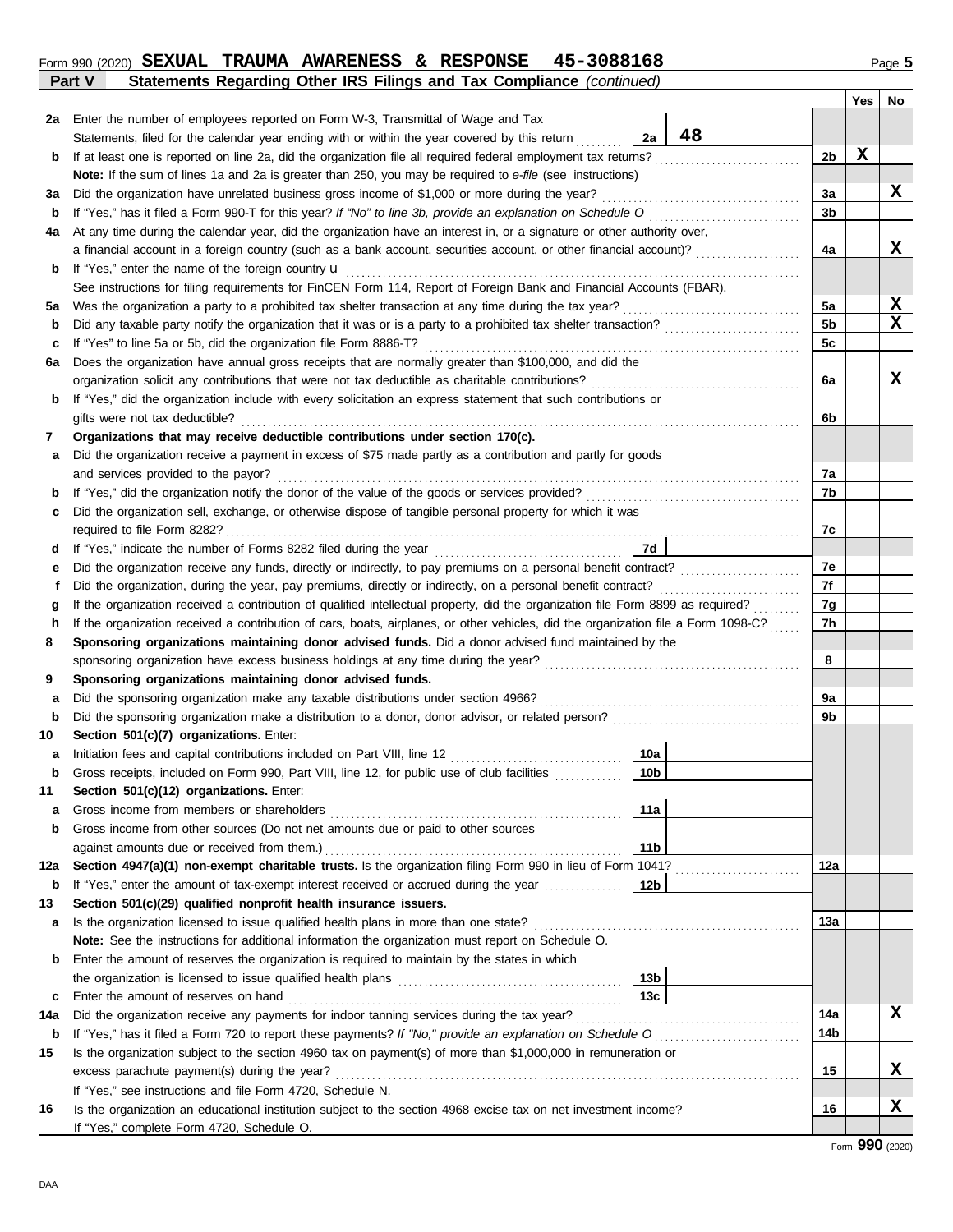### Form 990 (2020) Page **6 SEXUAL TRAUMA AWARENESS & RESPONSE 45-3088168**

| Part VI | Governance, Management, and Disclosure For each "Yes" response to lines 2 through 7b below, and for a "No"                |
|---------|---------------------------------------------------------------------------------------------------------------------------|
|         | response to line 8a, 8b, or 10b below, describe the circumstances, processes, or changes on Schedule O. See instructions. |
|         | $\sqrt{\textbf{x}}$<br>Check if Schedule O contains a response or note to any line in this Part VI.                       |

|     | <b>Section A. Governing Body and Management</b>                                                                                     |    |    |                         |             |                         |
|-----|-------------------------------------------------------------------------------------------------------------------------------------|----|----|-------------------------|-------------|-------------------------|
|     |                                                                                                                                     |    |    |                         | Yes         | No                      |
| 1a  | Enter the number of voting members of the governing body at the end of the tax year                                                 | 1a | 10 |                         |             |                         |
|     | If there are material differences in voting rights among members of the governing body, or                                          |    |    |                         |             |                         |
|     | if the governing body delegated broad authority to an executive committee or similar                                                |    |    |                         |             |                         |
|     | committee, explain on Schedule O.                                                                                                   |    |    |                         |             |                         |
| b   | Enter the number of voting members included on line 1a, above, who are independent                                                  | 1b | 10 |                         |             |                         |
| 2   | Did any officer, director, trustee, or key employee have a family relationship or a business relationship with                      |    |    |                         |             |                         |
|     | any other officer, director, trustee, or key employee?                                                                              |    |    | $\mathbf{2}$            |             | X                       |
| 3   | Did the organization delegate control over management duties customarily performed by or under the direct                           |    |    |                         |             |                         |
|     | supervision of officers, directors, trustees, or key employees to a management company or other person?                             |    |    | 3                       |             | X                       |
| 4   | Did the organization make any significant changes to its governing documents since the prior Form 990 was filed?                    |    |    | $\overline{\mathbf{4}}$ |             | $\overline{\mathbf{x}}$ |
| 5   |                                                                                                                                     |    |    | 5                       |             | $\mathbf x$             |
| 6   | Did the organization have members or stockholders?                                                                                  |    |    | 6                       |             | $\mathbf x$             |
| 7a  | Did the organization have members, stockholders, or other persons who had the power to elect or appoint                             |    |    |                         |             |                         |
|     | one or more members of the governing body?                                                                                          |    |    | 7a                      |             | x                       |
| b   | Are any governance decisions of the organization reserved to (or subject to approval by) members,                                   |    |    |                         |             |                         |
|     | stockholders, or persons other than the governing body?                                                                             |    |    | 7b                      |             | x                       |
| 8   | Did the organization contemporaneously document the meetings held or written actions undertaken during the year by the following:   |    |    |                         |             |                         |
| а   | The governing body?                                                                                                                 |    |    | 8a                      | X           |                         |
| b   | Each committee with authority to act on behalf of the governing body?                                                               |    |    | 8b                      | x           |                         |
| 9   | Is there any officer, director, trustee, or key employee listed in Part VII, Section A, who cannot be reached at                    |    |    |                         |             | X                       |
|     | Section B. Policies (This Section B requests information about policies not required by the Internal Revenue Code.)                 |    |    | 9                       |             |                         |
|     |                                                                                                                                     |    |    |                         | Yes         | No                      |
| 10a | Did the organization have local chapters, branches, or affiliates?                                                                  |    |    | 10a                     |             | $\mathbf x$             |
|     | <b>b</b> If "Yes," did the organization have written policies and procedures governing the activities of such chapters,             |    |    |                         |             |                         |
|     |                                                                                                                                     |    |    | 10 <sub>b</sub>         |             |                         |
| 11a | Has the organization provided a complete copy of this Form 990 to all members of its governing body before filing the form?         |    |    | 11a                     | X           |                         |
| b   | Describe in Schedule O the process, if any, used by the organization to review this Form 990.                                       |    |    |                         |             |                         |
| 12a |                                                                                                                                     |    |    | 12a                     | X           |                         |
| b   | Were officers, directors, or trustees, and key employees required to disclose annually interests that could give rise to conflicts? |    |    | 12 <sub>b</sub>         | X           |                         |
| c   | Did the organization regularly and consistently monitor and enforce compliance with the policy? If "Yes,"                           |    |    |                         |             |                         |
|     | describe in Schedule O how this was done                                                                                            |    |    | 12c                     | X           |                         |
| 13  |                                                                                                                                     |    |    | 13                      | X           |                         |
| 14  |                                                                                                                                     |    |    | 14                      | X           |                         |
| 15  | Did the process for determining compensation of the following persons include a review and approval by                              |    |    |                         |             |                         |
|     | independent persons, comparability data, and contemporaneous substantiation of the deliberation and decision?                       |    |    |                         |             |                         |
| a   |                                                                                                                                     |    |    | 15a                     | $\mathbf x$ |                         |
| b   | Other officers or key employees of the organization                                                                                 |    |    | 15b                     |             | X                       |
|     | If "Yes" to line 15a or 15b, describe the process in Schedule O (see instructions).                                                 |    |    |                         |             |                         |
| 16a | Did the organization invest in, contribute assets to, or participate in a joint venture or similar arrangement                      |    |    |                         |             |                         |
|     | with a taxable entity during the year?                                                                                              |    |    | 16a                     |             | X                       |
| b   | If "Yes," did the organization follow a written policy or procedure requiring the organization to evaluate its                      |    |    |                         |             |                         |
|     | participation in joint venture arrangements under applicable federal tax law, and take steps to safeguard the                       |    |    |                         |             |                         |
|     |                                                                                                                                     |    |    | 16b                     |             |                         |
|     | <b>Section C. Disclosure</b>                                                                                                        |    |    |                         |             |                         |
| 17  | List the states with which a copy of this Form 990 is required to be filed $\mathbf{u}$ NONE                                        |    |    |                         |             |                         |
| 18  | Section 6104 requires an organization to make its Forms 1023 (1024 or 1024-A, if applicable), 990, and 990-T (Section 501(c)        |    |    |                         |             |                         |
|     | (3) sonly) available for public inspection. Indicate how you made these available. Check all that apply.                            |    |    |                         |             |                         |
|     | $ \mathbf{X} $ Upon request<br>Another's website<br>Own website<br>Other (explain on Schedule O)                                    |    |    |                         |             |                         |
| 19  | Describe on Schedule O whether (and if so, how) the organization made its governing documents, conflict of interest policy, and     |    |    |                         |             |                         |
|     | financial statements available to the public during the tax year.                                                                   |    |    |                         |             |                         |
| 20  | State the name, address, and telephone number of the person who possesses the organization's books and records u                    |    |    |                         |             |                         |
|     | 5615 CORPORATE BLVD, STE 200<br><b>MARTHA CONSTANT</b>                                                                              |    |    |                         |             |                         |
|     | LA 70808<br><b>BATON ROUGE</b>                                                                                                      |    |    | 225-615-7093            |             |                         |

**BATE: BATE: PATE: PATE: PATE: PATE: PATE: PATE: PATE: PATE: PATE: PATE: PATE: PATE: PATE: PATE: PATE: PATE: PATE: PATE: PATE: PATE: PATE: PATE: PATE: PATE: PATE: PATE:**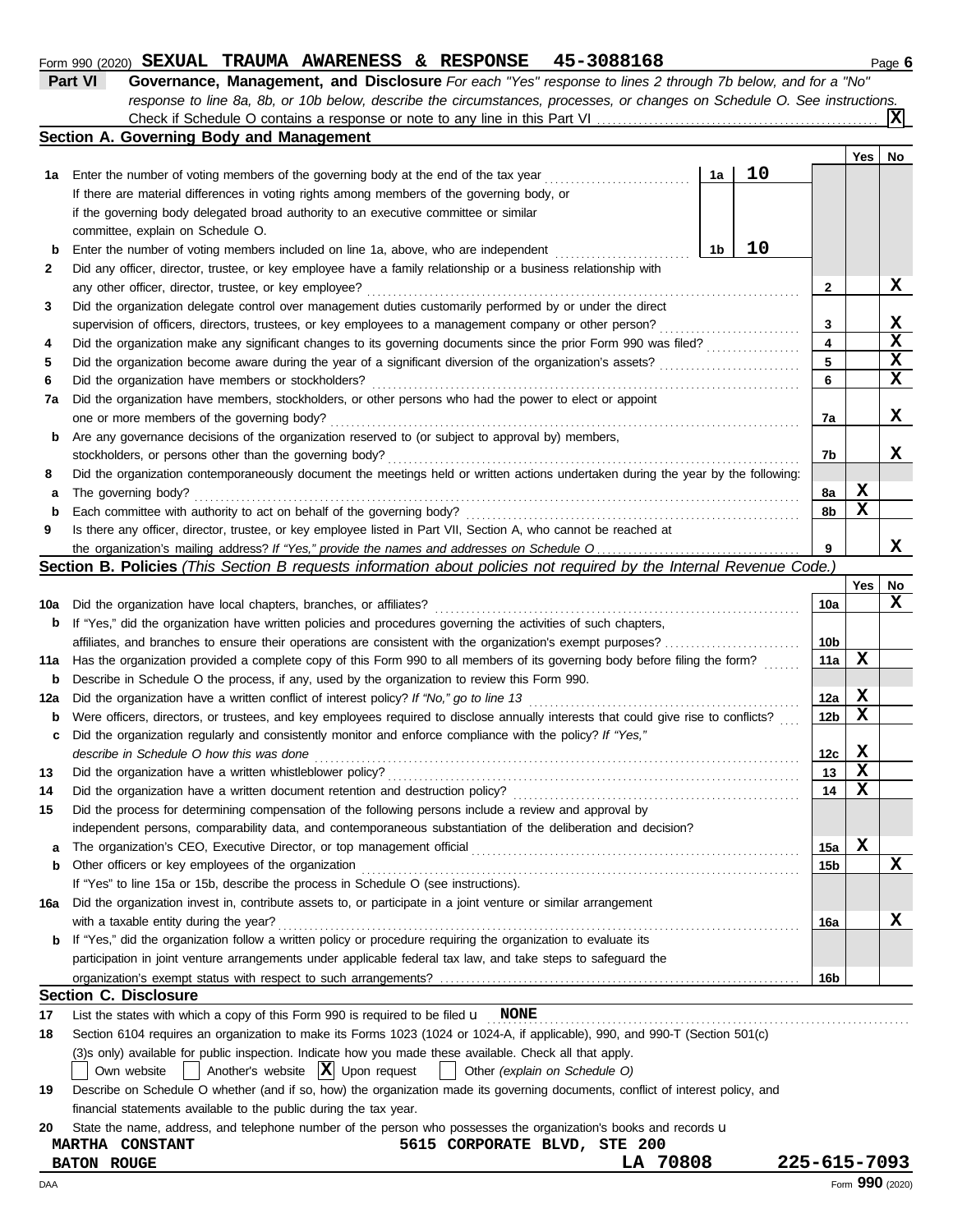| Form 990 (2020)          | SEXUAL TRAUMA AWARENESS & RESPONSE 45-3088168                                                                                                                                                                                       | Page 7 |
|--------------------------|-------------------------------------------------------------------------------------------------------------------------------------------------------------------------------------------------------------------------------------|--------|
| <b>Part VII</b>          | Compensation of Officers, Directors, Trustees, Key Employees, Highest Compensated Employees, and                                                                                                                                    |        |
|                          | <b>Independent Contractors</b>                                                                                                                                                                                                      |        |
|                          |                                                                                                                                                                                                                                     |        |
| Section A.               | Officers, Directors, Trustees, Key Employees, and Highest Compensated Employees                                                                                                                                                     |        |
| organization's tax year. | 1a Complete this table for all persons required to be listed. Report compensation for the calendar year ending with or within the                                                                                                   |        |
|                          | • List all of the organization's current officers, directors, trustees (whether individuals or organizations), regardless of amount of<br>compensation. Enter -0- in columns $(D)$ , $(E)$ , and $(F)$ if no compensation was paid. |        |
|                          | • List all of the organization's current key employees, if any. See instructions for definition of "key employee."                                                                                                                  |        |
|                          | • List the organization's five current highest compensated employees (other than an officer, director, trustee, or key employee)                                                                                                    |        |

who received reportable compensation (Box 5 of Form W-2 and/or Box 7 of Form 1099-MISC) of more than \$100,000 from the organization and any related organizations. **•**

List all of the organization's **former** officers, key employees, and highest compensated employees who received more than • List all of the organization's **former** officers, key employees, and highest compensate \$100,000 of reportable compensation from the organization and any related organizations.

List all of the organization's **former directors or trustees** that received, in the capacity as a former director or trustee of the organization, more than \$10,000 of reportable compensation from the organization and any related organizations. See instructions for the order in which to list the persons above. **•**

Check this box if neither the organization nor any related organization compensated any current officer, director, or trustee.

| (A)<br>Name and title                  | (B)<br>Average<br>hours<br>per week<br>(list any<br>hours for |                                   |                          | (C)<br>Position |                 | (do not check more than one<br>box, unless person is both an<br>officer and a director/trustee) |        | (D)<br>Reportable<br>compensation<br>from the<br>organization<br>(W-2/1099-MISC) | (E)<br>Reportable<br>compensation<br>from related<br>organizations<br>(W-2/1099-MISC) | (F)<br>Estimated amount<br>of other<br>compensation<br>from the<br>organization and |
|----------------------------------------|---------------------------------------------------------------|-----------------------------------|--------------------------|-----------------|-----------------|-------------------------------------------------------------------------------------------------|--------|----------------------------------------------------------------------------------|---------------------------------------------------------------------------------------|-------------------------------------------------------------------------------------|
|                                        | related<br>organizations<br>below<br>dotted line)             | Individual trustee<br>or director | Institutional<br>trustee | Officer         | Key<br>employee | Highest compensated<br>employee                                                                 | Former |                                                                                  |                                                                                       | related organizations                                                               |
| (1) RACHEAL HEBERT                     | 40.00                                                         |                                   |                          |                 |                 |                                                                                                 |        |                                                                                  |                                                                                       |                                                                                     |
| EXECUTIVE DIRECTOR                     | 0.00                                                          | $\mathbf x$                       |                          |                 |                 |                                                                                                 |        | 92,408                                                                           | 0                                                                                     | $\mathbf 0$                                                                         |
| (2) BRANDEN BARKER                     |                                                               |                                   |                          |                 |                 |                                                                                                 |        |                                                                                  |                                                                                       |                                                                                     |
|                                        | 1.00                                                          |                                   |                          |                 |                 |                                                                                                 |        |                                                                                  |                                                                                       |                                                                                     |
| <b>DIRECTOR</b>                        | 0.00                                                          | $\mathbf x$                       |                          |                 |                 |                                                                                                 |        | 0                                                                                | 0                                                                                     | $\mathbf 0$                                                                         |
| (3) CHIQUITA BROUSSARD                 |                                                               |                                   |                          |                 |                 |                                                                                                 |        |                                                                                  |                                                                                       |                                                                                     |
|                                        | 1.00                                                          |                                   |                          |                 |                 |                                                                                                 |        |                                                                                  |                                                                                       |                                                                                     |
| <b>DIRECTORT</b>                       | 0.00                                                          | $\mathbf x$                       |                          |                 |                 |                                                                                                 |        | 0                                                                                | 0                                                                                     | $\mathbf 0$                                                                         |
| (4) MIKE COATNEY                       |                                                               |                                   |                          |                 |                 |                                                                                                 |        |                                                                                  |                                                                                       |                                                                                     |
|                                        | 4.00                                                          |                                   |                          |                 |                 |                                                                                                 |        |                                                                                  | 0                                                                                     | 0                                                                                   |
| <b>TREASURER</b><br>(5) JESSICA ENGLER | 0.00                                                          | $\mathbf x$                       |                          | X               |                 |                                                                                                 |        | 0                                                                                |                                                                                       |                                                                                     |
|                                        | 1.00                                                          |                                   |                          |                 |                 |                                                                                                 |        |                                                                                  |                                                                                       |                                                                                     |
| <b>DIRECTOR</b>                        | 0.00                                                          | $\mathbf x$                       |                          |                 |                 |                                                                                                 |        | 0                                                                                | 0                                                                                     | $\mathbf 0$                                                                         |
| (6) MICAH FINCHER                      |                                                               |                                   |                          |                 |                 |                                                                                                 |        |                                                                                  |                                                                                       |                                                                                     |
|                                        | 4.00                                                          |                                   |                          |                 |                 |                                                                                                 |        |                                                                                  |                                                                                       |                                                                                     |
| <b>PRESIDENT</b>                       | 0.00                                                          | $\mathbf x$                       |                          | $\mathbf x$     |                 |                                                                                                 |        | 0                                                                                | 0                                                                                     | $\mathbf 0$                                                                         |
| (7) TAMIA GORDON                       |                                                               |                                   |                          |                 |                 |                                                                                                 |        |                                                                                  |                                                                                       |                                                                                     |
|                                        | 1.00                                                          |                                   |                          |                 |                 |                                                                                                 |        |                                                                                  |                                                                                       |                                                                                     |
| <b>DIRECTOR</b>                        | 0.00                                                          | $\mathbf x$                       |                          |                 |                 |                                                                                                 |        | 0                                                                                | 0                                                                                     | $\mathbf 0$                                                                         |
| (8) JEAN-PAUL MORRELL                  | 1.00                                                          |                                   |                          |                 |                 |                                                                                                 |        |                                                                                  |                                                                                       |                                                                                     |
| <b>DIRECTOR</b>                        | 0.00                                                          | $\mathbf x$                       |                          |                 |                 |                                                                                                 |        | 0                                                                                | 0                                                                                     | $\mathbf 0$                                                                         |
| (9) LISA MOUNT                         |                                                               |                                   |                          |                 |                 |                                                                                                 |        |                                                                                  |                                                                                       |                                                                                     |
|                                        | 1.00                                                          |                                   |                          |                 |                 |                                                                                                 |        |                                                                                  |                                                                                       |                                                                                     |
| <b>DIRETOR</b>                         | 0.00                                                          | $\mathbf x$                       |                          |                 |                 |                                                                                                 |        | 0                                                                                | $\mathbf 0$                                                                           | $\mathbf 0$                                                                         |
| (10) TAMARA<br><b>PALMER</b>           |                                                               |                                   |                          |                 |                 |                                                                                                 |        |                                                                                  |                                                                                       |                                                                                     |
|                                        | 1.00                                                          |                                   |                          |                 |                 |                                                                                                 |        |                                                                                  |                                                                                       |                                                                                     |
| <b>DIRECTOR</b>                        | 0.00                                                          | $\mathbf x$                       |                          |                 |                 |                                                                                                 |        | 0                                                                                | 0                                                                                     | $\mathbf 0$                                                                         |
| (11) DERECK ROVARIS                    |                                                               |                                   |                          |                 |                 |                                                                                                 |        |                                                                                  |                                                                                       |                                                                                     |
|                                        | 1.00                                                          |                                   |                          |                 |                 |                                                                                                 |        |                                                                                  |                                                                                       |                                                                                     |
| <b>DIRECTOR</b>                        | 0.00                                                          | X                                 |                          |                 |                 |                                                                                                 |        | 0                                                                                | 0                                                                                     | $\mathbf 0$                                                                         |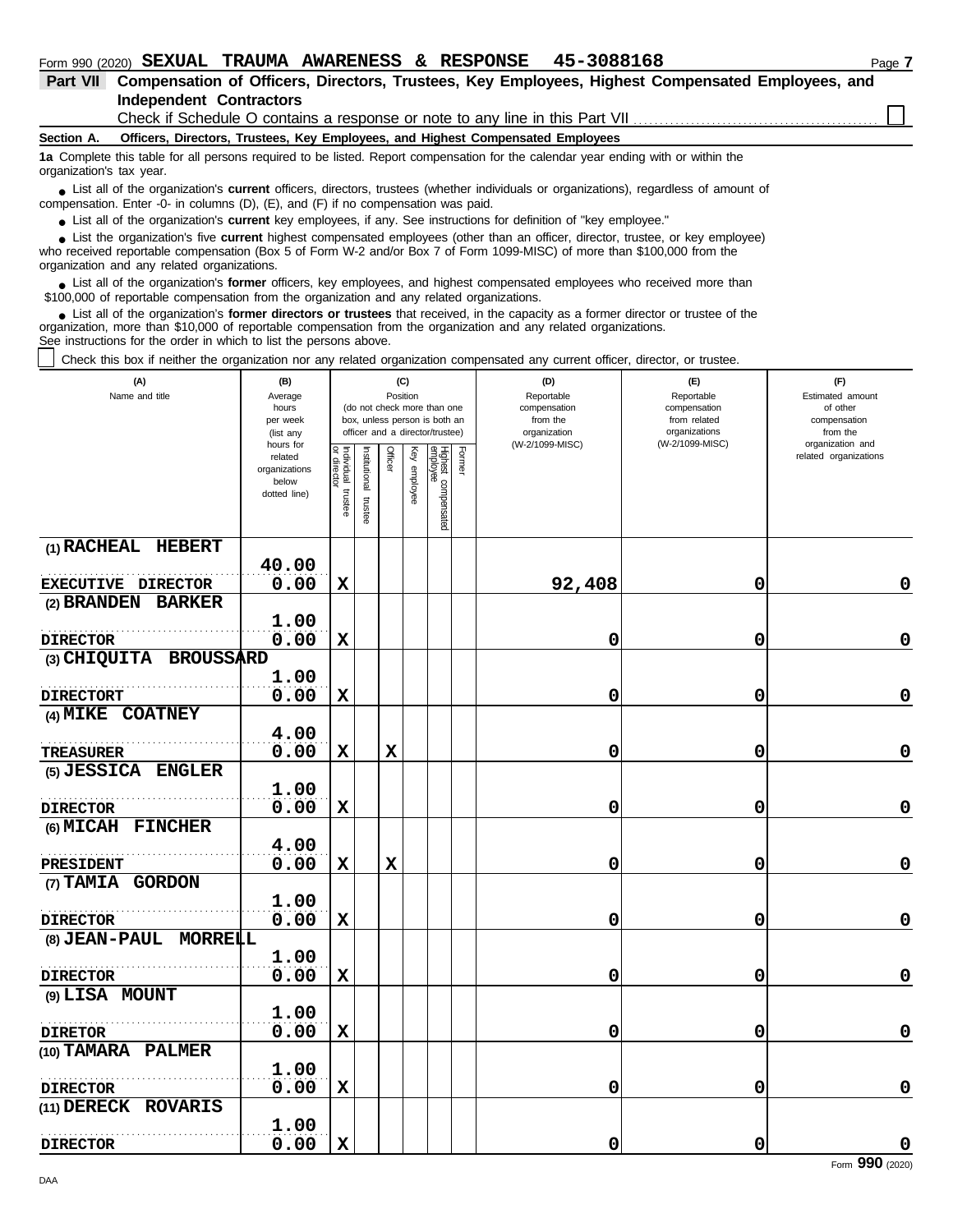|              | Form 990 (2020) SEXUAL                                                                                                                                                                                                                                                                                                        | TRAUMA AWARENESS & RESPONSE                                    |                       |                      |          |              |                                                                                                 |        | 45-3088168                                                                                                                                                              |                                                                    |                                                                 | Page 8              |
|--------------|-------------------------------------------------------------------------------------------------------------------------------------------------------------------------------------------------------------------------------------------------------------------------------------------------------------------------------|----------------------------------------------------------------|-----------------------|----------------------|----------|--------------|-------------------------------------------------------------------------------------------------|--------|-------------------------------------------------------------------------------------------------------------------------------------------------------------------------|--------------------------------------------------------------------|-----------------------------------------------------------------|---------------------|
|              | Part VII<br>(A)<br>Name and title                                                                                                                                                                                                                                                                                             | (B)<br>Average<br>hours<br>per week<br>(list any               |                       |                      | Position | (C)          | (do not check more than one<br>box, unless person is both an<br>officer and a director/trustee) |        | Section A. Officers, Directors, Trustees, Key Employees, and Highest Compensated Employees (continued)<br>(D)<br>Reportable<br>compensation<br>from the<br>organization | (E)<br>Reportable<br>compensation<br>from related<br>organizations | (F)<br>Estimated amount<br>of other<br>compensation<br>from the |                     |
|              |                                                                                                                                                                                                                                                                                                                               | hours for<br>related<br>organizations<br>below<br>dotted line) | Individual<br>trustee | nstitutional trustee | Officer  | Key employee | Highest compensated<br>employee                                                                 | Former | (W-2/1099-MISC)                                                                                                                                                         | (W-2/1099-MISC)                                                    | organization and<br>related organizations                       |                     |
|              |                                                                                                                                                                                                                                                                                                                               |                                                                |                       |                      |          |              |                                                                                                 |        |                                                                                                                                                                         |                                                                    |                                                                 |                     |
|              |                                                                                                                                                                                                                                                                                                                               |                                                                |                       |                      |          |              |                                                                                                 |        |                                                                                                                                                                         |                                                                    |                                                                 |                     |
|              |                                                                                                                                                                                                                                                                                                                               |                                                                |                       |                      |          |              |                                                                                                 |        |                                                                                                                                                                         |                                                                    |                                                                 |                     |
|              |                                                                                                                                                                                                                                                                                                                               |                                                                |                       |                      |          |              |                                                                                                 |        |                                                                                                                                                                         |                                                                    |                                                                 |                     |
|              |                                                                                                                                                                                                                                                                                                                               |                                                                |                       |                      |          |              |                                                                                                 |        |                                                                                                                                                                         |                                                                    |                                                                 |                     |
|              |                                                                                                                                                                                                                                                                                                                               |                                                                |                       |                      |          |              |                                                                                                 |        |                                                                                                                                                                         |                                                                    |                                                                 |                     |
|              |                                                                                                                                                                                                                                                                                                                               |                                                                |                       |                      |          |              |                                                                                                 |        |                                                                                                                                                                         |                                                                    |                                                                 |                     |
|              |                                                                                                                                                                                                                                                                                                                               |                                                                |                       |                      |          |              |                                                                                                 |        |                                                                                                                                                                         |                                                                    |                                                                 |                     |
| c            | Total from continuation sheets to Part VII, Section A                                                                                                                                                                                                                                                                         |                                                                |                       |                      |          |              |                                                                                                 | u<br>u | 92,408<br>92,408                                                                                                                                                        |                                                                    |                                                                 |                     |
| $\mathbf{2}$ | Total number of individuals (including but not limited to those listed above) who received more than \$100,000 of<br>reportable compensation from the organization $\bf{u}$ 0                                                                                                                                                 |                                                                |                       |                      |          |              |                                                                                                 |        |                                                                                                                                                                         |                                                                    |                                                                 |                     |
| 3<br>4       | Did the organization list any former officer, director, trustee, key employee, or highest compensated<br>For any individual listed on line 1a, is the sum of reportable compensation and other compensation from the<br>organization and related organizations greater than \$150,000? If "Yes," complete Schedule J for such |                                                                |                       |                      |          |              |                                                                                                 |        |                                                                                                                                                                         |                                                                    | 3<br>4                                                          | Yes<br>No<br>X<br>X |
| 5            | Did any person listed on line 1a receive or accrue compensation from any unrelated organization or individual<br>Section B. Independent Contractors                                                                                                                                                                           |                                                                |                       |                      |          |              |                                                                                                 |        |                                                                                                                                                                         |                                                                    | 5                                                               | X                   |
| 1            | Complete this table for your five highest compensated independent contractors that received more than \$100,000 of<br>compensation from the organization. Report compensation for the calendar year ending with or within the organization's tax year.                                                                        |                                                                |                       |                      |          |              |                                                                                                 |        |                                                                                                                                                                         |                                                                    |                                                                 |                     |
|              |                                                                                                                                                                                                                                                                                                                               | (A)<br>Name and business address                               |                       |                      |          |              |                                                                                                 |        |                                                                                                                                                                         | (B)<br>Description of services                                     |                                                                 | (C)<br>Compensation |
|              |                                                                                                                                                                                                                                                                                                                               |                                                                |                       |                      |          |              |                                                                                                 |        |                                                                                                                                                                         |                                                                    |                                                                 |                     |
|              |                                                                                                                                                                                                                                                                                                                               |                                                                |                       |                      |          |              |                                                                                                 |        |                                                                                                                                                                         |                                                                    |                                                                 |                     |
| $\mathbf{2}$ | Total number of independent contractors (including but not limited to those listed above) who                                                                                                                                                                                                                                 |                                                                |                       |                      |          |              |                                                                                                 |        |                                                                                                                                                                         |                                                                    |                                                                 |                     |
|              | received more than \$100,000 of compensation from the organization $\mathbf u$                                                                                                                                                                                                                                                |                                                                |                       |                      |          |              |                                                                                                 |        |                                                                                                                                                                         | 0                                                                  |                                                                 |                     |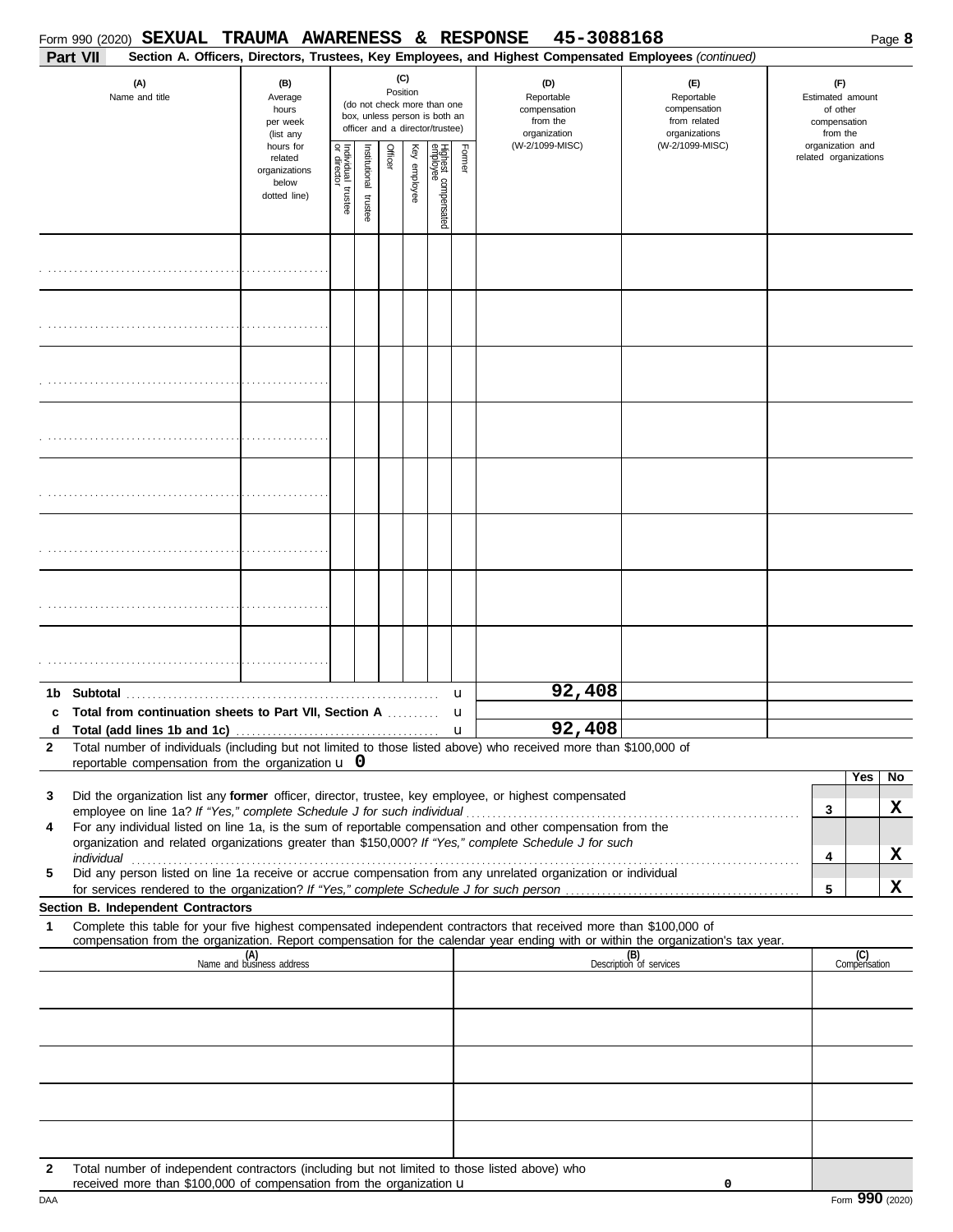|  |  |  | Form 990 (2020) SEXUAL TRAUMA AWARENESS & RESPONSE $45-3088168$ | $P$ ade $9$ |
|--|--|--|-----------------------------------------------------------------|-------------|
|  |  |  |                                                                 |             |

### **Part VIII Statement of Revenue**

Check if Schedule O contains a response or note to any line in this Part VIII . . . . . . . . . . . . . . . . . . . . . . . . . . . . . . . . . . . . . . . . . . . .

|                                                           |     |                                                                                    |    |                                            |                 |                      | (A)<br>Total revenue | (B)<br>Related or exempt<br>function revenue | (C)<br>Unrelated<br>business revenue | (D)<br>Revenue excluded<br>from tax under<br>sections 512-514 |
|-----------------------------------------------------------|-----|------------------------------------------------------------------------------------|----|--------------------------------------------|-----------------|----------------------|----------------------|----------------------------------------------|--------------------------------------|---------------------------------------------------------------|
|                                                           |     | 1a Federated campaigns                                                             |    |                                            | 1a              |                      |                      |                                              |                                      |                                                               |
|                                                           |     | <b>b</b> Membership dues                                                           |    |                                            | 1b              |                      |                      |                                              |                                      |                                                               |
|                                                           |     | c Fundraising events                                                               |    | .                                          | 1 <sub>c</sub>  | 19,743               |                      |                                              |                                      |                                                               |
|                                                           |     | d Related organizations                                                            |    | .                                          | 1 <sub>d</sub>  |                      |                      |                                              |                                      |                                                               |
|                                                           |     | e Government grants (contributions)                                                |    | <u>.</u><br>1980 - Paul Barbara, president | 1e              | 1,418,879            |                      |                                              |                                      |                                                               |
|                                                           |     | <b>f</b> All other contributions, gifts, grants,                                   |    |                                            |                 |                      |                      |                                              |                                      |                                                               |
|                                                           |     | and similar amounts not included above                                             |    |                                            | 1f              | 1,042,520            |                      |                                              |                                      |                                                               |
|                                                           |     | <b>g</b> Noncash contributions included in lines 1a-1f                             |    |                                            | 1g $\sqrt{3}$   | 260,041              |                      |                                              |                                      |                                                               |
| Contributions, Gifts, Grants<br>and Other Similar Amounts |     |                                                                                    |    |                                            |                 | $\mathbf u$          | 2,481,142            |                                              |                                      |                                                               |
|                                                           |     |                                                                                    |    |                                            |                 | <b>Business Code</b> |                      |                                              |                                      |                                                               |
|                                                           | 2a  | TRAINING AND OUTREACH                                                              |    |                                            |                 | 611710               | 45,410               | 45,410                                       |                                      |                                                               |
| Program Service<br>Revenue                                | b   |                                                                                    |    |                                            |                 |                      |                      |                                              |                                      |                                                               |
|                                                           |     |                                                                                    |    |                                            |                 |                      |                      |                                              |                                      |                                                               |
|                                                           |     |                                                                                    |    |                                            |                 |                      |                      |                                              |                                      |                                                               |
|                                                           |     |                                                                                    |    |                                            |                 |                      |                      |                                              |                                      |                                                               |
|                                                           |     | f All other program service revenue                                                |    |                                            |                 |                      |                      |                                              |                                      |                                                               |
|                                                           |     |                                                                                    |    |                                            |                 | u                    | 45,410               |                                              |                                      |                                                               |
|                                                           | 3   | Investment income (including dividends, interest, and                              |    |                                            |                 |                      |                      |                                              |                                      |                                                               |
|                                                           |     | other similar amounts)                                                             |    |                                            |                 | u                    |                      |                                              |                                      |                                                               |
|                                                           | 4   | Income from investment of tax-exempt bond proceeds                                 |    |                                            |                 | u                    |                      |                                              |                                      |                                                               |
|                                                           | 5   |                                                                                    |    |                                            |                 | u                    |                      |                                              |                                      |                                                               |
|                                                           |     |                                                                                    |    | (i) Real                                   |                 | (ii) Personal        |                      |                                              |                                      |                                                               |
|                                                           | 6а  | Gross rents                                                                        | 6а |                                            |                 |                      |                      |                                              |                                      |                                                               |
|                                                           | b   | Less: rental expenses                                                              | 6b |                                            |                 |                      |                      |                                              |                                      |                                                               |
|                                                           | c   | Rental inc. or (loss)                                                              | 6с |                                            |                 |                      |                      |                                              |                                      |                                                               |
|                                                           | d   | Net rental income or (loss)                                                        |    |                                            |                 | u                    |                      |                                              |                                      |                                                               |
|                                                           |     | <b>7a</b> Gross amount from<br>sales of assets                                     |    | (i) Securities                             |                 | (ii) Other           |                      |                                              |                                      |                                                               |
|                                                           |     | other than inventory                                                               | 7а |                                            |                 |                      |                      |                                              |                                      |                                                               |
|                                                           |     | <b>b</b> Less: cost or other                                                       |    |                                            |                 |                      |                      |                                              |                                      |                                                               |
| Revenue                                                   |     | basis and sales exps.                                                              | 7b |                                            |                 |                      |                      |                                              |                                      |                                                               |
|                                                           |     | c Gain or (loss)                                                                   | 7c |                                            |                 |                      |                      |                                              |                                      |                                                               |
| <b>Other</b>                                              |     |                                                                                    |    |                                            |                 | u                    |                      |                                              |                                      |                                                               |
|                                                           |     | 8a Gross income from fundraising events                                            |    |                                            |                 |                      |                      |                                              |                                      |                                                               |
|                                                           |     | (not including $\quad \text{\$}$<br>of contributions reported on line 1c).         |    | 19,743                                     |                 |                      |                      |                                              |                                      |                                                               |
|                                                           |     | See Part IV, line 18                                                               |    |                                            |                 |                      |                      |                                              |                                      |                                                               |
|                                                           |     | <b>b</b> Less: direct expenses                                                     |    |                                            | 8а<br>8b        | 14,799               |                      |                                              |                                      |                                                               |
|                                                           |     | c Net income or (loss) from fundraising events                                     |    |                                            |                 | u                    | $-14,799$            |                                              |                                      |                                                               |
|                                                           |     | 9a Gross income from gaming activities.                                            |    |                                            |                 |                      |                      |                                              |                                      |                                                               |
|                                                           |     | See Part IV, line 19                                                               |    |                                            | 9a              |                      |                      |                                              |                                      |                                                               |
|                                                           |     | <b>b</b> Less: direct expenses                                                     |    | .                                          | 9 <sub>b</sub>  |                      |                      |                                              |                                      |                                                               |
|                                                           |     | c Net income or (loss) from gaming activities                                      |    |                                            |                 | u                    |                      |                                              |                                      |                                                               |
|                                                           |     | 10a Gross sales of inventory, less                                                 |    |                                            |                 |                      |                      |                                              |                                      |                                                               |
|                                                           |     | returns and allowances                                                             |    |                                            | 10a             |                      |                      |                                              |                                      |                                                               |
|                                                           |     | <b>b</b> Less: cost of goods sold                                                  |    |                                            | 10 <sub>b</sub> |                      |                      |                                              |                                      |                                                               |
|                                                           |     | <b>c</b> Net income or (loss) from sales of inventory                              |    |                                            |                 | $\mathbf{u}$         |                      |                                              |                                      |                                                               |
|                                                           |     |                                                                                    |    |                                            |                 | <b>Business Code</b> |                      |                                              |                                      |                                                               |
|                                                           | 11a | OTHER                                                                              |    |                                            |                 | 900099               | 7,411                | 7,411                                        |                                      |                                                               |
|                                                           | b   |                                                                                    |    |                                            |                 |                      |                      |                                              |                                      |                                                               |
| Miscellaneous<br>Revenue                                  |     |                                                                                    |    |                                            |                 |                      |                      |                                              |                                      |                                                               |
|                                                           | d   | All other revenue <i>containance</i> and <i>All</i> other revenue <i>container</i> |    |                                            |                 |                      |                      |                                              |                                      |                                                               |
|                                                           | е   |                                                                                    |    |                                            |                 |                      | 7,411                |                                              |                                      |                                                               |
|                                                           | 12  |                                                                                    |    |                                            |                 | $\mathbf{u}$         | 2,519,164            | 52,821                                       | 0                                    | 0                                                             |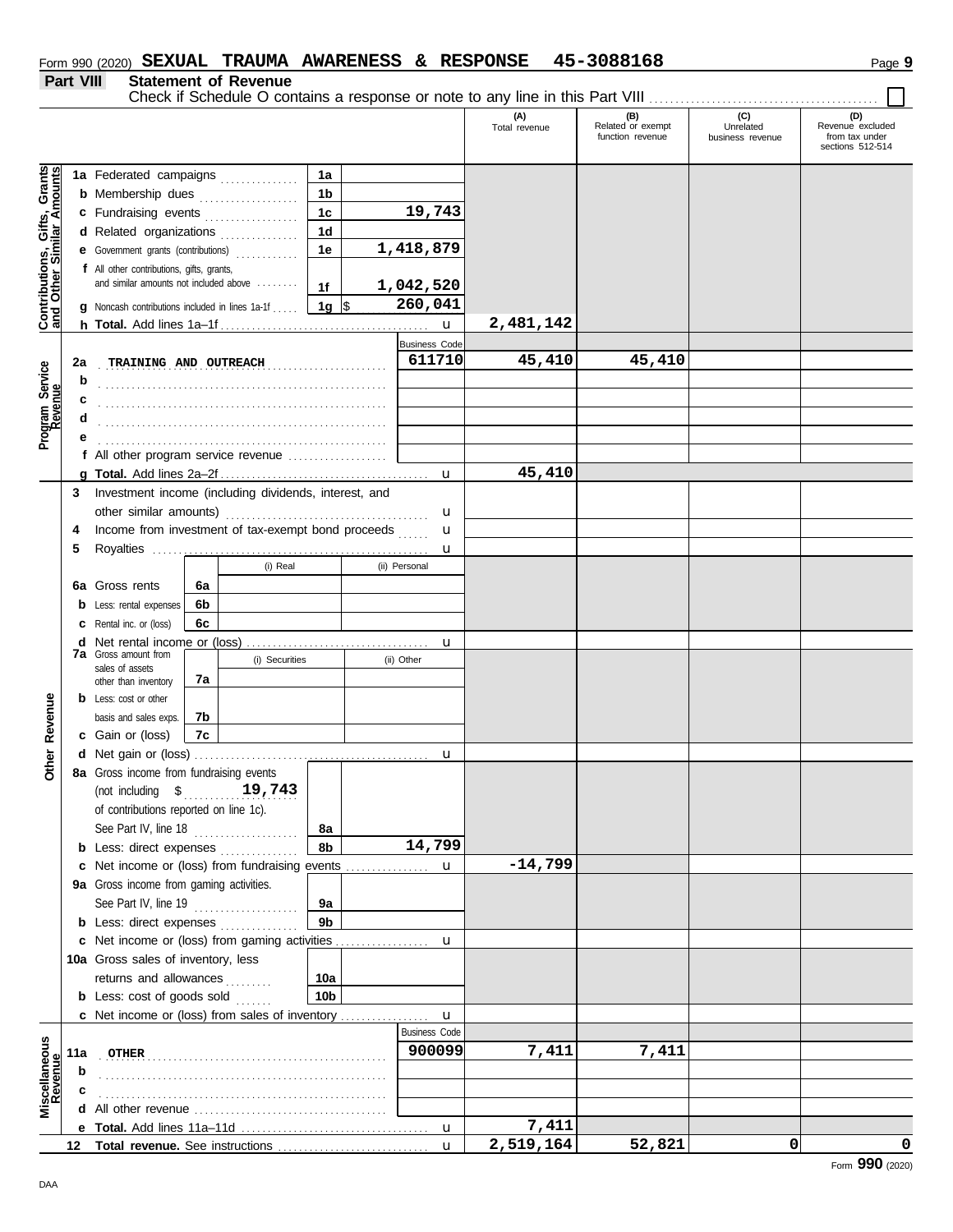#### **Part IX Statement of Functional Expenses** Form 990 (2020) Page **10 SEXUAL TRAUMA AWARENESS & RESPONSE 45-3088168**

#### *Section 501(c)(3) and 501(c)(4) organizations must complete all columns. All other organizations must complete column (A). Do not include amounts reported on lines 6b, 7b, 8b, 9b, and 10b of Part VIII.* **1 2 3** Grants and other assistance to foreign **4 5 6 7 8 9 10 11 a** Management ................................. **b** Legal . . . . . . . . . . . . . . . . . . . . . . . . . . . . . . . . . . . . . . . . . **c** Accounting . . . . . . . . . . . . . . . . . . . . . . . . . . . . . . . . . . . **d** Lobbying . . . . . . . . . . . . . . . . . . . . . . . . . . . . . . . . . . . . . **e** Professional fundraising services. See Part IV, line 17 **f g** Other. (If line 11g amount exceeds 10% of line 25, column **12** Advertising and promotion . . . . . . . . . . . . . . . . . . **13 14 15 16 17 18 19 20 21 22** Depreciation, depletion, and amortization . . . **23 24 a b c d e** All other expenses . . . . . . . . . . . . . . . . . . . . . . . . . . . **25 Total functional expenses.** Add lines 1 through 24e . . . . . **26** Grants and other assistance to domestic organizations and domestic governments. See Part IV, line 21 . . . . . . . . . . Grants and other assistance to domestic individuals. See Part IV, line 22 . . . . . . . . . . . . . organizations, foreign governments, and foreign individuals. See Part IV, lines 15 and 16 Benefits paid to or for members ............. Compensation of current officers, directors, trustees, and key employees . . . . . . . . . . . . . . . . Compensation not included above to disqualified persons (as defined under section 4958(f)(1)) and persons described in section 4958(c)(3)(B) . . . . . . . . Other salaries and wages ................... Pension plan accruals and contributions (include section 401(k) and 403(b) employer contributions) Other employee benefits .................... Payroll taxes . . . . . . . . . . . . . . . . . . . . . . . . . . . . . . . . . Fees for services (nonemployees): Investment management fees ................ Office expenses ................................ Information technology ...................... Royalties . . . . . . . . . . . . . . . . . . . . . . . . . . . . . . . . . . . . . Occupancy . . . . . . . . . . . . . . . . . . . . . . . . . . . . . . . . . . Travel . . . . . . . . . . . . . . . . . . . . . . . . . . . . . . . . . . . . . . . . Payments of travel or entertainment expenses for any federal, state, or local public officials Conferences, conventions, and meetings Interest . . . . . . . . . . . . . . . . . . . . . . . . . . . . . . . . . . . . . . Payments to affiliates . . . . . . . . . . . . . . . . . . . . . . . . Insurance . . . . . . . . . . . . . . . . . . . . . . . . . . . . . . . . . . . . Other expenses. Itemize expenses not covered above (List miscellaneous expenses on line 24e. If line 24e amount exceeds 10% of line 25, column (A) amount, list line 24e expenses on Schedule O.) fundraising solicitation. Check here  $\mathbf{u}$  | if organization reported in column (B) joint costs from a combined educational campaign and **(A) (B) (C) (D)** Total expenses Program service Management and expenses and general expenses (D)<br>Fundraising expenses . . . . . . . . . . . . . . . . . . . . . . . . . . . . . . . . . . . . . . . . . . . . . . . **IN-KIND VOLUNTEERS 256,723 256,723** . . . . . . . . . . . . . . . . . . . . . . . . . . . . . . . . . . . . . . . . . . . . . . . **SUPPLIES AND MATERIALS 14,744 14,365 279 100** . . . . . . . . . . . . . . . . . . . . . . . . . . . . . . . . . . . . . . . . . . . . . . . **PHONE AND INTERNET 12,380 11,807 421 152** . . . . . . . . . . . . . . . . . . . . . . . . . . . . . . . . . . . . . . . . . . . . . . . Check if Schedule O contains a response or note to any line in this Part IX **Joint costs.** Complete this line only if the (A) amount, list line 11g expenses on Schedule O.) ....... **15,495 15,495 92,409 55,445 18,482 18,482 1,240,399 1,207,252 33,030 117 108,671 85,431 23,019 221 96,663 91,403 3,855 1,405 5,301 5,301 13,250 13,250 33,294 31,132 1,682 480 3,875 1,544 386 1,945 15,191 14,391 588 212 230,393 195,406 20,173 14,814 3,433 3,100 244 89 31,892 27,047 2,794 2,051 31,072 7,801 23,271 EQUIPMENT 6,649 4,924 1,661 64 3,773 3,636 120 17 2,215,607 2,032,203 143,255 40,149**

following SOP 98-2 (ASC 958-720)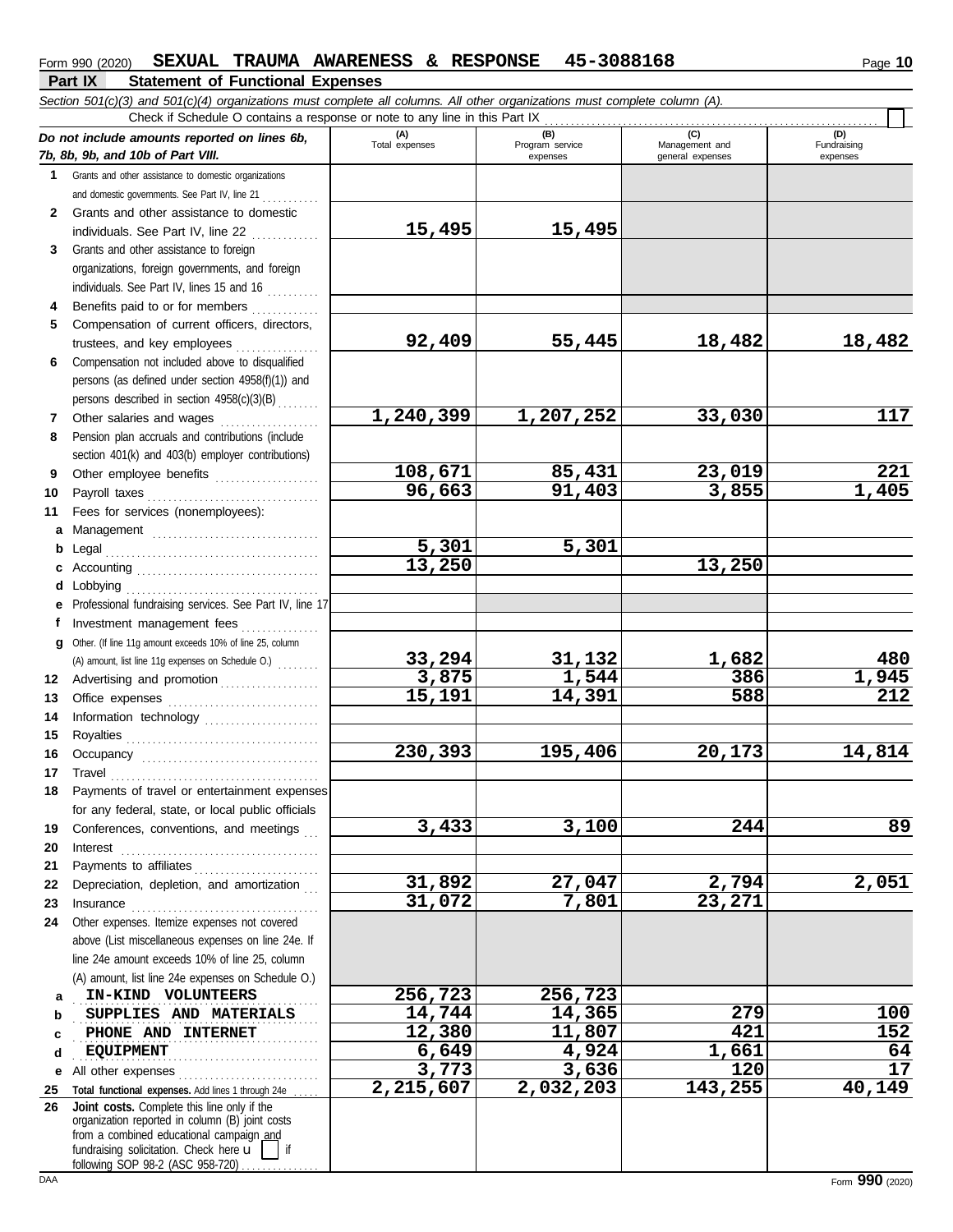#### Form 990 (2020) Page **11 SEXUAL TRAUMA AWARENESS & RESPONSE 45-3088168 Part X Balance Sheet**

|                         |    | Check if Schedule O contains a response or note to any line in this Part X     |     |         |                           |                         |                    |
|-------------------------|----|--------------------------------------------------------------------------------|-----|---------|---------------------------|-------------------------|--------------------|
|                         |    |                                                                                |     |         | (A)<br>Beginning of year  |                         | (B)<br>End of year |
|                         | 1  | Cash-non-interest-bearing                                                      |     |         | 528,792                   | $\mathbf{1}$            | 809,375            |
|                         | 2  |                                                                                |     |         |                           | $\overline{2}$          |                    |
|                         | 3  |                                                                                |     |         | 427,713                   | $\overline{\mathbf{3}}$ | 420,538            |
|                         | 4  | Accounts receivable, net                                                       |     |         |                           | 4                       |                    |
|                         | 5  | Loans and other receivables from any current or former officer, director,      |     |         |                           |                         |                    |
|                         |    | trustee, key employee, creator or founder, substantial contributor, or 35%     |     |         |                           |                         |                    |
|                         |    | controlled entity or family member of any of these persons                     |     |         |                           | 5                       |                    |
|                         | 6  | Loans and other receivables from other disqualified persons (as defined        |     |         |                           |                         |                    |
|                         |    | under section $4958(f)(1)$ ), and persons described in section $4958(c)(3)(B)$ |     |         |                           | 6                       |                    |
| Assets                  | 7  |                                                                                |     |         |                           | $\overline{7}$          |                    |
|                         | 8  | Inventories for sale or use                                                    |     |         |                           | 8                       |                    |
|                         | 9  | Prepaid expenses and deferred charges                                          |     |         | 25,300                    | 9                       | 25,158             |
|                         |    | 10a Land, buildings, and equipment: cost or other                              |     |         |                           |                         |                    |
|                         |    |                                                                                |     | 267,455 |                           |                         |                    |
|                         | b  | Less: accumulated depreciation                                                 | 10b | 154,080 | 96,974                    | 10 <sub>c</sub>         | 113,375            |
|                         | 11 | Investments-publicly traded securities                                         |     |         |                           | 11                      |                    |
|                         | 12 |                                                                                |     |         |                           | 12                      |                    |
|                         | 13 |                                                                                |     |         |                           | 13                      |                    |
|                         | 14 | Intangible assets                                                              |     |         |                           | 14                      |                    |
|                         | 15 |                                                                                |     |         | 18,806                    | 15                      | 18,806             |
|                         | 16 |                                                                                |     |         | 1,097,585                 | 16                      | 1,387,252          |
|                         | 17 |                                                                                |     | 101,436 | 17                        | 87,544                  |                    |
|                         | 18 | Grants payable                                                                 |     |         |                           | 18                      |                    |
|                         | 19 | Deferred revenue                                                               |     |         |                           | 19                      |                    |
|                         | 20 |                                                                                |     |         |                           | 20                      |                    |
|                         | 21 | Escrow or custodial account liability. Complete Part IV of Schedule D          |     | .       |                           | 21                      |                    |
|                         | 22 | Loans and other payables to any current or former officer, director,           |     |         |                           |                         |                    |
| Liabilities             |    | trustee, key employee, creator or founder, substantial contributor, or 35%     |     |         |                           |                         |                    |
|                         |    | controlled entity or family member of any of these persons                     |     |         |                           | 22                      |                    |
|                         | 23 | Secured mortgages and notes payable to unrelated third parties                 |     |         |                           | 23                      |                    |
|                         | 24 | Unsecured notes and loans payable to unrelated third parties                   |     |         | 280,900                   | 24                      | 280,900            |
|                         | 25 | Other liabilities (including federal income tax, payables to related third     |     |         |                           |                         |                    |
|                         |    | parties, and other liabilities not included on lines 17-24). Complete Part X   |     |         |                           |                         |                    |
|                         |    |                                                                                |     |         |                           | 25                      |                    |
|                         | 26 | Total liabilities. Add lines 17 through 25                                     |     |         | $\overline{382}$ ,<br>336 | 26                      | 368,444            |
|                         |    | Organizations that follow FASB ASC 958, check here $\mathbf{u} \mathbf{X} $    |     |         |                           |                         |                    |
|                         |    | and complete lines 27, 28, 32, and 33.                                         |     |         |                           |                         |                    |
|                         | 27 | Net assets without donor restrictions                                          |     |         | 440,012                   | 27                      | 619,465            |
|                         | 28 | Net assets with donor restrictions                                             |     |         | 275,237                   | 28                      | 399,343            |
|                         |    | Organizations that do not follow FASB ASC 958, check here u                    |     |         |                           |                         |                    |
|                         |    | and complete lines 29 through 33.                                              |     |         |                           |                         |                    |
| Assets or Fund Balances | 29 | Capital stock or trust principal, or current funds                             |     |         |                           | 29                      |                    |
|                         | 30 | Paid-in or capital surplus, or land, building, or equipment fund               |     |         |                           | 30                      |                    |
|                         | 31 | Retained earnings, endowment, accumulated income, or other funds               |     |         |                           | 31                      |                    |
| ğ                       | 32 |                                                                                |     |         | 715,249                   | 32                      | 1,018,808          |
|                         | 33 |                                                                                |     |         | 1,097,585                 | 33                      | 1,387,252          |

Form **990** (2020)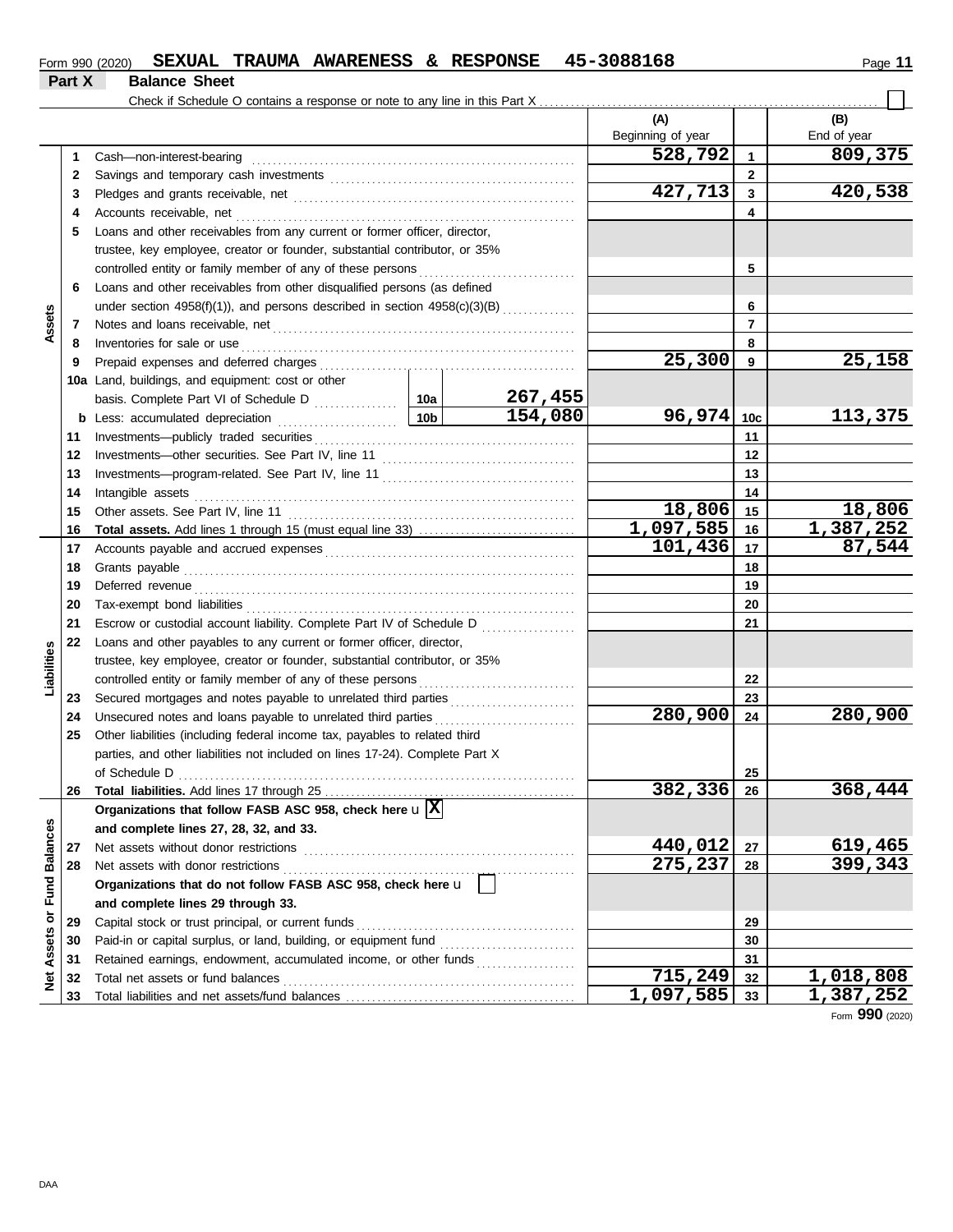| <b>Reconciliation of Net Assets</b>                                                                                   |                         |                | Page 12                 |
|-----------------------------------------------------------------------------------------------------------------------|-------------------------|----------------|-------------------------|
| Part XI                                                                                                               |                         |                |                         |
|                                                                                                                       |                         |                | $\overline{\mathbf{x}}$ |
|                                                                                                                       | $\mathbf{1}$            |                | 2,519,164               |
| 2                                                                                                                     | $\overline{2}$          |                | 2,215,607               |
| 3                                                                                                                     | $\overline{\mathbf{3}}$ |                | 303,557                 |
| 4                                                                                                                     | $\overline{\mathbf{4}}$ |                | 715,249                 |
| 5                                                                                                                     | 5                       |                |                         |
| 6                                                                                                                     | 6                       |                |                         |
| Investment expenses<br>7                                                                                              | $\overline{7}$          |                |                         |
| Prior period adjustments<br>8                                                                                         | 8                       |                |                         |
| Other changes in net assets or fund balances (explain on Schedule O)<br>9                                             | 9                       |                | $\overline{2}$          |
| Net assets or fund balances at end of year. Combine lines 3 through 9 (must equal Part X, line<br>10                  |                         |                |                         |
| $32$ , column $(B)$ )                                                                                                 | 10                      |                | 1,018,808               |
| <b>Financial Statements and Reporting</b><br>Part XII                                                                 |                         |                |                         |
|                                                                                                                       |                         |                |                         |
|                                                                                                                       |                         |                | Yes<br>No               |
| $\overline{\mathbf{x}}$<br>Accounting method used to prepare the Form 990:<br>Cash<br>Accrual<br>Other<br>1.          |                         |                |                         |
| If the organization changed its method of accounting from a prior year or checked "Other," explain in                 |                         |                |                         |
| Schedule O.                                                                                                           |                         |                |                         |
| 2a Were the organization's financial statements compiled or reviewed by an independent accountant?                    |                         | 2a             | X                       |
| If "Yes," check a box below to indicate whether the financial statements for the year were compiled or                |                         |                |                         |
| reviewed on a separate basis, consolidated basis, or both:                                                            |                         |                |                         |
| Separate basis<br>Consolidated basis<br>Both consolidated and separate basis<br>$\mathbf{1}$                          |                         |                |                         |
| <b>b</b> Were the organization's financial statements audited by an independent accountant?                           |                         | 2b             | х                       |
| If "Yes," check a box below to indicate whether the financial statements for the year were audited on a               |                         |                |                         |
| separate basis, consolidated basis, or both:                                                                          |                         |                |                         |
| $ \mathbf{X} $ Separate basis<br>Consolidated basis<br>  Both consolidated and separate basis                         |                         |                |                         |
| If "Yes" to line 2a or 2b, does the organization have a committee that assumes responsibility for oversight of        |                         |                |                         |
| the audit, review, or compilation of its financial statements and selection of an independent accountant?             |                         | 2c             | $\mathbf x$             |
| If the organization changed either its oversight process or selection process during the tax year, explain on         |                         |                |                         |
| Schedule O.                                                                                                           |                         |                |                         |
| 3a As a result of a federal award, was the organization required to undergo an audit or audits as set forth in the    |                         |                |                         |
| Single Audit Act and OMB Circular A-133?                                                                              |                         | 3a             | x                       |
| <b>b</b> If "Yes," did the organization undergo the required audit or audits? If the organization did not undergo the |                         |                |                         |
| required audit or audits, explain why on Schedule O and describe any steps taken to undergo such audits               |                         | 3 <sub>b</sub> | X                       |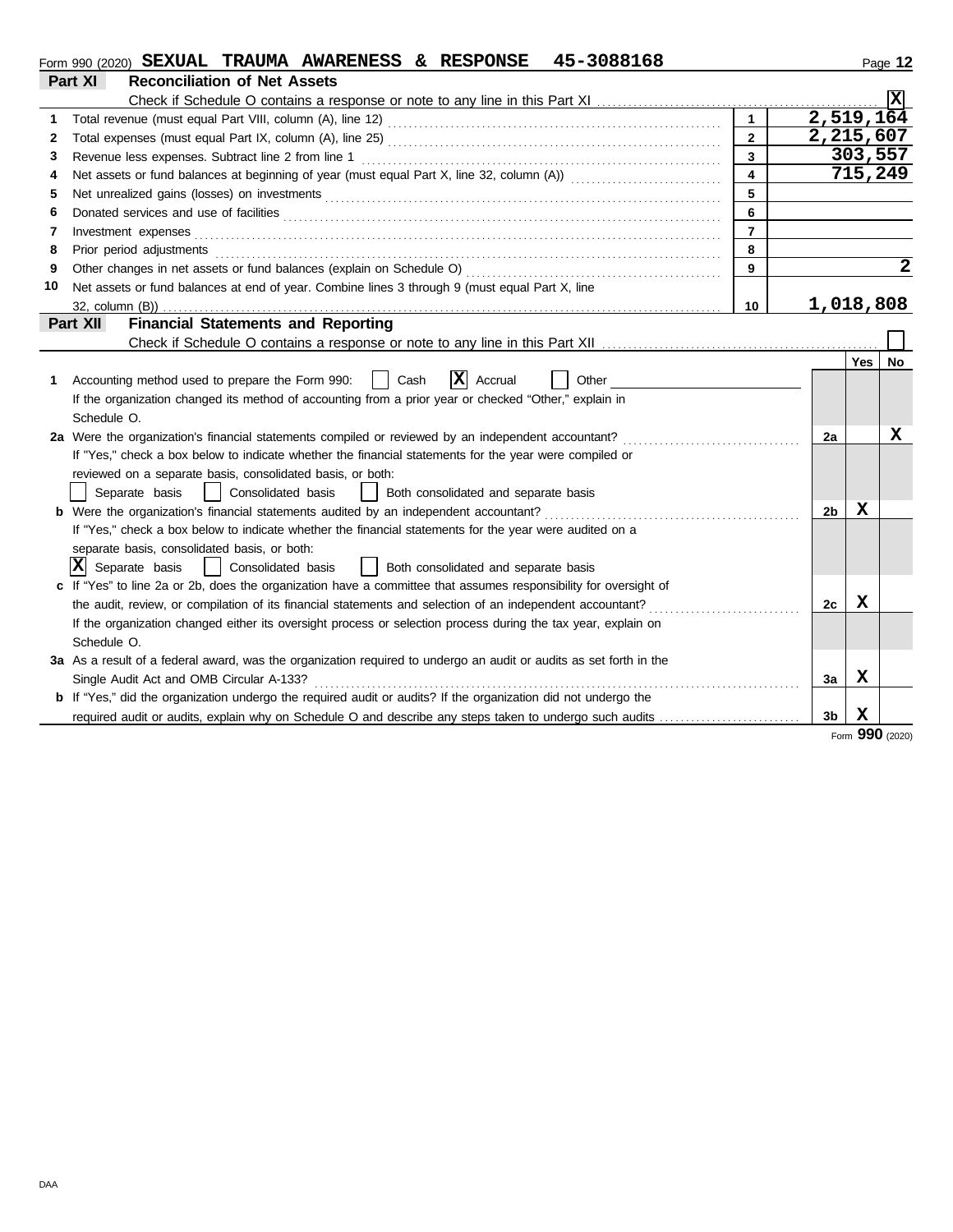|        | <b>Public Charity Status and Public Support</b><br><b>SCHEDULE A</b><br>OMB No. 1545-0047                                                                                                                          |                                                            |  |  |                                                                                                                                                                                                                                                                 |     |                                                      |                                        |            |                                      |  |
|--------|--------------------------------------------------------------------------------------------------------------------------------------------------------------------------------------------------------------------|------------------------------------------------------------|--|--|-----------------------------------------------------------------------------------------------------------------------------------------------------------------------------------------------------------------------------------------------------------------|-----|------------------------------------------------------|----------------------------------------|------------|--------------------------------------|--|
|        | (Form 990 or 990-EZ)                                                                                                                                                                                               |                                                            |  |  | Complete if the organization is a section 501(c)(3) organization or a section 4947(a)(1) nonexempt charitable trust.                                                                                                                                            |     |                                                      |                                        |            | ZUZ0                                 |  |
|        | Department of the Treasury                                                                                                                                                                                         |                                                            |  |  | La Attach to Form 990 or Form 990-EZ.                                                                                                                                                                                                                           |     |                                                      |                                        |            | Open to Public                       |  |
|        | Internal Revenue Service                                                                                                                                                                                           |                                                            |  |  | <b>u</b> Go to www.irs.gov/Form990 for instructions and the latest information.                                                                                                                                                                                 |     |                                                      |                                        |            | Inspection                           |  |
|        | Name of the organization                                                                                                                                                                                           | <b>SEXUAL</b><br><b>CENTER</b>                             |  |  | TRAUMA AWARENESS & RESPONSE                                                                                                                                                                                                                                     |     |                                                      |                                        | 45-3088168 | Employer identification number       |  |
| Part I |                                                                                                                                                                                                                    |                                                            |  |  | Reason for Public Charity Status. (All organizations must complete this part.) See instructions.                                                                                                                                                                |     |                                                      |                                        |            |                                      |  |
|        |                                                                                                                                                                                                                    |                                                            |  |  | The organization is not a private foundation because it is: (For lines 1 through 12, check only one box.)                                                                                                                                                       |     |                                                      |                                        |            |                                      |  |
| 1      |                                                                                                                                                                                                                    |                                                            |  |  | A church, convention of churches, or association of churches described in section 170(b)(1)(A)(i).                                                                                                                                                              |     |                                                      |                                        |            |                                      |  |
| 2      |                                                                                                                                                                                                                    |                                                            |  |  | A school described in section 170(b)(1)(A)(ii). (Attach Schedule E (Form 990 or 990-EZ).)                                                                                                                                                                       |     |                                                      |                                        |            |                                      |  |
| 3<br>4 |                                                                                                                                                                                                                    |                                                            |  |  | A hospital or a cooperative hospital service organization described in section 170(b)(1)(A)(iii).<br>A medical research organization operated in conjunction with a hospital described in section 170(b)(1)(A)(iii). Enter the hospital's name,                 |     |                                                      |                                        |            |                                      |  |
|        | city, and state:                                                                                                                                                                                                   |                                                            |  |  |                                                                                                                                                                                                                                                                 |     |                                                      |                                        |            |                                      |  |
| 5      |                                                                                                                                                                                                                    |                                                            |  |  | An organization operated for the benefit of a college or university owned or operated by a governmental unit described in                                                                                                                                       |     |                                                      |                                        |            |                                      |  |
|        |                                                                                                                                                                                                                    | section 170(b)(1)(A)(iv). (Complete Part II.)              |  |  |                                                                                                                                                                                                                                                                 |     |                                                      |                                        |            |                                      |  |
| 6      | x                                                                                                                                                                                                                  |                                                            |  |  | A federal, state, or local government or governmental unit described in section 170(b)(1)(A)(v).                                                                                                                                                                |     |                                                      |                                        |            |                                      |  |
| 7      |                                                                                                                                                                                                                    | described in section 170(b)(1)(A)(vi). (Complete Part II.) |  |  | An organization that normally receives a substantial part of its support from a governmental unit or from the general public                                                                                                                                    |     |                                                      |                                        |            |                                      |  |
| 8      |                                                                                                                                                                                                                    |                                                            |  |  | A community trust described in section 170(b)(1)(A)(vi). (Complete Part II.)                                                                                                                                                                                    |     |                                                      |                                        |            |                                      |  |
| 9      | university:                                                                                                                                                                                                        |                                                            |  |  | An agricultural research organization described in section 170(b)(1)(A)(ix) operated in conjunction with a land-grant college<br>or university or a non-land-grant college of agriculture (see instructions). Enter the name, city, and state of the college or |     |                                                      |                                        |            |                                      |  |
| 10     | An organization that normally receives: (1) more than 33 1/3% of its support from contributions, membership fees, and gross                                                                                        |                                                            |  |  |                                                                                                                                                                                                                                                                 |     |                                                      |                                        |            |                                      |  |
|        | receipts from activities related to its exempt functions, subject to certain exceptions; and (2) no more than 331/3% of its                                                                                        |                                                            |  |  |                                                                                                                                                                                                                                                                 |     |                                                      |                                        |            |                                      |  |
|        | support from gross investment income and unrelated business taxable income (less section 511 tax) from businesses<br>acquired by the organization after June 30, 1975. See section 509(a)(2). (Complete Part III.) |                                                            |  |  |                                                                                                                                                                                                                                                                 |     |                                                      |                                        |            |                                      |  |
| 11     | An organization organized and operated exclusively to test for public safety. See section 509(a)(4).                                                                                                               |                                                            |  |  |                                                                                                                                                                                                                                                                 |     |                                                      |                                        |            |                                      |  |
| 12     |                                                                                                                                                                                                                    |                                                            |  |  | An organization organized and operated exclusively for the benefit of, to perform the functions of, or to carry out the purposes<br>of one or more publicly supported organizations described in section 509(a)(1) or section 509(a)(2). See section 509(a)(3). |     |                                                      |                                        |            |                                      |  |
|        |                                                                                                                                                                                                                    |                                                            |  |  | Check the box in lines 12a through 12d that describes the type of supporting organization and complete lines 12e, 12f, and 12g.                                                                                                                                 |     |                                                      |                                        |            |                                      |  |
|        | a                                                                                                                                                                                                                  |                                                            |  |  | Type I. A supporting organization operated, supervised, or controlled by its supported organization(s), typically by giving                                                                                                                                     |     |                                                      |                                        |            |                                      |  |
|        |                                                                                                                                                                                                                    |                                                            |  |  | the supported organization(s) the power to regularly appoint or elect a majority of the directors or trustees of the<br>supporting organization. You must complete Part IV, Sections A and B.                                                                   |     |                                                      |                                        |            |                                      |  |
|        | b                                                                                                                                                                                                                  |                                                            |  |  | Type II. A supporting organization supervised or controlled in connection with its supported organization(s), by having                                                                                                                                         |     |                                                      |                                        |            |                                      |  |
|        |                                                                                                                                                                                                                    |                                                            |  |  | control or management of the supporting organization vested in the same persons that control or manage the supported                                                                                                                                            |     |                                                      |                                        |            |                                      |  |
|        | c                                                                                                                                                                                                                  |                                                            |  |  | organization(s). You must complete Part IV, Sections A and C.<br>Type III functionally integrated. A supporting organization operated in connection with, and functionally integrated with,                                                                     |     |                                                      |                                        |            |                                      |  |
|        |                                                                                                                                                                                                                    |                                                            |  |  | its supported organization(s) (see instructions). You must complete Part IV, Sections A, D, and E.                                                                                                                                                              |     |                                                      |                                        |            |                                      |  |
|        | d                                                                                                                                                                                                                  |                                                            |  |  | Type III non-functionally integrated. A supporting organization operated in connection with its supported organization(s)<br>that is not functionally integrated. The organization generally must satisfy a distribution requirement and an attentiveness       |     |                                                      |                                        |            |                                      |  |
|        |                                                                                                                                                                                                                    |                                                            |  |  | requirement (see instructions). You must complete Part IV, Sections A and D, and Part V.                                                                                                                                                                        |     |                                                      |                                        |            |                                      |  |
|        | е                                                                                                                                                                                                                  |                                                            |  |  | Check this box if the organization received a written determination from the IRS that it is a Type I, Type II, Type III<br>functionally integrated, or Type III non-functionally integrated supporting organization.                                            |     |                                                      |                                        |            |                                      |  |
|        | f                                                                                                                                                                                                                  | Enter the number of supported organizations                |  |  |                                                                                                                                                                                                                                                                 |     |                                                      |                                        |            |                                      |  |
|        | g                                                                                                                                                                                                                  |                                                            |  |  | Provide the following information about the supported organization(s).                                                                                                                                                                                          |     |                                                      |                                        |            |                                      |  |
|        | (i) Name of supported<br>organization                                                                                                                                                                              | (ii) EIN                                                   |  |  | (iii) Type of organization<br>(described on lines 1-10                                                                                                                                                                                                          |     | (iv) Is the organization<br>listed in your governing | (v) Amount of monetary<br>support (see |            | (vi) Amount of<br>other support (see |  |
|        |                                                                                                                                                                                                                    |                                                            |  |  | above (see instructions))                                                                                                                                                                                                                                       |     | document?                                            | instructions)                          |            | instructions)                        |  |
| (A)    |                                                                                                                                                                                                                    |                                                            |  |  |                                                                                                                                                                                                                                                                 | Yes | No                                                   |                                        |            |                                      |  |
|        |                                                                                                                                                                                                                    |                                                            |  |  |                                                                                                                                                                                                                                                                 |     |                                                      |                                        |            |                                      |  |
| (B)    |                                                                                                                                                                                                                    |                                                            |  |  |                                                                                                                                                                                                                                                                 |     |                                                      |                                        |            |                                      |  |
| (C)    |                                                                                                                                                                                                                    |                                                            |  |  |                                                                                                                                                                                                                                                                 |     |                                                      |                                        |            |                                      |  |
| (D)    |                                                                                                                                                                                                                    |                                                            |  |  |                                                                                                                                                                                                                                                                 |     |                                                      |                                        |            |                                      |  |
| (E)    |                                                                                                                                                                                                                    |                                                            |  |  |                                                                                                                                                                                                                                                                 |     |                                                      |                                        |            |                                      |  |
| Total  |                                                                                                                                                                                                                    |                                                            |  |  |                                                                                                                                                                                                                                                                 |     |                                                      |                                        |            |                                      |  |

**For Paperwork Reduction Act Notice, see the Instructions for Form 990 or 990-EZ.**

**Schedule A (Form 990 or 990-EZ) 2020**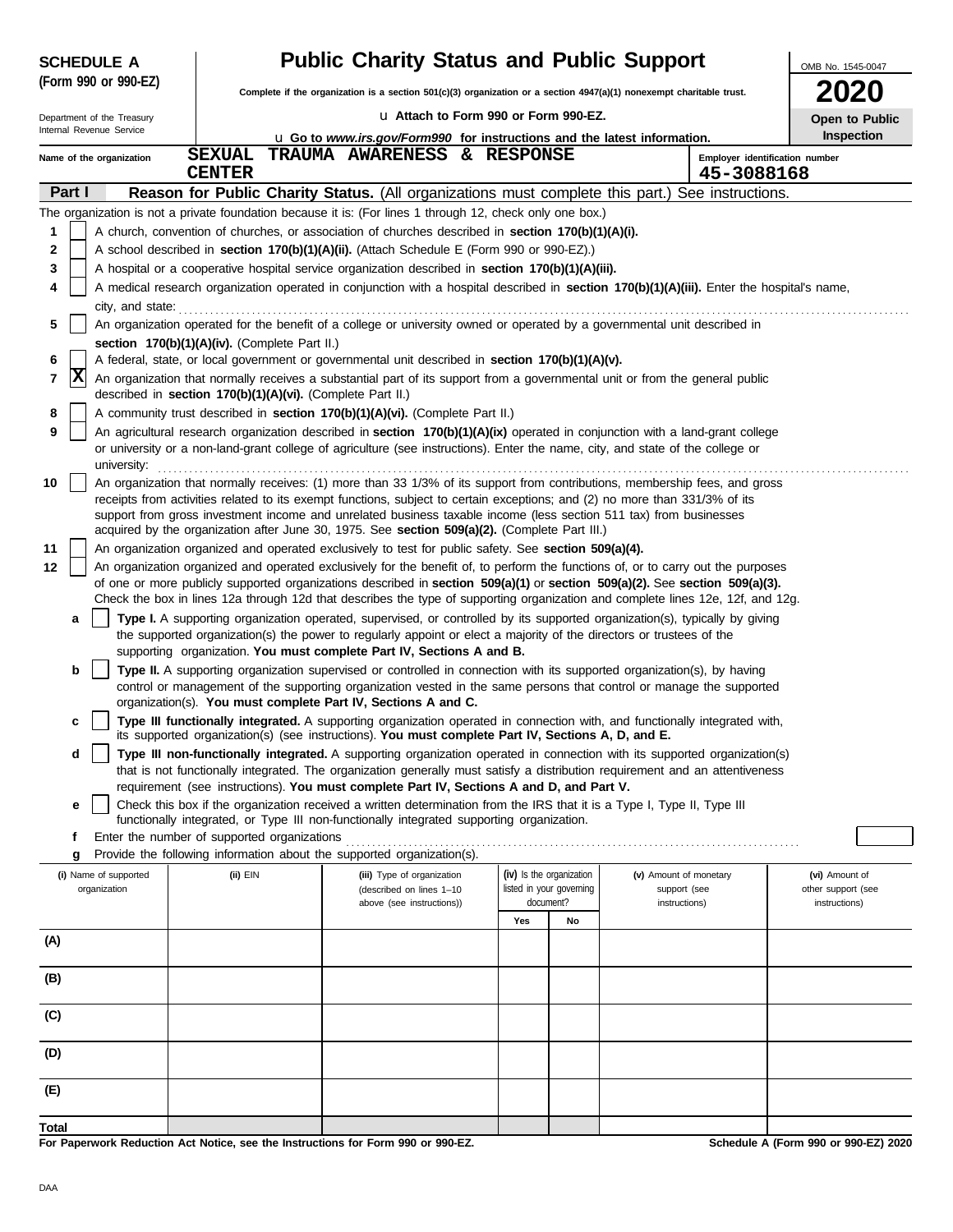|         | Schedule A (Form 990 or 990-EZ) 2020 |  |  | SEXUAL TRAUMA AWARENESS & RESPONSE 45-3088168 | Page 2 |
|---------|--------------------------------------|--|--|-----------------------------------------------|--------|
| $P = 1$ |                                      |  |  |                                               |        |

(Complete only if you checked the box on line 5, 7, or 8 of Part I or if the organization failed to qualify under **Part II** Support Schedule for Organizations Described in Sections 170(b)(1)(A)(iv) and 170(b)(1)(A)(vi) Part III. If the organization fails to qualify under the tests listed below, please complete Part III.)

|              | <b>Section A. Public Support</b>                                                                                                                                                                                            |           |            |            |            |           |    |                                        |
|--------------|-----------------------------------------------------------------------------------------------------------------------------------------------------------------------------------------------------------------------------|-----------|------------|------------|------------|-----------|----|----------------------------------------|
|              | Calendar year (or fiscal year beginning in)<br>$\mathbf{u}$                                                                                                                                                                 | (a) 2016  | (b) $2017$ | $(c)$ 2018 | $(d)$ 2019 | (e) 2020  |    | (f) Total                              |
| 1            | Gifts, grants, contributions, and<br>membership fees received. (Do not<br>include any "unusual grants.")                                                                                                                    | 1,532,381 | 2,164,674  | 2,214,384  | 2,505,361  | 2,481,142 |    | 10,897,942                             |
| $\mathbf{2}$ | Tax revenues levied for the<br>organization's benefit and either paid<br>to or expended on its behalf                                                                                                                       |           |            |            |            |           |    |                                        |
| 3            | The value of services or facilities<br>furnished by a governmental unit to the<br>organization without charge                                                                                                               |           |            |            |            |           |    |                                        |
| 4            | Total. Add lines 1 through 3                                                                                                                                                                                                | 1,532,381 | 2,164,674  | 2,214,384  | 2,505,361  | 2,481,142 |    | 10,897,942                             |
| 5            | The portion of total contributions by<br>each person (other than a<br>governmental unit or publicly<br>supported organization) included on<br>line 1 that exceeds 2% of the amount<br>shown on line 11, column (f) $\ldots$ |           |            |            |            |           |    |                                        |
| 6            | Public support. Subtract line 5 from line 4                                                                                                                                                                                 |           |            |            |            |           |    | 10,897,942                             |
|              | <b>Section B. Total Support</b>                                                                                                                                                                                             |           |            |            |            |           |    |                                        |
|              | Calendar year (or fiscal year beginning in)<br>$\mathbf{u}$                                                                                                                                                                 | (a) 2016  | (b) $2017$ | $(c)$ 2018 | $(d)$ 2019 | (e) 2020  |    | (f) Total                              |
| 7            | Amounts from line 4                                                                                                                                                                                                         | 1,532,381 | 2,164,674  | 2,214,384  | 2,505,361  | 2,481,142 |    | 10,897,942                             |
| 8            | Gross income from interest, dividends,<br>payments received on securities loans.<br>rents, royalties, and income from<br>similar sources                                                                                    |           |            |            |            |           |    |                                        |
| 9            | Net income from unrelated business<br>activities, whether or not the business<br>is regularly carried on                                                                                                                    |           |            |            |            |           |    |                                        |
| 10           | Other income. Do not include gain or<br>loss from the sale of capital assets<br>(Explain in Part VI.)                                                                                                                       |           |            |            |            |           |    |                                        |
| 11           | Total support. Add lines 7 through 10                                                                                                                                                                                       |           |            |            |            |           |    | 10,897,942                             |
| 12           | Gross receipts from related activities, etc. (see instructions)                                                                                                                                                             |           |            |            |            |           | 12 | 113,843                                |
| 13           | First 5 years. If the Form 990 is for the organization's first, second, third, fourth, or fifth tax year as a section 501(c)(3)                                                                                             |           |            |            |            |           |    |                                        |
|              | organization, check this box and stop here                                                                                                                                                                                  |           |            |            |            |           |    |                                        |
|              | Section C. Computation of Public Support Percentage                                                                                                                                                                         |           |            |            |            |           |    |                                        |
| 14           | Public support percentage for 2020 (line 6, column (f) divided by line 11, column (f)) [[[[[[[[[[[[[[[[[[[[[[                                                                                                               |           |            |            |            |           | 14 | $100.00\,\%$                           |
| 15           | 16a 33 1/3% support test-2020. If the organization did not check the box on line 13, and line 14 is 33 1/3% or more, check this                                                                                             |           |            |            |            |           | 15 | 100.00%                                |
|              | box and stop here. The organization qualifies as a publicly supported organization                                                                                                                                          |           |            |            |            |           |    | $\blacktriangleright \boxed{\text{X}}$ |
| b            | 33 1/3% support test-2019. If the organization did not check a box on line 13 or 16a, and line 15 is 33 1/3% or more, check                                                                                                 |           |            |            |            |           |    |                                        |
|              | this box and stop here. The organization qualifies as a publicly supported organization                                                                                                                                     |           |            |            |            |           |    |                                        |
| 17a          | 10%-facts-and-circumstances test-2020. If the organization did not check a box on line 13, 16a, or 16b, and line 14 is                                                                                                      |           |            |            |            |           |    |                                        |
|              | 10% or more, and if the organization meets the "facts-and-circumstances" test, check this box and stop here. Explain in                                                                                                     |           |            |            |            |           |    |                                        |
|              | Part VI how the organization meets the "facts-and-circumstances" test. The organization qualifies as a publicly supported                                                                                                   |           |            |            |            |           |    |                                        |
|              | organization                                                                                                                                                                                                                |           |            |            |            |           |    |                                        |
| b            | 10%-facts-and-circumstances test-2019. If the organization did not check a box on line 13, 16a, 16b, or 17a, and line                                                                                                       |           |            |            |            |           |    |                                        |
|              | 15 is 10% or more, and if the organization meets the "facts-and-circumstances" test, check this box and stop here. Explain                                                                                                  |           |            |            |            |           |    |                                        |
|              | in Part VI how the organization meets the "facts-and-circumstances" test. The organization qualifies as a publicly supported                                                                                                |           |            |            |            |           |    |                                        |
|              | organization                                                                                                                                                                                                                |           |            |            |            |           |    |                                        |
| 18           | Private foundation. If the organization did not check a box on line 13, 16a, 16b, 17a, or 17b, check this box and see                                                                                                       |           |            |            |            |           |    |                                        |
|              | instructions                                                                                                                                                                                                                |           |            |            |            |           |    |                                        |
|              |                                                                                                                                                                                                                             |           |            |            |            |           |    |                                        |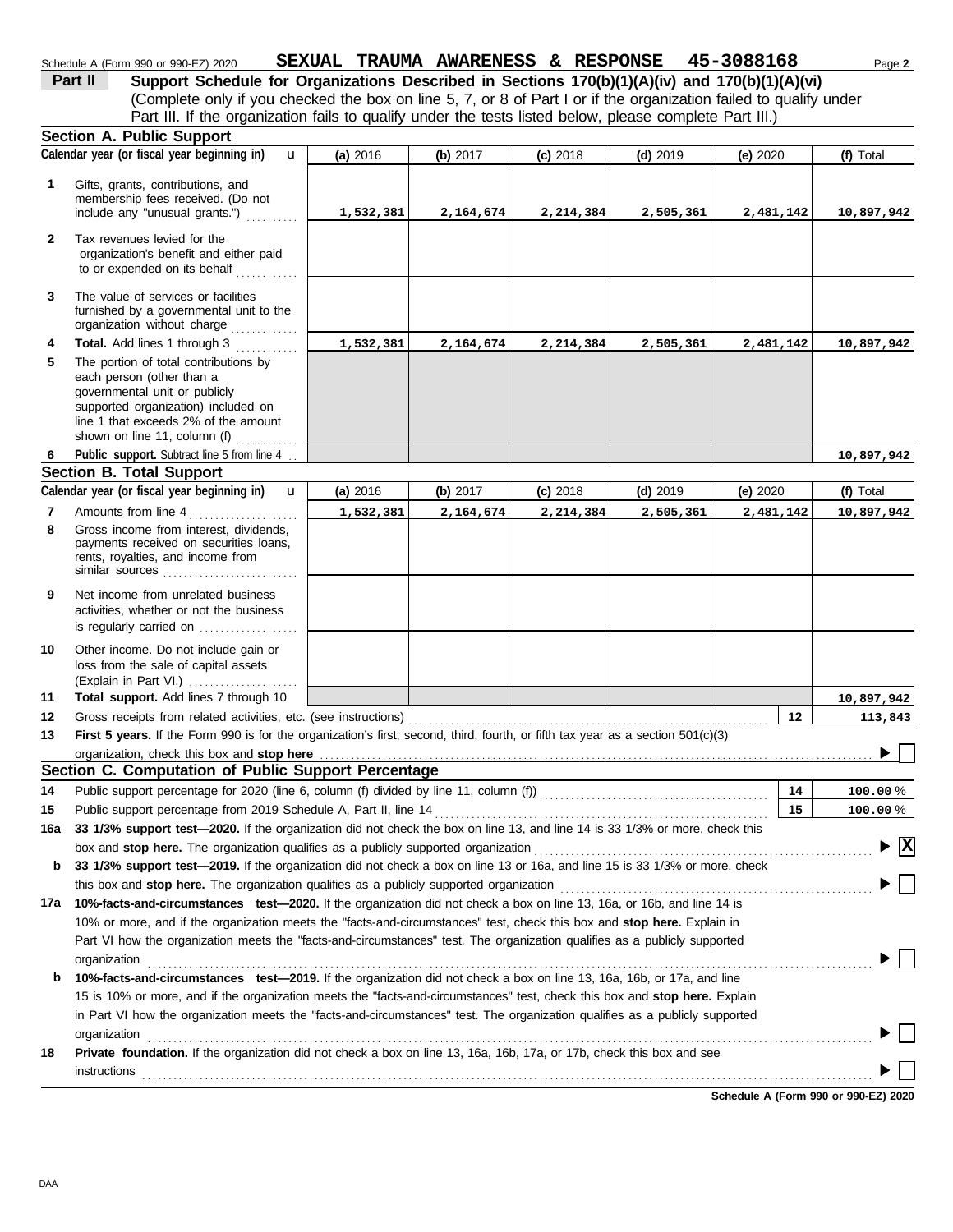### Schedule A (Form 990 or 990-EZ) 2020 Page **3 SEXUAL TRAUMA AWARENESS & RESPONSE 45-3088168**

#### **Part III Support Schedule for Organizations Described in Section 509(a)(2)**

(Complete only if you checked the box on line 10 of Part I or if the organization failed to qualify under Part II. If the organization fails to qualify under the tests listed below, please complete Part II.)

| <b>Section A. Public Support</b>                                                                                                                                                  |                                                                                                                                                                                                                                                                                                                                                                                                                                          |                                                        |                                                                                                                                                                                                     |            |            |                                                                                                                                                                                                                                                                                                                                                                                               |                                                                                                                                                                       |
|-----------------------------------------------------------------------------------------------------------------------------------------------------------------------------------|------------------------------------------------------------------------------------------------------------------------------------------------------------------------------------------------------------------------------------------------------------------------------------------------------------------------------------------------------------------------------------------------------------------------------------------|--------------------------------------------------------|-----------------------------------------------------------------------------------------------------------------------------------------------------------------------------------------------------|------------|------------|-----------------------------------------------------------------------------------------------------------------------------------------------------------------------------------------------------------------------------------------------------------------------------------------------------------------------------------------------------------------------------------------------|-----------------------------------------------------------------------------------------------------------------------------------------------------------------------|
| u                                                                                                                                                                                 | (a) 2016                                                                                                                                                                                                                                                                                                                                                                                                                                 | (b) $2017$                                             | $(c)$ 2018                                                                                                                                                                                          | $(d)$ 2019 |            |                                                                                                                                                                                                                                                                                                                                                                                               | (f) Total                                                                                                                                                             |
| Gifts, grants, contributions, and membership fees<br>received. (Do not include any "unusual grants.")                                                                             |                                                                                                                                                                                                                                                                                                                                                                                                                                          |                                                        |                                                                                                                                                                                                     |            |            |                                                                                                                                                                                                                                                                                                                                                                                               |                                                                                                                                                                       |
| Gross receipts from admissions, merchandise<br>sold or services performed, or facilities<br>furnished in any activity that is related to the<br>organization's fax-exempt purpose |                                                                                                                                                                                                                                                                                                                                                                                                                                          |                                                        |                                                                                                                                                                                                     |            |            |                                                                                                                                                                                                                                                                                                                                                                                               |                                                                                                                                                                       |
| Gross receipts from activities that are not an<br>unrelated trade or business under section 513                                                                                   |                                                                                                                                                                                                                                                                                                                                                                                                                                          |                                                        |                                                                                                                                                                                                     |            |            |                                                                                                                                                                                                                                                                                                                                                                                               |                                                                                                                                                                       |
| Tax revenues levied for the<br>organization's benefit and either paid<br>to or expended on its behalf                                                                             |                                                                                                                                                                                                                                                                                                                                                                                                                                          |                                                        |                                                                                                                                                                                                     |            |            |                                                                                                                                                                                                                                                                                                                                                                                               |                                                                                                                                                                       |
| The value of services or facilities<br>furnished by a governmental unit to the<br>organization without charge                                                                     |                                                                                                                                                                                                                                                                                                                                                                                                                                          |                                                        |                                                                                                                                                                                                     |            |            |                                                                                                                                                                                                                                                                                                                                                                                               |                                                                                                                                                                       |
| Total. Add lines 1 through 5<br>.                                                                                                                                                 |                                                                                                                                                                                                                                                                                                                                                                                                                                          |                                                        |                                                                                                                                                                                                     |            |            |                                                                                                                                                                                                                                                                                                                                                                                               |                                                                                                                                                                       |
| received from disqualified persons                                                                                                                                                |                                                                                                                                                                                                                                                                                                                                                                                                                                          |                                                        |                                                                                                                                                                                                     |            |            |                                                                                                                                                                                                                                                                                                                                                                                               |                                                                                                                                                                       |
| Amounts included on lines 2 and 3<br>received from other than disqualified<br>persons that exceed the greater of \$5,000<br>or 1% of the amount on line 13 for the year $\ldots$  |                                                                                                                                                                                                                                                                                                                                                                                                                                          |                                                        |                                                                                                                                                                                                     |            |            |                                                                                                                                                                                                                                                                                                                                                                                               |                                                                                                                                                                       |
|                                                                                                                                                                                   |                                                                                                                                                                                                                                                                                                                                                                                                                                          |                                                        |                                                                                                                                                                                                     |            |            |                                                                                                                                                                                                                                                                                                                                                                                               |                                                                                                                                                                       |
|                                                                                                                                                                                   |                                                                                                                                                                                                                                                                                                                                                                                                                                          |                                                        |                                                                                                                                                                                                     |            |            |                                                                                                                                                                                                                                                                                                                                                                                               |                                                                                                                                                                       |
|                                                                                                                                                                                   |                                                                                                                                                                                                                                                                                                                                                                                                                                          |                                                        |                                                                                                                                                                                                     |            |            |                                                                                                                                                                                                                                                                                                                                                                                               |                                                                                                                                                                       |
|                                                                                                                                                                                   |                                                                                                                                                                                                                                                                                                                                                                                                                                          |                                                        |                                                                                                                                                                                                     |            |            |                                                                                                                                                                                                                                                                                                                                                                                               | (f) Total                                                                                                                                                             |
|                                                                                                                                                                                   |                                                                                                                                                                                                                                                                                                                                                                                                                                          |                                                        |                                                                                                                                                                                                     |            |            |                                                                                                                                                                                                                                                                                                                                                                                               |                                                                                                                                                                       |
|                                                                                                                                                                                   |                                                                                                                                                                                                                                                                                                                                                                                                                                          |                                                        |                                                                                                                                                                                                     |            |            |                                                                                                                                                                                                                                                                                                                                                                                               |                                                                                                                                                                       |
| payments received on securities loans, rents,<br>royalties, and income from similar sources                                                                                       |                                                                                                                                                                                                                                                                                                                                                                                                                                          |                                                        |                                                                                                                                                                                                     |            |            |                                                                                                                                                                                                                                                                                                                                                                                               |                                                                                                                                                                       |
| Unrelated business taxable income (less<br>section 511 taxes) from businesses<br>acquired after June 30, 1975                                                                     |                                                                                                                                                                                                                                                                                                                                                                                                                                          |                                                        |                                                                                                                                                                                                     |            |            |                                                                                                                                                                                                                                                                                                                                                                                               |                                                                                                                                                                       |
| Add lines 10a and 10b                                                                                                                                                             |                                                                                                                                                                                                                                                                                                                                                                                                                                          |                                                        |                                                                                                                                                                                                     |            |            |                                                                                                                                                                                                                                                                                                                                                                                               |                                                                                                                                                                       |
| Net income from unrelated business<br>activities not included in line 10b, whether<br>or not the business is regularly carried on                                                 |                                                                                                                                                                                                                                                                                                                                                                                                                                          |                                                        |                                                                                                                                                                                                     |            |            |                                                                                                                                                                                                                                                                                                                                                                                               |                                                                                                                                                                       |
| loss from the sale of capital assets                                                                                                                                              |                                                                                                                                                                                                                                                                                                                                                                                                                                          |                                                        |                                                                                                                                                                                                     |            |            |                                                                                                                                                                                                                                                                                                                                                                                               |                                                                                                                                                                       |
| Total support. (Add lines 9, 10c, 11,                                                                                                                                             |                                                                                                                                                                                                                                                                                                                                                                                                                                          |                                                        |                                                                                                                                                                                                     |            |            |                                                                                                                                                                                                                                                                                                                                                                                               |                                                                                                                                                                       |
|                                                                                                                                                                                   |                                                                                                                                                                                                                                                                                                                                                                                                                                          |                                                        |                                                                                                                                                                                                     |            |            |                                                                                                                                                                                                                                                                                                                                                                                               |                                                                                                                                                                       |
|                                                                                                                                                                                   |                                                                                                                                                                                                                                                                                                                                                                                                                                          |                                                        |                                                                                                                                                                                                     |            |            |                                                                                                                                                                                                                                                                                                                                                                                               |                                                                                                                                                                       |
|                                                                                                                                                                                   |                                                                                                                                                                                                                                                                                                                                                                                                                                          |                                                        |                                                                                                                                                                                                     |            |            |                                                                                                                                                                                                                                                                                                                                                                                               |                                                                                                                                                                       |
|                                                                                                                                                                                   |                                                                                                                                                                                                                                                                                                                                                                                                                                          |                                                        |                                                                                                                                                                                                     |            |            | 15                                                                                                                                                                                                                                                                                                                                                                                            | %                                                                                                                                                                     |
|                                                                                                                                                                                   |                                                                                                                                                                                                                                                                                                                                                                                                                                          |                                                        |                                                                                                                                                                                                     |            |            | 16                                                                                                                                                                                                                                                                                                                                                                                            | $\%$                                                                                                                                                                  |
|                                                                                                                                                                                   |                                                                                                                                                                                                                                                                                                                                                                                                                                          |                                                        |                                                                                                                                                                                                     |            |            |                                                                                                                                                                                                                                                                                                                                                                                               |                                                                                                                                                                       |
|                                                                                                                                                                                   |                                                                                                                                                                                                                                                                                                                                                                                                                                          |                                                        |                                                                                                                                                                                                     |            |            |                                                                                                                                                                                                                                                                                                                                                                                               | %                                                                                                                                                                     |
|                                                                                                                                                                                   |                                                                                                                                                                                                                                                                                                                                                                                                                                          |                                                        |                                                                                                                                                                                                     |            |            |                                                                                                                                                                                                                                                                                                                                                                                               | %                                                                                                                                                                     |
|                                                                                                                                                                                   |                                                                                                                                                                                                                                                                                                                                                                                                                                          |                                                        |                                                                                                                                                                                                     |            |            |                                                                                                                                                                                                                                                                                                                                                                                               |                                                                                                                                                                       |
|                                                                                                                                                                                   |                                                                                                                                                                                                                                                                                                                                                                                                                                          |                                                        |                                                                                                                                                                                                     |            |            |                                                                                                                                                                                                                                                                                                                                                                                               | $\mathbb{R}^n$                                                                                                                                                        |
|                                                                                                                                                                                   |                                                                                                                                                                                                                                                                                                                                                                                                                                          |                                                        |                                                                                                                                                                                                     |            |            |                                                                                                                                                                                                                                                                                                                                                                                               |                                                                                                                                                                       |
|                                                                                                                                                                                   |                                                                                                                                                                                                                                                                                                                                                                                                                                          |                                                        |                                                                                                                                                                                                     |            |            |                                                                                                                                                                                                                                                                                                                                                                                               |                                                                                                                                                                       |
|                                                                                                                                                                                   | Calendar year (or fiscal year beginning in)<br>.<br><b>7a</b> Amounts included on lines 1, 2, and 3<br>Add lines 7a and 7b<br>Public support. (Subtract line 7c from<br>line $6.$ )<br><b>Section B. Total Support</b><br>Calendar year (or fiscal year beginning in)<br>$\mathbf{u}$<br>Amounts from line 6<br>.<br>Gross income from interest, dividends,<br>Other income. Do not include gain or<br>(Explain in Part VI.)<br>and 12.) | (a) 2016<br>organization, check this box and stop here | (b) $2017$<br>Section C. Computation of Public Support Percentage<br>Section D. Computation of Investment Income Percentage<br>Investment income percentage from 2019 Schedule A, Part III, line 17 | $(c)$ 2018 | $(d)$ 2019 | First 5 years. If the Form 990 is for the organization's first, second, third, fourth, or fifth tax year as a section 501(c)(3)<br>33 1/3% support tests-2020. If the organization did not check the box on line 14, and line 15 is more than 33 1/3%, and line<br>17 is not more than 33 1/3%, check this box and stop here. The organization qualifies as a publicly supported organization | (e) 2020<br>(e) 2020<br>17<br>18<br>33 1/3% support tests-2019. If the organization did not check a box on line 14 or line 19a, and line 16 is more than 33 1/3%, and |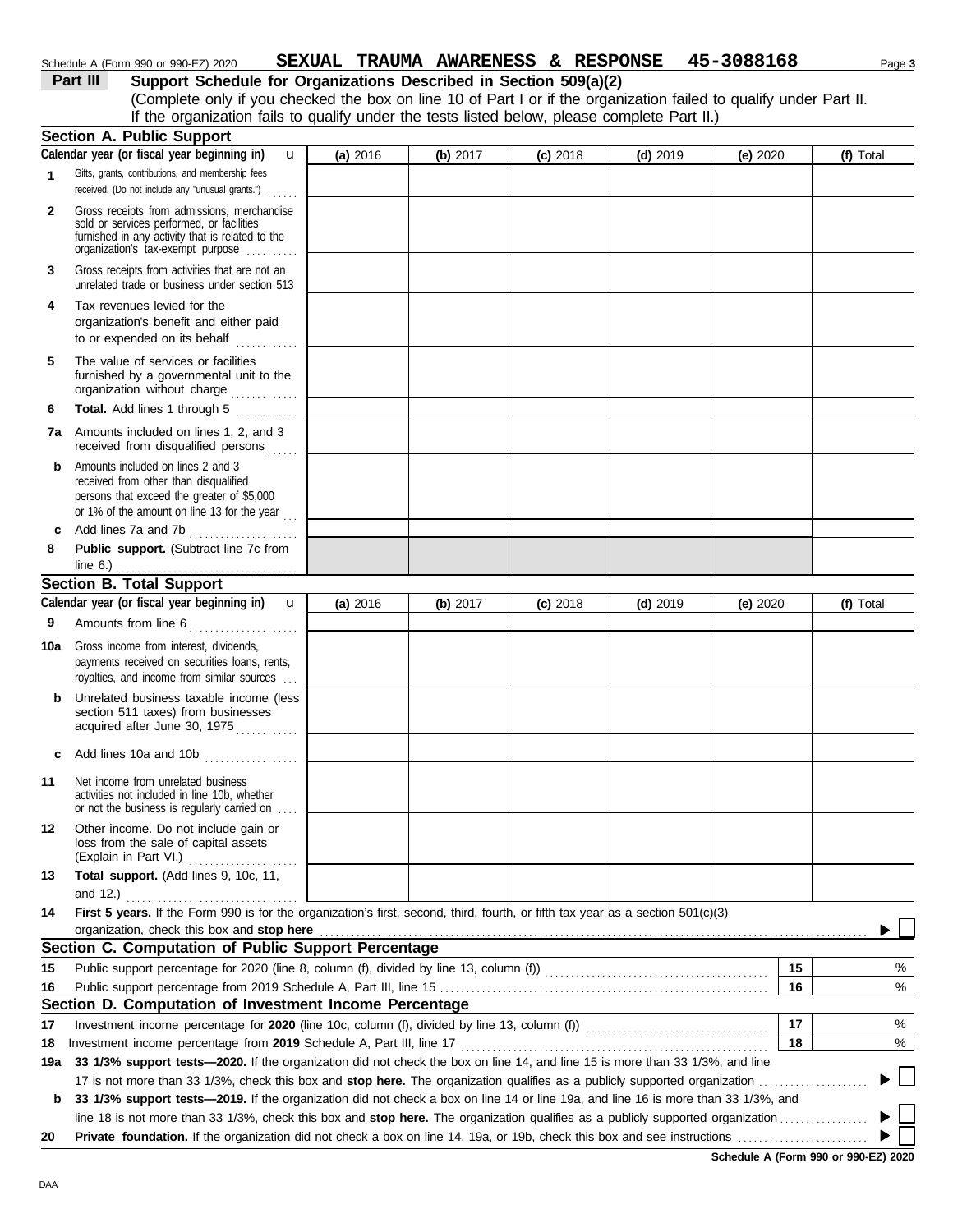|     | 45-3088168<br>SEXUAL TRAUMA AWARENESS & RESPONSE<br>Schedule A (Form 990 or 990-EZ) 2020                                                                                                                                              |                         |     | Page 4 |
|-----|---------------------------------------------------------------------------------------------------------------------------------------------------------------------------------------------------------------------------------------|-------------------------|-----|--------|
|     | Part IV<br><b>Supporting Organizations</b>                                                                                                                                                                                            |                         |     |        |
|     | (Complete only if you checked a box in line 12 on Part I. If you checked box 12a, Part I, complete Sections A                                                                                                                         |                         |     |        |
|     | and B. If you checked box 12b, Part I, complete Sections A and C. If you checked box 12c, Part I, complete                                                                                                                            |                         |     |        |
|     | Sections A, D, and E. If you checked box 12d, Part I, complete Sections A and D, and complete Part V.)                                                                                                                                |                         |     |        |
|     | Section A. All Supporting Organizations                                                                                                                                                                                               |                         |     |        |
|     |                                                                                                                                                                                                                                       |                         | Yes | No     |
| 1   | Are all of the organization's supported organizations listed by name in the organization's governing                                                                                                                                  |                         |     |        |
|     | documents? If "No," describe in Part VI how the supported organizations are designated. If designated by                                                                                                                              |                         |     |        |
|     | class or purpose, describe the designation. If historic and continuing relationship, explain.                                                                                                                                         | 1                       |     |        |
| 2   | Did the organization have any supported organization that does not have an IRS determination of status                                                                                                                                |                         |     |        |
|     | under section 509(a)(1) or (2)? If "Yes," explain in Part VI how the organization determined that the supported                                                                                                                       |                         |     |        |
|     | organization was described in section 509(a)(1) or (2).                                                                                                                                                                               | $\mathbf{2}$            |     |        |
| За  | Did the organization have a supported organization described in section $501(c)(4)$ , (5), or (6)? If "Yes," answer                                                                                                                   |                         |     |        |
|     | lines 3b and 3c below.                                                                                                                                                                                                                | 3a                      |     |        |
| b   | Did the organization confirm that each supported organization qualified under section $501(c)(4)$ , $(5)$ , or $(6)$ and                                                                                                              |                         |     |        |
|     | satisfied the public support tests under section 509(a)(2)? If "Yes," describe in Part VI when and how the                                                                                                                            |                         |     |        |
|     | organization made the determination.                                                                                                                                                                                                  | 3 <sub>b</sub>          |     |        |
| c   | Did the organization ensure that all support to such organizations was used exclusively for section $170(c)(2)(B)$                                                                                                                    |                         |     |        |
|     | purposes? If "Yes," explain in Part VI what controls the organization put in place to ensure such use.                                                                                                                                | 3c                      |     |        |
| 4a  | Was any supported organization not organized in the United States ("foreign supported organization")? If                                                                                                                              |                         |     |        |
|     | "Yes," and if you checked 12a or 12b in Part I, answer (b) and (c) below.                                                                                                                                                             | 4a                      |     |        |
| b   | Did the organization have ultimate control and discretion in deciding whether to make grants to the foreign                                                                                                                           |                         |     |        |
|     | supported organization? If "Yes," describe in Part VI how the organization had such control and discretion                                                                                                                            |                         |     |        |
|     | despite being controlled or supervised by or in connection with its supported organizations.                                                                                                                                          | 4b                      |     |        |
| c   | Did the organization support any foreign supported organization that does not have an IRS determination                                                                                                                               |                         |     |        |
|     | under sections $501(c)(3)$ and $509(a)(1)$ or (2)? If "Yes," explain in Part VI what controls the organization used                                                                                                                   |                         |     |        |
|     | to ensure that all support to the foreign supported organization was used exclusively for section $170(c)(2)(B)$                                                                                                                      |                         |     |        |
|     | purposes.                                                                                                                                                                                                                             | 4c                      |     |        |
| 5a  | Did the organization add, substitute, or remove any supported organizations during the tax year? If "Yes,"                                                                                                                            |                         |     |        |
|     | answer lines 5b and 5c below (if applicable). Also, provide detail in Part VI, including (i) the names and EIN                                                                                                                        |                         |     |        |
|     | numbers of the supported organizations added, substituted, or removed; (ii) the reasons for each such action;                                                                                                                         |                         |     |        |
|     | (iii) the authority under the organization's organizing document authorizing such action; and (iv) how the action                                                                                                                     |                         |     |        |
|     | was accomplished (such as by amendment to the organizing document).                                                                                                                                                                   | 5a                      |     |        |
| b   | Type I or Type II only. Was any added or substituted supported organization part of a class already                                                                                                                                   |                         |     |        |
|     | designated in the organization's organizing document?                                                                                                                                                                                 | 5 <sub>b</sub>          |     |        |
| c   | Substitutions only. Was the substitution the result of an event beyond the organization's control?                                                                                                                                    | 5 <sub>c</sub>          |     |        |
|     | Did the organization provide support (whether in the form of grants or the provision of services or facilities) to                                                                                                                    |                         |     |        |
|     | anyone other than (i) its supported organizations, (ii) individuals that are part of the charitable class benefited                                                                                                                   |                         |     |        |
|     | by one or more of its supported organizations, or (iii) other supporting organizations that also support or                                                                                                                           |                         |     |        |
|     | benefit one or more of the filing organization's supported organizations? If "Yes," provide detail in Part VI.                                                                                                                        | 6                       |     |        |
| 7   | Did the organization provide a grant, loan, compensation, or other similar payment to a substantial contributor<br>(as defined in section $4958(c)(3)(C)$ ), a family member of a substantial contributor, or a 35% controlled entity |                         |     |        |
|     | with regard to a substantial contributor? If "Yes," complete Part I of Schedule L (Form 990 or 990-EZ).                                                                                                                               | $\overline{\mathbf{r}}$ |     |        |
| 8   | Did the organization make a loan to a disqualified person (as defined in section 4958) not described in line 7?                                                                                                                       |                         |     |        |
|     | If "Yes," complete Part I of Schedule L (Form 990 or 990-EZ).                                                                                                                                                                         | 8                       |     |        |
| 9а  | Was the organization controlled directly or indirectly at any time during the tax year by one or more                                                                                                                                 |                         |     |        |
|     | disqualified persons, as defined in section 4946 (other than foundation managers and organizations                                                                                                                                    |                         |     |        |
|     | described in section 509(a)(1) or (2))? If "Yes," provide detail in Part VI.                                                                                                                                                          | 9а                      |     |        |
| b   | Did one or more disqualified persons (as defined in line 9a) hold a controlling interest in any entity in which                                                                                                                       |                         |     |        |
|     | the supporting organization had an interest? If "Yes," provide detail in Part VI.                                                                                                                                                     | 9b                      |     |        |
| c   | Did a disqualified person (as defined in line 9a) have an ownership interest in, or derive any personal benefit                                                                                                                       |                         |     |        |
|     | from, assets in which the supporting organization also had an interest? If "Yes," provide detail in Part VI.                                                                                                                          | 9c                      |     |        |
| 10a | Was the organization subject to the excess business holdings rules of section 4943 because of section                                                                                                                                 |                         |     |        |
|     | 4943(f) (regarding certain Type II supporting organizations, and all Type III non-functionally integrated                                                                                                                             |                         |     |        |
|     | supporting organizations)? If "Yes," answer line 10b below.                                                                                                                                                                           | 10a                     |     |        |
| b   | Did the organization have any excess business holdings in the tax year? (Use Schedule C, Form 4720, to                                                                                                                                |                         |     |        |
|     | determine whether the organization had excess business holdings.)                                                                                                                                                                     | 10 <sub>b</sub>         |     |        |
|     |                                                                                                                                                                                                                                       |                         |     |        |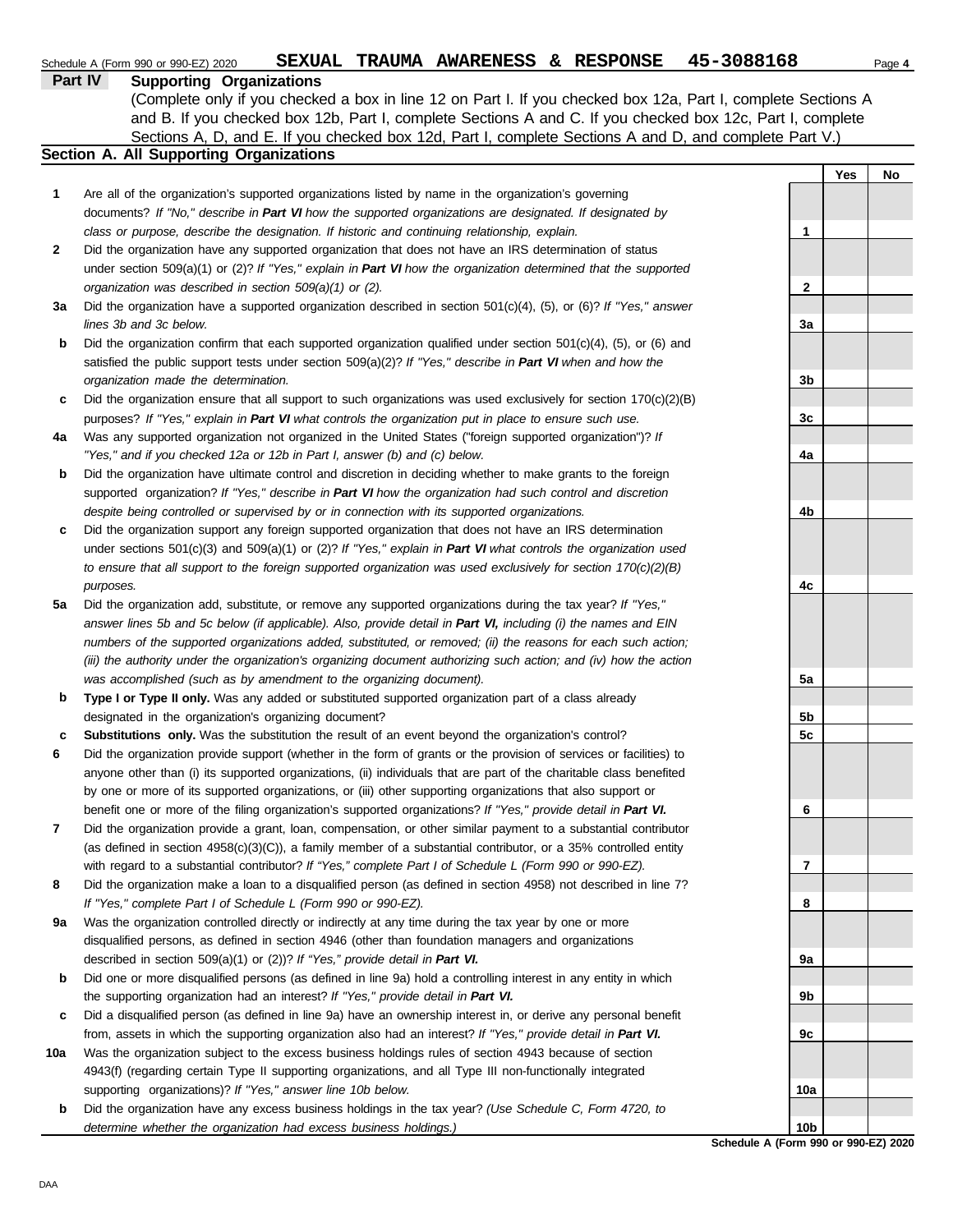### Schedule A (Form 990 or 990-EZ) 2020 Page **5 SEXUAL TRAUMA AWARENESS & RESPONSE 45-3088168**

| <b>Part IV</b> | <b>Supporting Organizations (continued)</b>                                                                        |                 |     |    |
|----------------|--------------------------------------------------------------------------------------------------------------------|-----------------|-----|----|
|                |                                                                                                                    |                 | Yes | No |
| 11             | Has the organization accepted a gift or contribution from any of the following persons?                            |                 |     |    |
| a              | A person who directly or indirectly controls, either alone or together with persons described in lines 11b and     |                 |     |    |
|                | 11c below, the governing body of a supported organization?                                                         | 11a             |     |    |
| b              | A family member of a person described in line 11a above?                                                           | 11 <sub>b</sub> |     |    |
| C.             | A 35% controlled entity of a person described in line 11a or 11b above? If "Yes" to line 11a, 11b, or 11c, provide |                 |     |    |
|                | detail in Part VI.                                                                                                 | 11c             |     |    |

#### **Section B. Type I Supporting Organizations**

|                |                                                                                                                                | Yes | No |
|----------------|--------------------------------------------------------------------------------------------------------------------------------|-----|----|
| 1              | Did the governing body, members of the governing body, officers acting in their official capacity, or membership of one or     |     |    |
|                | more supported organizations have the power to regularly appoint or elect at least a majority of the organization's officers,  |     |    |
|                | directors, or trustees at all times during the tax year? If "No," describe in Part VI how the supported organization(s)        |     |    |
|                | effectively operated, supervised, or controlled the organization's activities. If the organization had more than one supported |     |    |
|                | organization, describe how the powers to appoint and/or remove officers, directors, or trustees were allocated among the       |     |    |
|                | supported organizations and what conditions or restrictions, if any, applied to such powers during the tax year.               |     |    |
| $\overline{2}$ | Did the organization operate for the benefit of any supported organization other than the supported                            |     |    |
|                | organization(s) that operated, supervised, or controlled the supporting organization? If "Yes," explain in Part                |     |    |
|                | VI how providing such benefit carried out the purposes of the supported organization(s) that operated,                         |     |    |
|                | supervised, or controlled the supporting organization.                                                                         |     |    |

### **Section C. Type II Supporting Organizations**

|                                                                                                                  |  | No |
|------------------------------------------------------------------------------------------------------------------|--|----|
| Were a majority of the organization's directors or trustees during the tax year also a majority of the directors |  |    |
| or trustees of each of the organization's supported organization(s)? If "No," describe in Part VI how control    |  |    |
| or management of the supporting organization was vested in the same persons that controlled or managed           |  |    |
| the supported organization(s).                                                                                   |  |    |

#### **Section D. All Type III Supporting Organizations**

|                |                                                                                                                        |   | Yes | No |
|----------------|------------------------------------------------------------------------------------------------------------------------|---|-----|----|
| $\mathbf{1}$   | Did the organization provide to each of its supported organizations, by the last day of the fifth month of the         |   |     |    |
|                | organization's tax year, (i) a written notice describing the type and amount of support provided during the prior tax  |   |     |    |
|                | year, (ii) a copy of the Form 990 that was most recently filed as of the date of notification, and (iii) copies of the |   |     |    |
|                | organization's governing documents in effect on the date of notification, to the extent not previously provided?       |   |     |    |
| $\overline{2}$ | Were any of the organization's officers, directors, or trustees either (i) appointed or elected by the supported       |   |     |    |
|                | organization(s) or (ii) serving on the governing body of a supported organization? If "No," explain in Part VI how     |   |     |    |
|                | the organization maintained a close and continuous working relationship with the supported organization(s).            |   |     |    |
| $\mathbf{3}$   | By reason of the relationship described in line 2, above, did the organization's supported organizations have          |   |     |    |
|                | a significant voice in the organization's investment policies and in directing the use of the organization's           |   |     |    |
|                | income or assets at all times during the tax year? If "Yes," describe in Part VI the role the organization's           |   |     |    |
|                | supported organizations played in this regard.                                                                         | 3 |     |    |

#### **Section E. Type III Functionally-Integrated Supporting Organizations**

- **1** *Check the box next to the method that the organization used to satisfy the Integral Part Test during the year (see instructions).*
	- The organization satisfied the Activities Test. *Complete line 2 below.* **a**
	- The organization is the parent of each of its supported organizations. *Complete line 3 below.* **b**

The organization supported a governmental entity. *Describe in Part VI how you supported a governmental entity (see instructions).* **c**

- **2** Activities Test. *Answer lines 2a and 2b below.*
- **a** Did substantially all of the organization's activities during the tax year directly further the exempt purposes of the supported organization(s) to which the organization was responsive? *If "Yes," then in Part VI identify those supported organizations and explain how these activities directly furthered their exempt purposes,*  how the organization was responsive to those supported organizations, and how the organization determined *that these activities constituted substantially all of its activities.*
- **b** Did the activities described in line 2a, above, constitute activities that, but for the organization's involvement, one or more of the organization's supported organization(s) would have been engaged in? If "Yes," explain in *Part VI the reasons for the organization's position that its supported organization(s) would have engaged in these activities but for the organization's involvement.*
- **3** Parent of Supported Organizations. *Answer lines 3a and 3b below.*
- **a** Did the organization have the power to regularly appoint or elect a majority of the officers, directors, or trustees of each of the supported organizations? *If "Yes" or "No," provide details in Part VI.*
- DAA **Schedule A (Form 990 or 990-EZ) 2020 b** Did the organization exercise a substantial degree of direction over the policies, programs, and activities of each of its supported organizations? *If "Yes," describe in Part VI the role played by the organization in this regard.*

**3a 3b**

**Yes No**

**2a**

**2b**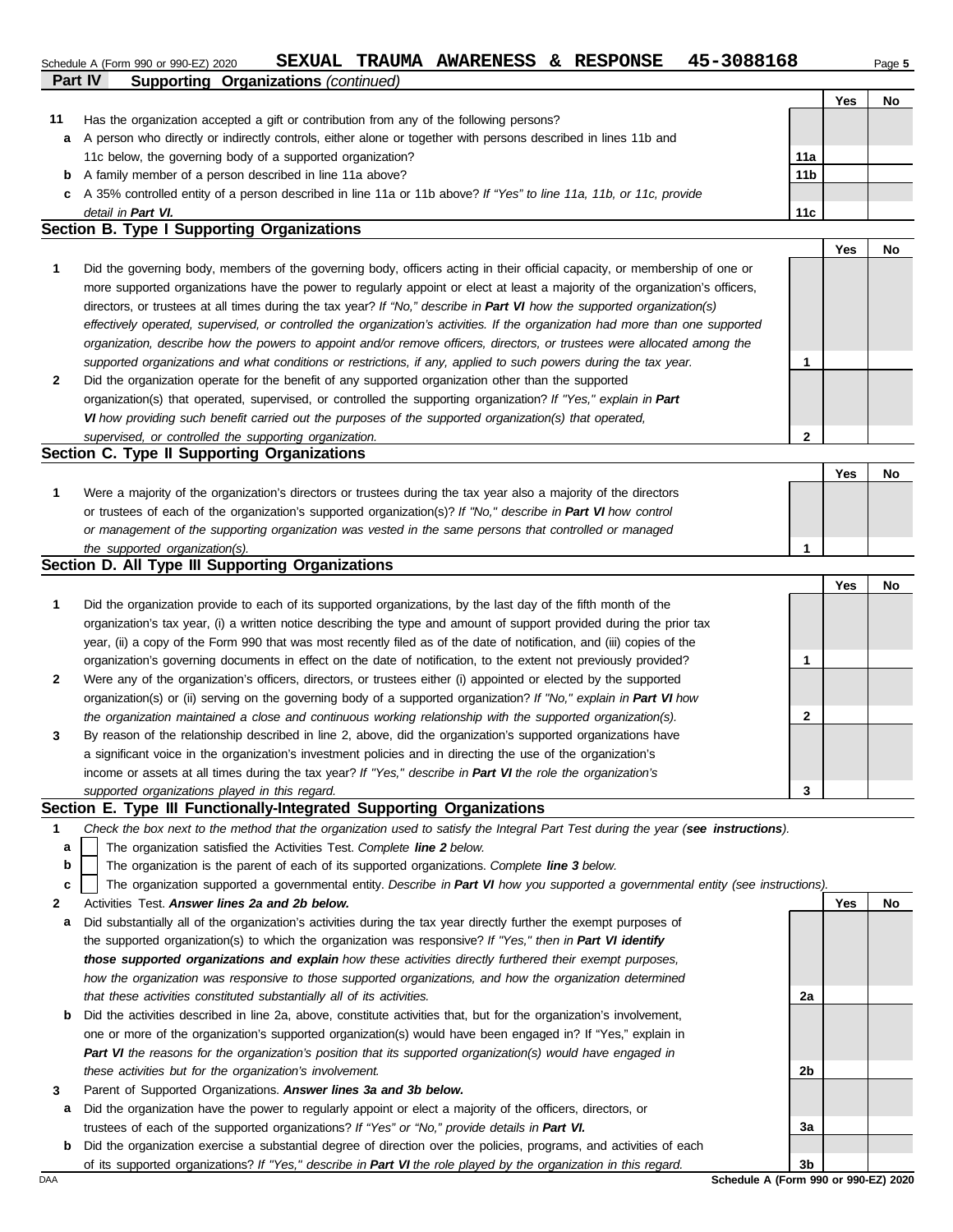|                | SEXUAL TRAUMA AWARENESS & RESPONSE<br>Schedule A (Form 990 or 990-EZ) 2020                                                       |                | 45-3088168     | Page 6                         |
|----------------|----------------------------------------------------------------------------------------------------------------------------------|----------------|----------------|--------------------------------|
| <b>Part V</b>  | Type III Non-Functionally Integrated 509(a)(3) Supporting Organizations                                                          |                |                |                                |
| $\mathbf{1}$   | Check here if the organization satisfied the Integral Part Test as a qualifying trust on Nov. 20, 1970 (explain in Part VI). See |                |                |                                |
|                | instructions. All other Type III non-functionally integrated supporting organizations must complete Sections A through E.        |                |                |                                |
|                | Section A - Adjusted Net Income                                                                                                  |                | (A) Prior Year | (B) Current Year<br>(optional) |
| 1              | Net short-term capital gain                                                                                                      | 1              |                |                                |
| $\mathbf{2}$   | Recoveries of prior-year distributions                                                                                           | $\mathbf{2}$   |                |                                |
| 3              | Other gross income (see instructions)                                                                                            | 3              |                |                                |
| 4              | Add lines 1 through 3.                                                                                                           | 4              |                |                                |
| 5              | Depreciation and depletion                                                                                                       | 5              |                |                                |
| 6              | Portion of operating expenses paid or incurred for production or collection of                                                   |                |                |                                |
|                | gross income or for management, conservation, or maintenance of property                                                         |                |                |                                |
|                | held for production of income (see instructions)                                                                                 | 6              |                |                                |
| 7              | Other expenses (see instructions)                                                                                                | $\overline{7}$ |                |                                |
| 8              | Adjusted Net Income (subtract lines 5, 6, and 7 from line 4)                                                                     | 8              |                |                                |
|                | <b>Section B - Minimum Asset Amount</b>                                                                                          |                | (A) Prior Year | (B) Current Year<br>(optional) |
| 1              | Aggregate fair market value of all non-exempt-use assets (see                                                                    |                |                |                                |
|                | instructions for short tax year or assets held for part of year):                                                                |                |                |                                |
|                | a Average monthly value of securities                                                                                            | 1a             |                |                                |
|                | <b>b</b> Average monthly cash balances                                                                                           | 1 <sub>b</sub> |                |                                |
|                | c Fair market value of other non-exempt-use assets                                                                               | 1 <sub>c</sub> |                |                                |
|                | d Total (add lines 1a, 1b, and 1c)                                                                                               | 1d             |                |                                |
|                | e Discount claimed for blockage or other factors                                                                                 |                |                |                                |
|                | (explain in detail in Part VI):                                                                                                  |                |                |                                |
| $\mathbf{2}$   | Acquisition indebtedness applicable to non-exempt-use assets                                                                     | $\mathbf{2}$   |                |                                |
| 3              | Subtract line 2 from line 1d.                                                                                                    | 3              |                |                                |
| 4              | Cash deemed held for exempt use. Enter 0.015 of line 3 (for greater amount,                                                      |                |                |                                |
|                | see instructions).                                                                                                               | 4              |                |                                |
| 5              | Net value of non-exempt-use assets (subtract line 4 from line 3)                                                                 | 5              |                |                                |
| 6              | Multiply line 5 by 0.035.                                                                                                        | 6              |                |                                |
| 7              | Recoveries of prior-year distributions                                                                                           | $\overline{7}$ |                |                                |
| 8              | Minimum Asset Amount (add line 7 to line 6)                                                                                      | 8              |                |                                |
|                | Section C - Distributable Amount                                                                                                 |                |                | <b>Current Year</b>            |
| 1              | Adjusted net income for prior year (from Section A, line 8, column A)                                                            | 1              |                |                                |
|                | 2 Enter 0.85 of line 1.                                                                                                          | $\mathbf 2$    |                |                                |
| 3              | Minimum asset amount for prior year (from Section B, line 8, column A)                                                           | 3              |                |                                |
| 4              | Enter greater of line 2 or line 3.                                                                                               | 4              |                |                                |
| 5              | Income tax imposed in prior year                                                                                                 | 5              |                |                                |
| 6              | Distributable Amount. Subtract line 5 from line 4, unless subject to                                                             |                |                |                                |
|                | emergency temporary reduction (see instructions).                                                                                | 6              |                |                                |
| $\overline{7}$ | Check here if the current year is the organization's first as a non-functionally integrated Type III supporting organization     |                |                |                                |

(see instructions).

**Schedule A (Form 990 or 990-EZ) 2020**

DAA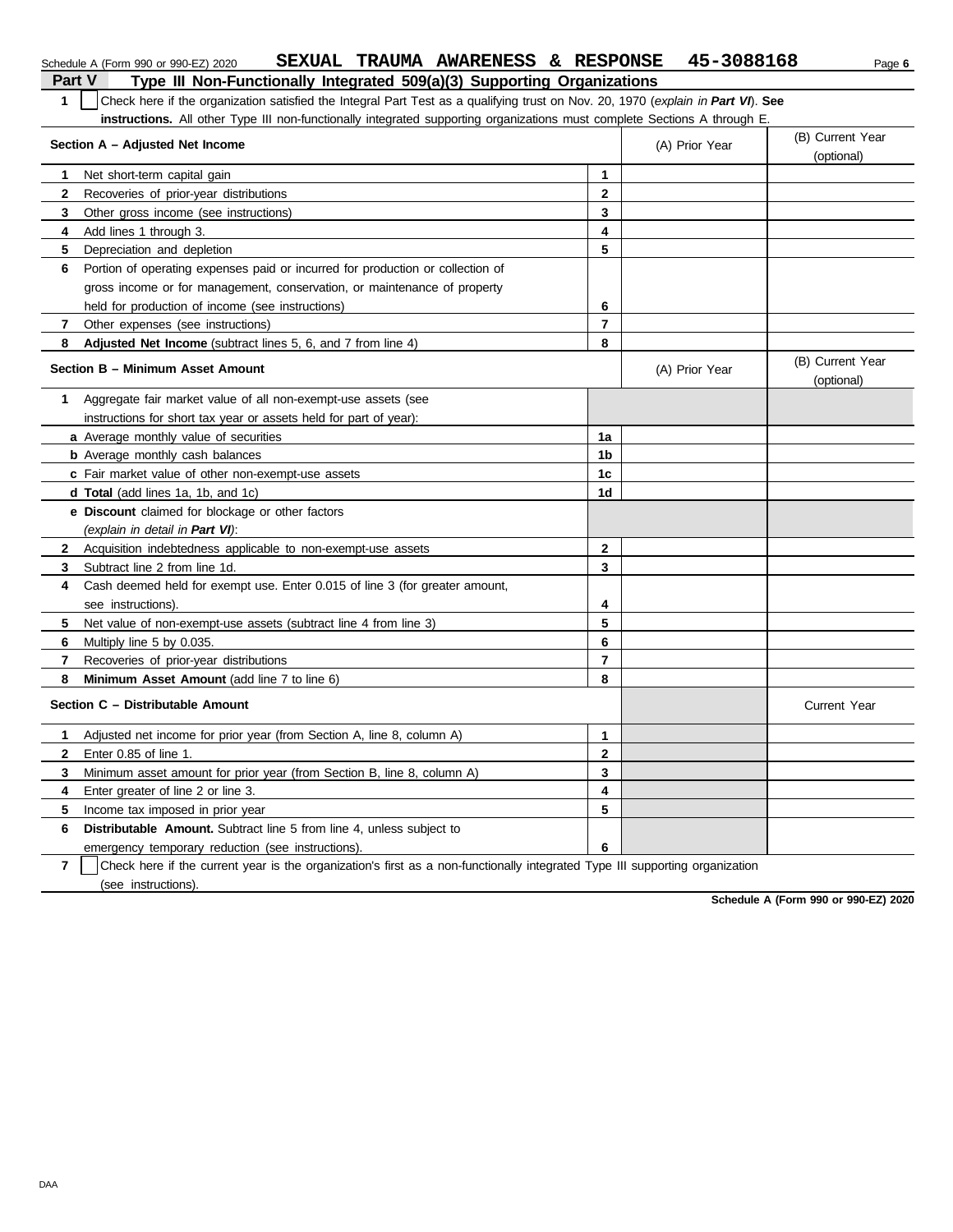### Schedule A (Form 990 or 990-EZ) 2020 **SEXUAL TRAUMA AWARENESS & RESPONSE** 45-3088168 Page 7

# **Part V Part V Type III Non-Functionally Integrated 509(a)(3) Supporting Organizations** *(continued)*

|              | Type in Non Fanononary integrated obo(a)(b) capporting organizations (continuou<br>Section D - Distributions                              |                                    | <b>Current Year</b>                            |                                                  |  |  |  |  |
|--------------|-------------------------------------------------------------------------------------------------------------------------------------------|------------------------------------|------------------------------------------------|--------------------------------------------------|--|--|--|--|
| 1            |                                                                                                                                           |                                    |                                                |                                                  |  |  |  |  |
| $\mathbf{2}$ |                                                                                                                                           |                                    |                                                |                                                  |  |  |  |  |
|              |                                                                                                                                           |                                    |                                                |                                                  |  |  |  |  |
| 3            | organizations, in excess of income from activity<br>Administrative expenses paid to accomplish exempt purposes of supported organizations |                                    |                                                |                                                  |  |  |  |  |
| 4            | Amounts paid to acquire exempt-use assets                                                                                                 |                                    |                                                |                                                  |  |  |  |  |
| 5            | Qualified set-aside amounts (prior IRS approval required—provide details in Part VI)                                                      |                                    |                                                |                                                  |  |  |  |  |
| 6            | Other distributions (describe in Part VI). See instructions.                                                                              |                                    |                                                |                                                  |  |  |  |  |
| 7            | Total annual distributions. Add lines 1 through 6.                                                                                        |                                    |                                                |                                                  |  |  |  |  |
| 8            | Distributions to attentive supported organizations to which the organization is responsive                                                |                                    |                                                |                                                  |  |  |  |  |
|              | (provide details in Part VI). See instructions.                                                                                           |                                    |                                                |                                                  |  |  |  |  |
| 9            | Distributable amount for 2020 from Section C, line 6                                                                                      |                                    |                                                |                                                  |  |  |  |  |
| 10           | Line 8 amount divided by line 9 amount                                                                                                    |                                    |                                                |                                                  |  |  |  |  |
|              | <b>Section E - Distribution Allocations (see instructions)</b>                                                                            | (i)<br><b>Excess Distributions</b> | (iii)<br><b>Underdistributions</b><br>Pre-2020 | (iii)<br><b>Distributable</b><br>Amount for 2020 |  |  |  |  |
| 1.           | Distributable amount for 2020 from Section C, line 6                                                                                      |                                    |                                                |                                                  |  |  |  |  |
| $\mathbf{2}$ | Underdistributions, if any, for years prior to 2020<br>(reasonable cause required-explain in Part VI). See<br>instructions.               |                                    |                                                |                                                  |  |  |  |  |
| 3            | Excess distributions carryover, if any, to 2020                                                                                           |                                    |                                                |                                                  |  |  |  |  |
|              |                                                                                                                                           |                                    |                                                |                                                  |  |  |  |  |
|              |                                                                                                                                           |                                    |                                                |                                                  |  |  |  |  |
|              |                                                                                                                                           |                                    |                                                |                                                  |  |  |  |  |
|              |                                                                                                                                           |                                    |                                                |                                                  |  |  |  |  |
|              |                                                                                                                                           |                                    |                                                |                                                  |  |  |  |  |
|              | f Total of lines 3a through 3e                                                                                                            |                                    |                                                |                                                  |  |  |  |  |
|              | <b>g</b> Applied to underdistributions of prior years                                                                                     |                                    |                                                |                                                  |  |  |  |  |
|              | <b>h</b> Applied to 2020 distributable amount                                                                                             |                                    |                                                |                                                  |  |  |  |  |
|              | Carryover from 2015 not applied (see instructions)                                                                                        |                                    |                                                |                                                  |  |  |  |  |
|              | Remainder. Subtract lines 3g, 3h, and 3i from line 3f.                                                                                    |                                    |                                                |                                                  |  |  |  |  |
| 4            | Distributions for 2020 from                                                                                                               |                                    |                                                |                                                  |  |  |  |  |
|              | \$<br>Section D, line 7:                                                                                                                  |                                    |                                                |                                                  |  |  |  |  |
|              | <b>a</b> Applied to underdistributions of prior years                                                                                     |                                    |                                                |                                                  |  |  |  |  |
|              | <b>b</b> Applied to 2020 distributable amount                                                                                             |                                    |                                                |                                                  |  |  |  |  |
|              | <b>c</b> Remainder. Subtract lines 4a and 4b from line 4.                                                                                 |                                    |                                                |                                                  |  |  |  |  |
| 5            | Remaining underdistributions for years prior to 2020, if                                                                                  |                                    |                                                |                                                  |  |  |  |  |
|              | any. Subtract lines 3g and 4a from line 2. For result                                                                                     |                                    |                                                |                                                  |  |  |  |  |
|              | greater than zero, explain in Part VI. See instructions.                                                                                  |                                    |                                                |                                                  |  |  |  |  |
| 6            | Remaining underdistributions for 2020 Subtract lines 3h                                                                                   |                                    |                                                |                                                  |  |  |  |  |
|              | and 4b from line 1. For result greater than zero, explain in                                                                              |                                    |                                                |                                                  |  |  |  |  |
|              | Part VI. See instructions.                                                                                                                |                                    |                                                |                                                  |  |  |  |  |
| 7            | Excess distributions carryover to 2021. Add lines 3j<br>and 4c.                                                                           |                                    |                                                |                                                  |  |  |  |  |
| 8            | Breakdown of line 7:                                                                                                                      |                                    |                                                |                                                  |  |  |  |  |
|              | a Excess from 2016                                                                                                                        |                                    |                                                |                                                  |  |  |  |  |
|              | <b>b</b> Excess from 2017                                                                                                                 |                                    |                                                |                                                  |  |  |  |  |
|              | c Excess from 2018                                                                                                                        |                                    |                                                |                                                  |  |  |  |  |
|              | <b>d</b> Excess from 2019<br>.                                                                                                            |                                    |                                                |                                                  |  |  |  |  |
|              | e Excess from 2020                                                                                                                        |                                    |                                                |                                                  |  |  |  |  |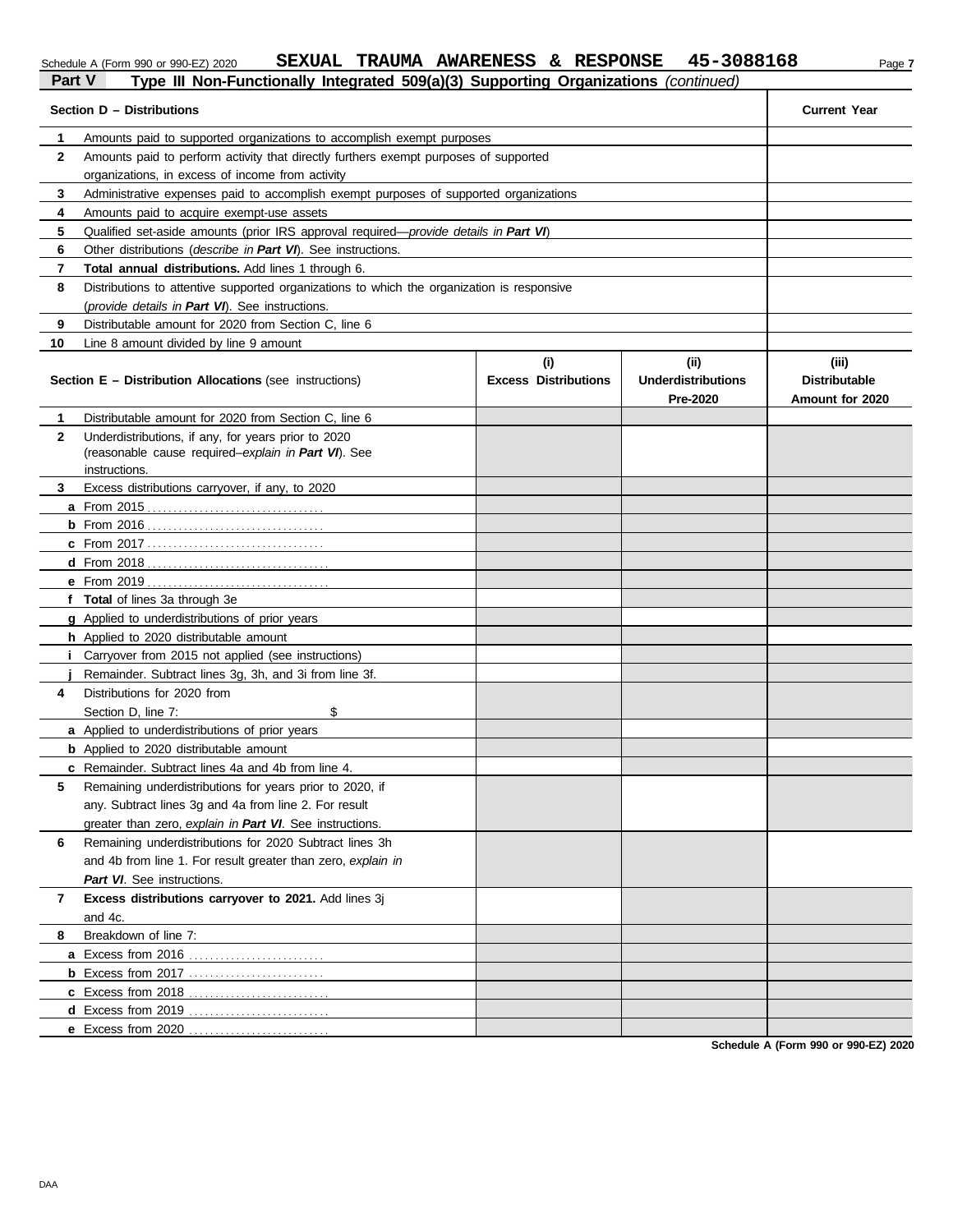|         | Schedule A (Form 990 or 990-EZ) 2020                                                           |  | SEXUAL TRAUMA AWARENESS & RESPONSE |  | 45-3088168                                                                                                                                                                                                                                                                                                                                                                                                                                                                                | Page 8 |
|---------|------------------------------------------------------------------------------------------------|--|------------------------------------|--|-------------------------------------------------------------------------------------------------------------------------------------------------------------------------------------------------------------------------------------------------------------------------------------------------------------------------------------------------------------------------------------------------------------------------------------------------------------------------------------------|--------|
| Part VI | lines 2, 5, and 6. Also complete this part for any additional information. (See instructions.) |  |                                    |  | Supplemental Information. Provide the explanations required by Part II, line 10; Part II, line 17a or 17b; Part<br>III, line 12; Part IV, Section A, lines 1, 2, 3b, 3c, 4b, 4c, 5a, 6, 9a, 9b, 9c, 11a, 11b, and 11c; Part IV, Section<br>B, lines 1 and 2; Part IV, Section C, line 1; Part IV, Section D, lines 2 and 3; Part IV, Section E, lines 1c, 2a, 2b,<br>3a, and 3b; Part V, line 1; Part V, Section B, line 1e; Part V, Section D, lines 5, 6, and 8; and Part V, Section E, |        |
|         |                                                                                                |  |                                    |  |                                                                                                                                                                                                                                                                                                                                                                                                                                                                                           |        |
|         |                                                                                                |  |                                    |  |                                                                                                                                                                                                                                                                                                                                                                                                                                                                                           |        |
|         |                                                                                                |  |                                    |  |                                                                                                                                                                                                                                                                                                                                                                                                                                                                                           |        |
|         |                                                                                                |  |                                    |  |                                                                                                                                                                                                                                                                                                                                                                                                                                                                                           |        |
|         |                                                                                                |  |                                    |  |                                                                                                                                                                                                                                                                                                                                                                                                                                                                                           |        |
|         |                                                                                                |  |                                    |  |                                                                                                                                                                                                                                                                                                                                                                                                                                                                                           |        |
|         |                                                                                                |  |                                    |  |                                                                                                                                                                                                                                                                                                                                                                                                                                                                                           |        |
|         |                                                                                                |  |                                    |  |                                                                                                                                                                                                                                                                                                                                                                                                                                                                                           |        |
|         |                                                                                                |  |                                    |  |                                                                                                                                                                                                                                                                                                                                                                                                                                                                                           |        |
|         |                                                                                                |  |                                    |  |                                                                                                                                                                                                                                                                                                                                                                                                                                                                                           |        |
|         |                                                                                                |  |                                    |  |                                                                                                                                                                                                                                                                                                                                                                                                                                                                                           |        |
|         |                                                                                                |  |                                    |  |                                                                                                                                                                                                                                                                                                                                                                                                                                                                                           |        |
|         |                                                                                                |  |                                    |  |                                                                                                                                                                                                                                                                                                                                                                                                                                                                                           |        |
|         |                                                                                                |  |                                    |  |                                                                                                                                                                                                                                                                                                                                                                                                                                                                                           |        |
|         |                                                                                                |  |                                    |  |                                                                                                                                                                                                                                                                                                                                                                                                                                                                                           |        |
|         |                                                                                                |  |                                    |  |                                                                                                                                                                                                                                                                                                                                                                                                                                                                                           |        |
|         |                                                                                                |  |                                    |  |                                                                                                                                                                                                                                                                                                                                                                                                                                                                                           |        |
|         |                                                                                                |  |                                    |  |                                                                                                                                                                                                                                                                                                                                                                                                                                                                                           |        |
|         |                                                                                                |  |                                    |  |                                                                                                                                                                                                                                                                                                                                                                                                                                                                                           |        |
|         |                                                                                                |  |                                    |  |                                                                                                                                                                                                                                                                                                                                                                                                                                                                                           |        |
|         |                                                                                                |  |                                    |  |                                                                                                                                                                                                                                                                                                                                                                                                                                                                                           |        |
|         |                                                                                                |  |                                    |  |                                                                                                                                                                                                                                                                                                                                                                                                                                                                                           |        |
|         |                                                                                                |  |                                    |  |                                                                                                                                                                                                                                                                                                                                                                                                                                                                                           |        |
|         |                                                                                                |  |                                    |  |                                                                                                                                                                                                                                                                                                                                                                                                                                                                                           |        |
|         |                                                                                                |  |                                    |  |                                                                                                                                                                                                                                                                                                                                                                                                                                                                                           |        |
|         |                                                                                                |  |                                    |  |                                                                                                                                                                                                                                                                                                                                                                                                                                                                                           |        |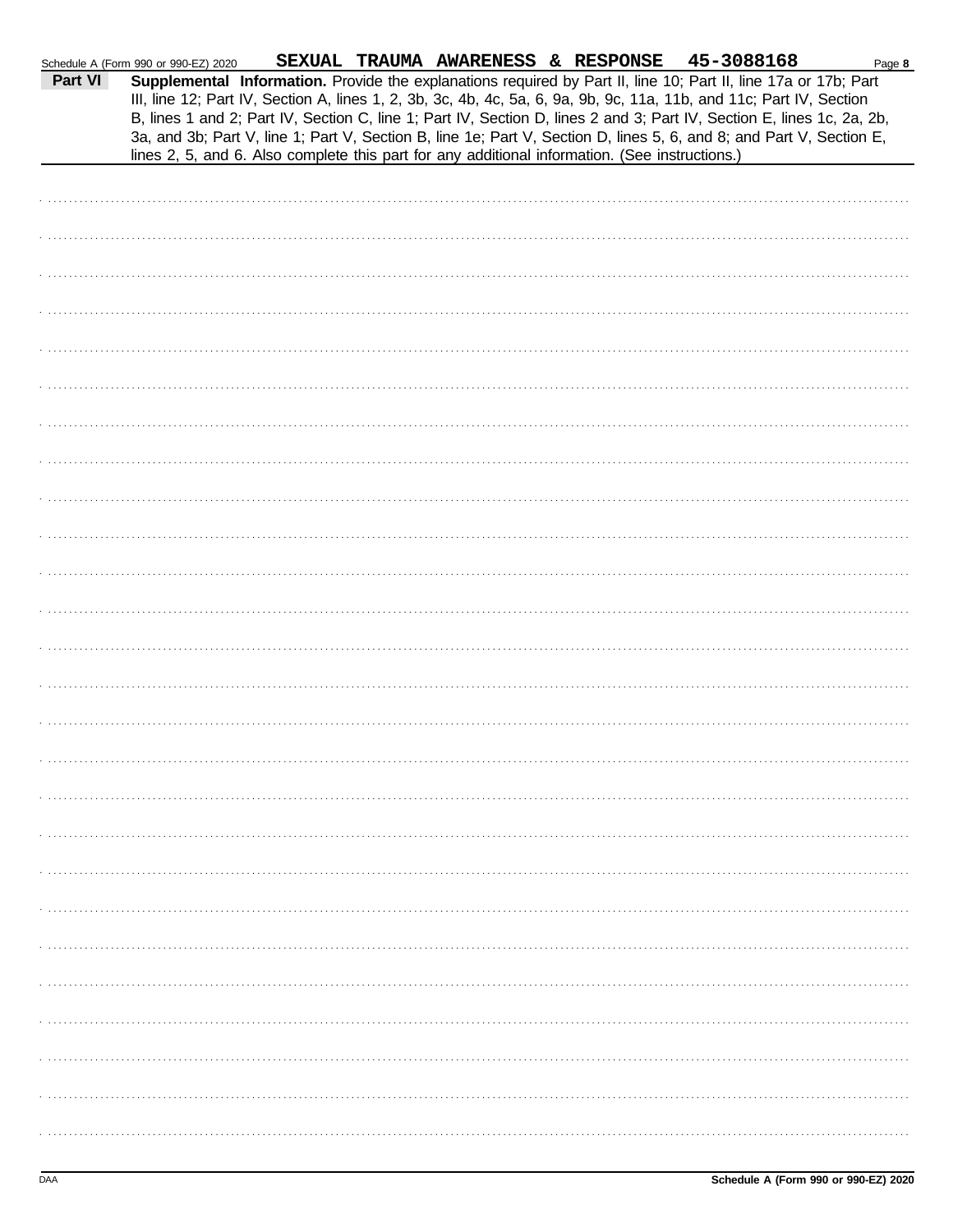Department of the Treasury **(Form 990, 990-EZ,**

#### Internal Revenue Service Name of the organization

### **Schedule of Contributors Schedule B**

**or 990-PF)** u **Attach to Form 990, Form 990-EZ, or Form 990-PF.** u **Go to** *www.irs.gov/Form990* **for the latest information.** OMB No. 1545-0047

**2020**

**Employer identification number**

|  | SEXUAL TRAUMA AWARENESS & RESPONSE |  |
|--|------------------------------------|--|

**CENTER 45-3088168**

**Organization type** (check one):

| Filers of:         | Section:                                                                    |  |  |  |  |  |
|--------------------|-----------------------------------------------------------------------------|--|--|--|--|--|
| Form 990 or 990-EZ | $ \mathbf{X} $ 501(c)( $3$ ) (enter number) organization                    |  |  |  |  |  |
|                    | $4947(a)(1)$ nonexempt charitable trust not treated as a private foundation |  |  |  |  |  |
|                    | 527 political organization                                                  |  |  |  |  |  |
| Form 990-PF        | 501(c)(3) exempt private foundation                                         |  |  |  |  |  |
|                    | 4947(a)(1) nonexempt charitable trust treated as a private foundation       |  |  |  |  |  |
|                    | 501(c)(3) taxable private foundation                                        |  |  |  |  |  |

Check if your organization is covered by the **General Rule** or a **Special Rule. Note:** Only a section 501(c)(7), (8), or (10) organization can check boxes for both the General Rule and a Special Rule. See instructions.

#### **General Rule**

For an organization filing Form 990, 990-EZ, or 990-PF that received, during the year, contributions totaling \$5,000 or more (in money or property) from any one contributor. Complete Parts I and II. See instructions for determining a contributor's total contributions.

#### **Special Rules**

X For an organization described in section 501(c)(3) filing Form 990 or 990-EZ that met the 33<sup>1</sup>/3% support test of the regulations under sections 509(a)(1) and 170(b)(1)(A)(vi), that checked Schedule A (Form 990 or 990-EZ), Part II, line 13, 16a, or 16b, and that received from any one contributor, during the year, total contributions of the greater of **(1)** \$5,000; or **(2)** 2% of the amount on (i) Form 990, Part VIII, line 1h; or (ii) Form 990-EZ, line 1. Complete Parts I and II.

literary, or educational purposes, or for the prevention of cruelty to children or animals. Complete Parts I (entering For an organization described in section 501(c)(7), (8), or (10) filing Form 990 or 990-EZ that received from any one contributor, during the year, total contributions of more than \$1,000 *exclusively* for religious, charitable, scientific, "N/A" in column (b) instead of the contributor name and address), II, and III.

For an organization described in section 501(c)(7), (8), or (10) filing Form 990 or 990-EZ that received from any one contributor, during the year, contributions *exclusively* for religious, charitable, etc., purposes, but no such contributions totaled more than \$1,000. If this box is checked, enter here the total contributions that were received during the year for an *exclusively* religious, charitable, etc., purpose. Don't complete any of the parts unless the **General Rule** applies to this organization because it received *nonexclusively* religious, charitable, etc., contributions totaling \$5,000 or more during the year . . . . . . . . . . . . . . . . . . . . . . . . . . . . . . . . . . . . . . . . . . . . . . . . . . . . . . . . . . . . . . . . . . . . . . . . . . . . . . . .

990-EZ, or 990-PF), but it **must** answer "No" on Part IV, line 2, of its Form 990; or check the box on line H of its Form 990-EZ or on its Form 990-PF, Part I, line 2, to certify that it doesn't meet the filing requirements of Schedule B (Form 990, 990-EZ, or 990-PF). **Caution:** An organization that isn't covered by the General Rule and/or the Special Rules doesn't file Schedule B (Form 990,

**For Paperwork Reduction Act Notice, see the instructions for Form 990, 990-EZ, or 990-PF.**

 $\triangleright$  \$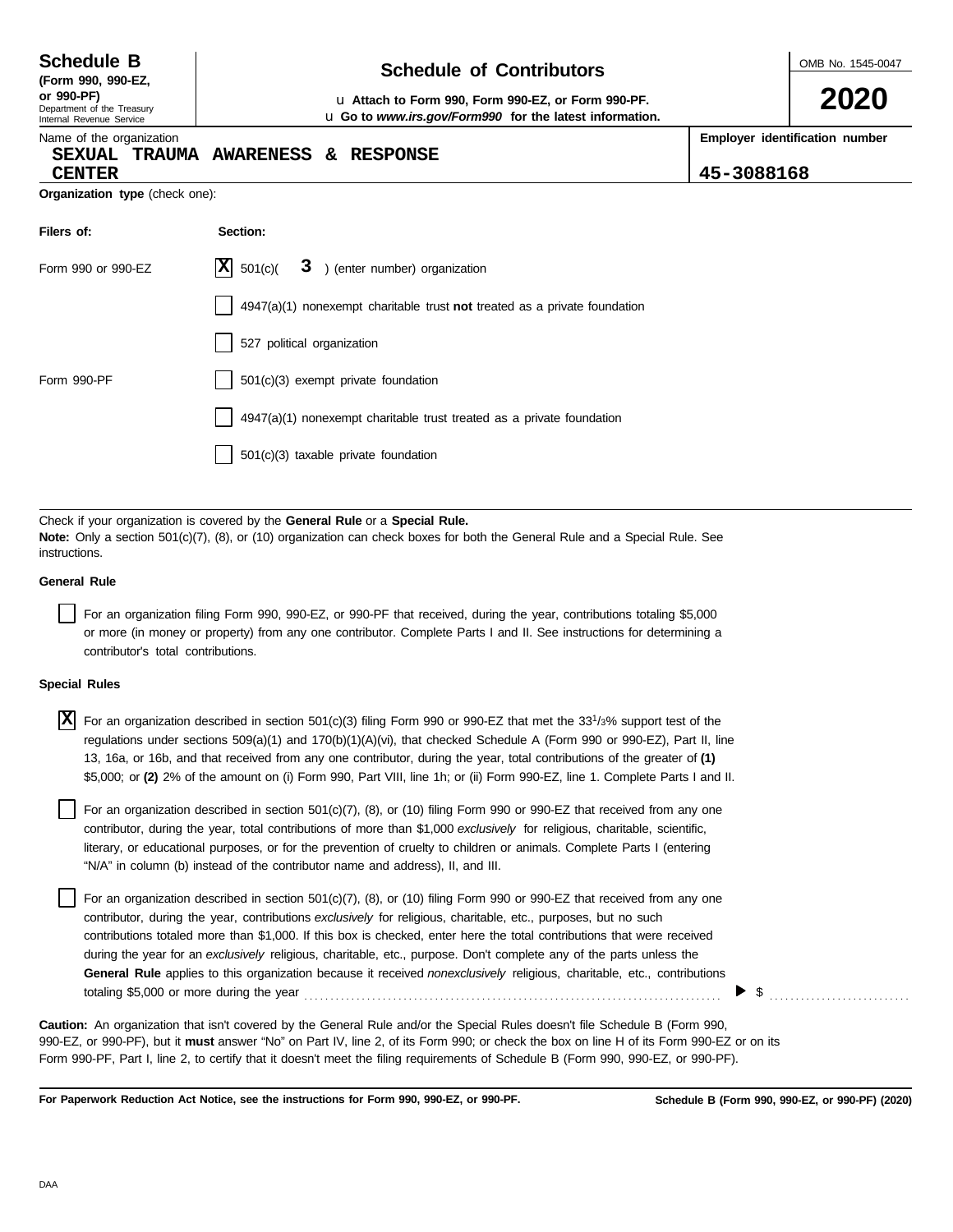|                       | Name of organization<br>SEXUAL TRAUMA AWARENESS & RESPONSE                                                                                 |                                             | Employer identification number<br>45-3088168                                                                  |
|-----------------------|--------------------------------------------------------------------------------------------------------------------------------------------|---------------------------------------------|---------------------------------------------------------------------------------------------------------------|
| Part I                | <b>Contributors</b> (see instructions). Use duplicate copies of Part I if additional space is needed.                                      |                                             |                                                                                                               |
| (a)<br>No.            | (b)<br>Name, address, and ZIP + 4                                                                                                          | (c)<br><b>Total contributions</b>           | (d)<br>Type of contribution                                                                                   |
| 1                     | GREATER NEW ORLEANS FOUNDATION<br>919 ST. CHARLES AVE<br>NEW ORLEANS<br>LA 70130                                                           | 370,000<br>$\mathsf{\$}$                    | X<br>Person<br>Payroll<br>Noncash<br>(Complete Part II for<br>noncash contributions.)                         |
| (a)<br>No.            | (b)<br>Name, address, and ZIP + 4                                                                                                          | (c)<br><b>Total contributions</b>           | (d)<br>Type of contribution                                                                                   |
| 2                     | DEPARTMENT OF JUSTICE<br>950 PENNSYLVANIA AVE NW<br>DC 20530<br><b>WASHINGTON</b>                                                          | 423,443<br>$\mathsf{\$}$                    | X<br>Person<br>Payroll<br>Noncash<br>(Complete Part II for<br>noncash contributions.)                         |
| (a)<br>No.            | (b)<br>Name, address, and ZIP + 4                                                                                                          | (c)<br><b>Total contributions</b>           | (d)<br>Type of contribution                                                                                   |
| $\mathbf{3}$          | LOUISIANA COMMISSION LAW ENFORCEMENT<br>602 NORTH FIFTH STREET<br>LA 70802<br><b>BATON ROUGE</b>                                           | 834,914<br>$\mathsf{\$}$                    | X<br>Person<br>Payroll<br>Noncash<br>(Complete Part II for<br>noncash contributions.)                         |
| (a)<br>No.            | (b)<br>Name, address, and ZIP + 4                                                                                                          | (c)<br><b>Total contributions</b>           | (d)<br>Type of contribution                                                                                   |
| 4                     | LOUISIANA FOUNDATION AGAINST<br><b>SEXUAL</b><br><b>ASSAULT</b><br>2133 SILVERSIDE DR.<br>STE A<br>LA 70808<br><b>BATON ROUGE</b>          | 58,018<br>$\mathsf{\$}$                     | X<br>Person<br>Payroll<br><b>Noncash</b><br>(Complete Part II for<br>noncash contributions.)                  |
| (a)                   | (b)                                                                                                                                        | (c)                                         | (d)                                                                                                           |
| No.<br>5 <sub>1</sub> | Name, address, and ZIP + 4<br>CENTER FOR DISASTER PHILANTHROPY<br>ONE THOMAS CIRCLE, NW<br><b>STE 700</b><br>DC 20005<br><b>WASHINGTON</b> | <b>Total contributions</b><br>125,000<br>\$ | Type of contribution<br>х<br>Person<br>Payroll<br>Noncash<br>(Complete Part II for<br>noncash contributions.) |
| (a)<br>No.            | (b)<br>Name, address, and ZIP + 4                                                                                                          | (c)<br><b>Total contributions</b>           | (d)<br>Type of contribution                                                                                   |
| 6                     | HUEY AND ANGELINA WILSON FOUNDATION<br>4463 BLUEBONNET BLVD<br><b>SUITE A</b><br>LA 70809<br><b>BATON ROUGE</b>                            | 56,400<br>$\sim$                            | X<br>Person<br>Payroll<br><b>Noncash</b><br>(Complete Part II for<br>noncash contributions.)                  |

Page **2**

**PAGE 1 OF 2**

Schedule B (Form 990, 990-EZ, or 990-PF) (2020)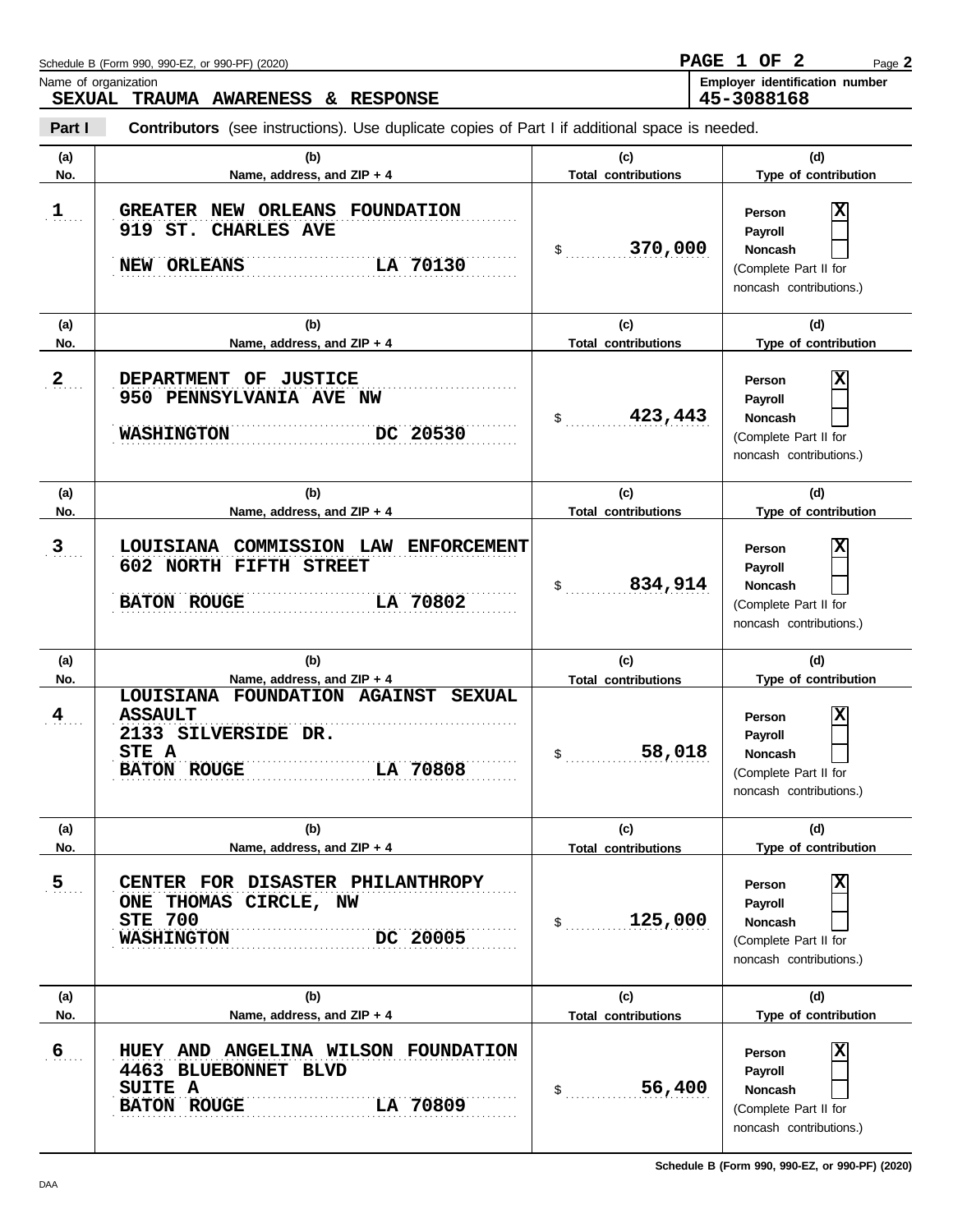|               | Schedule B (Form 990, 990-EZ, or 990-PF) (2020)                                                       |                                   | PAGE 2 OF 2<br>Page 2                                                                 |
|---------------|-------------------------------------------------------------------------------------------------------|-----------------------------------|---------------------------------------------------------------------------------------|
| <b>SEXUAL</b> | Name of organization<br>TRAUMA AWARENESS & RESPONSE                                                   |                                   | Employer identification number<br>45-3088168                                          |
| Part I        | <b>Contributors</b> (see instructions). Use duplicate copies of Part I if additional space is needed. |                                   |                                                                                       |
| (a)<br>No.    | (b)<br>Name, address, and ZIP + 4                                                                     | (c)<br><b>Total contributions</b> | (d)<br>Type of contribution                                                           |
| $7_{\ldots}$  | REILLY FAMILY FOUNDATION<br>5551 CORPORATE BLVD<br><b>BATON ROUGE</b><br>LA 70808                     | 50,000<br>\$                      | X<br>Person<br>Payroll<br>Noncash<br>(Complete Part II for<br>noncash contributions.) |
| (a)           | (b)                                                                                                   | (c)                               | (d)                                                                                   |
| No.           | Name, address, and ZIP + 4                                                                            | <b>Total contributions</b>        | Type of contribution                                                                  |
|               |                                                                                                       | $\$\$                             | Person<br>Payroll<br>Noncash<br>(Complete Part II for<br>noncash contributions.)      |
| (a)           | (b)                                                                                                   | (c)                               | (d)                                                                                   |
| No.           | Name, address, and ZIP + 4                                                                            | <b>Total contributions</b>        | Type of contribution                                                                  |
|               |                                                                                                       | $\frac{1}{2}$                     | Person<br>Payroll<br>Noncash<br>(Complete Part II for<br>noncash contributions.)      |
| (a)           | (b)                                                                                                   | (c)                               | (d)                                                                                   |
| No.           | Name, address, and ZIP + 4                                                                            | <b>Total contributions</b>        | Type of contribution                                                                  |
|               |                                                                                                       | \$                                | Person<br>Payroll<br>Noncash<br>(Complete Part II for<br>noncash contributions.)      |
| (a)           | (b)                                                                                                   | (c)                               | (d)                                                                                   |
| No.           | Name, address, and ZIP + 4                                                                            | <b>Total contributions</b>        | Type of contribution                                                                  |
| .             |                                                                                                       | \$                                | Person<br>Payroll<br>Noncash<br>(Complete Part II for<br>noncash contributions.)      |
| (a)           | (b)                                                                                                   | (c)                               | (d)                                                                                   |
| No.           | Name, address, and ZIP + 4                                                                            | <b>Total contributions</b>        | Type of contribution                                                                  |
| .             |                                                                                                       | \$                                | Person<br>Payroll<br>Noncash<br>(Complete Part II for<br>noncash contributions.)      |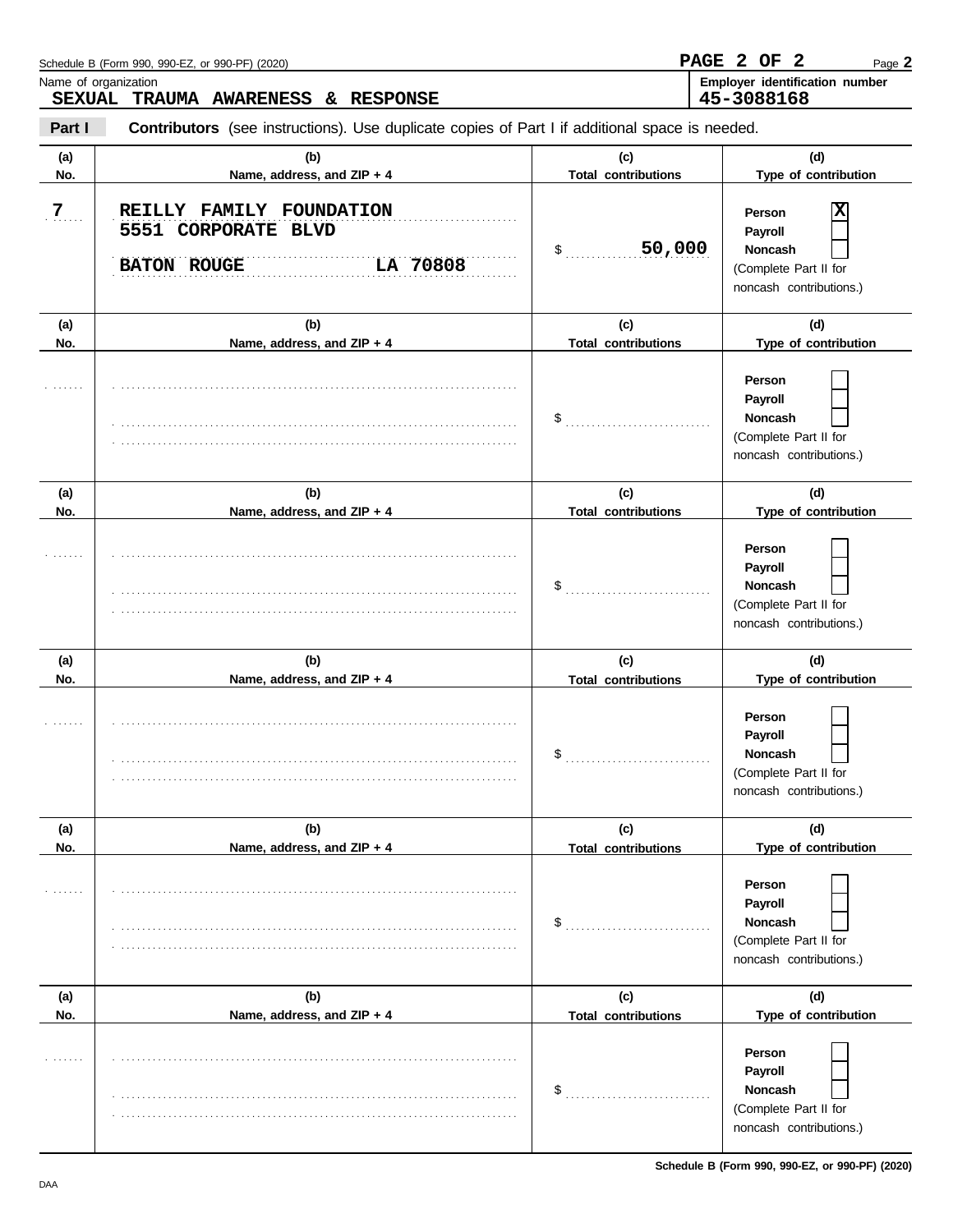| u Complete if the organization answered "Yes" on Form 990,<br>Part IV, line 6, 7, 8, 9, 10, 11a, 11b, 11c, 11d, 11e, 11f, 12a, or 12b.<br>Open to Public<br>Department of the Treasury<br>u Attach to Form 990.<br>Internal Revenue Service<br>Inspection<br><b>u</b> Go to www.irs.gov/Form990 for instructions and the latest information.<br>Name of the organization<br>Employer identification number<br>SEXUAL TRAUMA AWARENESS & RESPONSE<br>45-3088168<br><b>CENTER</b><br>Organizations Maintaining Donor Advised Funds or Other Similar Funds or Accounts.<br>Part I<br>Complete if the organization answered "Yes" on Form 990, Part IV, line 6.<br>(a) Donor advised funds<br>(b) Funds and other accounts<br>1<br>Aggregate value of contributions to (during year) [10] Aggregate value of contributions to (during year)<br>2<br>3<br>4<br>Did the organization inform all donors and donor advisors in writing that the assets held in donor advised<br>5<br>Yes<br>No<br>Did the organization inform all grantees, donors, and donor advisors in writing that grant funds can be used<br>6<br>only for charitable purposes and not for the benefit of the donor or donor advisor, or for any other purpose<br><b>Yes</b><br>conferring impermissible private benefit?<br>No<br>Part II<br><b>Conservation Easements.</b><br>Complete if the organization answered "Yes" on Form 990, Part IV, line 7.<br>Purpose(s) of conservation easements held by the organization (check all that apply).<br>1<br>Preservation of land for public use (for example, recreation or education)<br>Preservation of a historically important land area<br>Protection of natural habitat<br>Preservation of a certified historic structure<br>Preservation of open space<br>Complete lines 2a through 2d if the organization held a qualified conservation contribution in the form of a conservation<br>2<br>easement on the last day of the tax year.<br>Held at the End of the Tax Year<br>2a<br>а<br>2b<br>b<br>Number of conservation easements on a certified historic structure included in (a) [11] Number of conservation easements on a certified historic structure included in (a)<br>2c<br>c<br>Number of conservation easements included in (c) acquired after 7/25/06, and not on a<br>d<br>2d<br>Number of conservation easements modified, transferred, released, extinguished, or terminated by the organization during the<br>3<br>tax year $\mathbf{u}$<br>Number of states where property subject to conservation easement is located <b>u</b><br>Does the organization have a written policy regarding the periodic monitoring, inspection, handling of<br>5<br>Yes<br>No<br>Staff and volunteer hours devoted to monitoring, inspecting, handling of violations, and enforcing conservation easements during the year<br>6<br>u<br>.<br>Amount of expenses incurred in monitoring, inspecting, handling of violations, and enforcing conservation easements during the year<br>7<br>Does each conservation easement reported on line 2(d) above satisfy the requirements of section 170(h)(4)(B)(i)<br>8<br>Yes<br>No<br>In Part XIII, describe how the organization reports conservation easements in its revenue and expense statement and<br>9<br>balance sheet, and include, if applicable, the text of the footnote to the organization's financial statements that describes the<br>organization's accounting for conservation easements.<br>Organizations Maintaining Collections of Art, Historical Treasures, or Other Similar Assets.<br>Part III<br>Complete if the organization answered "Yes" on Form 990, Part IV, line 8.<br>1a If the organization elected, as permitted under FASB ASC 958, not to report in its revenue statement and balance sheet works<br>of art, historical treasures, or other similar assets held for public exhibition, education, or research in furtherance of public<br>service, provide in Part XIII the text of the footnote to its financial statements that describes these items.<br><b>b</b> If the organization elected, as permitted under FASB ASC 958, to report in its revenue statement and balance sheet works of<br>art, historical treasures, or other similar assets held for public exhibition, education, or research in furtherance of public service,<br>provide the following amounts relating to these items:<br>If the organization received or held works of art, historical treasures, or other similar assets for financial gain, provide the<br>$\mathbf{2}$<br>following amounts required to be reported under FASB ASC 958 relating to these items:<br>а<br>For Paperwork Reduction Act Notice, see the Instructions for Form 990.<br>Schedule D (Form 990) 2020<br>DAA | <b>SCHEDULE D</b> | <b>Supplemental Financial Statements</b> | OMB No. 1545-0047 |
|--------------------------------------------------------------------------------------------------------------------------------------------------------------------------------------------------------------------------------------------------------------------------------------------------------------------------------------------------------------------------------------------------------------------------------------------------------------------------------------------------------------------------------------------------------------------------------------------------------------------------------------------------------------------------------------------------------------------------------------------------------------------------------------------------------------------------------------------------------------------------------------------------------------------------------------------------------------------------------------------------------------------------------------------------------------------------------------------------------------------------------------------------------------------------------------------------------------------------------------------------------------------------------------------------------------------------------------------------------------------------------------------------------------------------------------------------------------------------------------------------------------------------------------------------------------------------------------------------------------------------------------------------------------------------------------------------------------------------------------------------------------------------------------------------------------------------------------------------------------------------------------------------------------------------------------------------------------------------------------------------------------------------------------------------------------------------------------------------------------------------------------------------------------------------------------------------------------------------------------------------------------------------------------------------------------------------------------------------------------------------------------------------------------------------------------------------------------------------------------------------------------------------------------------------------------------------------------------------------------------------------------------------------------------------------------------------------------------------------------------------------------------------------------------------------------------------------------------------------------------------------------------------------------------------------------------------------------------------------------------------------------------------------------------------------------------------------------------------------------------------------------------------------------------------------------------------------------------------------------------------------------------------------------------------------------------------------------------------------------------------------------------------------------------------------------------------------------------------------------------------------------------------------------------------------------------------------------------------------------------------------------------------------------------------------------------------------------------------------------------------------------------------------------------------------------------------------------------------------------------------------------------------------------------------------------------------------------------------------------------------------------------------------------------------------------------------------------------------------------------------------------------------------------------------------------------------------------------------------------------------------------------------------------------------------------------------------------------------------------------------------------------------------------------------------------------------------------------------------------------------------------------------------------------------------------------------------------------------------------------------------------------------------------------------------------------------------------------------------------------------------------------------|-------------------|------------------------------------------|-------------------|
|                                                                                                                                                                                                                                                                                                                                                                                                                                                                                                                                                                                                                                                                                                                                                                                                                                                                                                                                                                                                                                                                                                                                                                                                                                                                                                                                                                                                                                                                                                                                                                                                                                                                                                                                                                                                                                                                                                                                                                                                                                                                                                                                                                                                                                                                                                                                                                                                                                                                                                                                                                                                                                                                                                                                                                                                                                                                                                                                                                                                                                                                                                                                                                                                                                                                                                                                                                                                                                                                                                                                                                                                                                                                                                                                                                                                                                                                                                                                                                                                                                                                                                                                                                                                                                                                                                                                                                                                                                                                                                                                                                                                                                                                                                                                                                          | (Form 990)        |                                          |                   |
|                                                                                                                                                                                                                                                                                                                                                                                                                                                                                                                                                                                                                                                                                                                                                                                                                                                                                                                                                                                                                                                                                                                                                                                                                                                                                                                                                                                                                                                                                                                                                                                                                                                                                                                                                                                                                                                                                                                                                                                                                                                                                                                                                                                                                                                                                                                                                                                                                                                                                                                                                                                                                                                                                                                                                                                                                                                                                                                                                                                                                                                                                                                                                                                                                                                                                                                                                                                                                                                                                                                                                                                                                                                                                                                                                                                                                                                                                                                                                                                                                                                                                                                                                                                                                                                                                                                                                                                                                                                                                                                                                                                                                                                                                                                                                                          |                   |                                          |                   |
|                                                                                                                                                                                                                                                                                                                                                                                                                                                                                                                                                                                                                                                                                                                                                                                                                                                                                                                                                                                                                                                                                                                                                                                                                                                                                                                                                                                                                                                                                                                                                                                                                                                                                                                                                                                                                                                                                                                                                                                                                                                                                                                                                                                                                                                                                                                                                                                                                                                                                                                                                                                                                                                                                                                                                                                                                                                                                                                                                                                                                                                                                                                                                                                                                                                                                                                                                                                                                                                                                                                                                                                                                                                                                                                                                                                                                                                                                                                                                                                                                                                                                                                                                                                                                                                                                                                                                                                                                                                                                                                                                                                                                                                                                                                                                                          |                   |                                          |                   |
|                                                                                                                                                                                                                                                                                                                                                                                                                                                                                                                                                                                                                                                                                                                                                                                                                                                                                                                                                                                                                                                                                                                                                                                                                                                                                                                                                                                                                                                                                                                                                                                                                                                                                                                                                                                                                                                                                                                                                                                                                                                                                                                                                                                                                                                                                                                                                                                                                                                                                                                                                                                                                                                                                                                                                                                                                                                                                                                                                                                                                                                                                                                                                                                                                                                                                                                                                                                                                                                                                                                                                                                                                                                                                                                                                                                                                                                                                                                                                                                                                                                                                                                                                                                                                                                                                                                                                                                                                                                                                                                                                                                                                                                                                                                                                                          |                   |                                          |                   |
|                                                                                                                                                                                                                                                                                                                                                                                                                                                                                                                                                                                                                                                                                                                                                                                                                                                                                                                                                                                                                                                                                                                                                                                                                                                                                                                                                                                                                                                                                                                                                                                                                                                                                                                                                                                                                                                                                                                                                                                                                                                                                                                                                                                                                                                                                                                                                                                                                                                                                                                                                                                                                                                                                                                                                                                                                                                                                                                                                                                                                                                                                                                                                                                                                                                                                                                                                                                                                                                                                                                                                                                                                                                                                                                                                                                                                                                                                                                                                                                                                                                                                                                                                                                                                                                                                                                                                                                                                                                                                                                                                                                                                                                                                                                                                                          |                   |                                          |                   |
|                                                                                                                                                                                                                                                                                                                                                                                                                                                                                                                                                                                                                                                                                                                                                                                                                                                                                                                                                                                                                                                                                                                                                                                                                                                                                                                                                                                                                                                                                                                                                                                                                                                                                                                                                                                                                                                                                                                                                                                                                                                                                                                                                                                                                                                                                                                                                                                                                                                                                                                                                                                                                                                                                                                                                                                                                                                                                                                                                                                                                                                                                                                                                                                                                                                                                                                                                                                                                                                                                                                                                                                                                                                                                                                                                                                                                                                                                                                                                                                                                                                                                                                                                                                                                                                                                                                                                                                                                                                                                                                                                                                                                                                                                                                                                                          |                   |                                          |                   |
|                                                                                                                                                                                                                                                                                                                                                                                                                                                                                                                                                                                                                                                                                                                                                                                                                                                                                                                                                                                                                                                                                                                                                                                                                                                                                                                                                                                                                                                                                                                                                                                                                                                                                                                                                                                                                                                                                                                                                                                                                                                                                                                                                                                                                                                                                                                                                                                                                                                                                                                                                                                                                                                                                                                                                                                                                                                                                                                                                                                                                                                                                                                                                                                                                                                                                                                                                                                                                                                                                                                                                                                                                                                                                                                                                                                                                                                                                                                                                                                                                                                                                                                                                                                                                                                                                                                                                                                                                                                                                                                                                                                                                                                                                                                                                                          |                   |                                          |                   |
|                                                                                                                                                                                                                                                                                                                                                                                                                                                                                                                                                                                                                                                                                                                                                                                                                                                                                                                                                                                                                                                                                                                                                                                                                                                                                                                                                                                                                                                                                                                                                                                                                                                                                                                                                                                                                                                                                                                                                                                                                                                                                                                                                                                                                                                                                                                                                                                                                                                                                                                                                                                                                                                                                                                                                                                                                                                                                                                                                                                                                                                                                                                                                                                                                                                                                                                                                                                                                                                                                                                                                                                                                                                                                                                                                                                                                                                                                                                                                                                                                                                                                                                                                                                                                                                                                                                                                                                                                                                                                                                                                                                                                                                                                                                                                                          |                   |                                          |                   |
|                                                                                                                                                                                                                                                                                                                                                                                                                                                                                                                                                                                                                                                                                                                                                                                                                                                                                                                                                                                                                                                                                                                                                                                                                                                                                                                                                                                                                                                                                                                                                                                                                                                                                                                                                                                                                                                                                                                                                                                                                                                                                                                                                                                                                                                                                                                                                                                                                                                                                                                                                                                                                                                                                                                                                                                                                                                                                                                                                                                                                                                                                                                                                                                                                                                                                                                                                                                                                                                                                                                                                                                                                                                                                                                                                                                                                                                                                                                                                                                                                                                                                                                                                                                                                                                                                                                                                                                                                                                                                                                                                                                                                                                                                                                                                                          |                   |                                          |                   |
|                                                                                                                                                                                                                                                                                                                                                                                                                                                                                                                                                                                                                                                                                                                                                                                                                                                                                                                                                                                                                                                                                                                                                                                                                                                                                                                                                                                                                                                                                                                                                                                                                                                                                                                                                                                                                                                                                                                                                                                                                                                                                                                                                                                                                                                                                                                                                                                                                                                                                                                                                                                                                                                                                                                                                                                                                                                                                                                                                                                                                                                                                                                                                                                                                                                                                                                                                                                                                                                                                                                                                                                                                                                                                                                                                                                                                                                                                                                                                                                                                                                                                                                                                                                                                                                                                                                                                                                                                                                                                                                                                                                                                                                                                                                                                                          |                   |                                          |                   |
|                                                                                                                                                                                                                                                                                                                                                                                                                                                                                                                                                                                                                                                                                                                                                                                                                                                                                                                                                                                                                                                                                                                                                                                                                                                                                                                                                                                                                                                                                                                                                                                                                                                                                                                                                                                                                                                                                                                                                                                                                                                                                                                                                                                                                                                                                                                                                                                                                                                                                                                                                                                                                                                                                                                                                                                                                                                                                                                                                                                                                                                                                                                                                                                                                                                                                                                                                                                                                                                                                                                                                                                                                                                                                                                                                                                                                                                                                                                                                                                                                                                                                                                                                                                                                                                                                                                                                                                                                                                                                                                                                                                                                                                                                                                                                                          |                   |                                          |                   |
|                                                                                                                                                                                                                                                                                                                                                                                                                                                                                                                                                                                                                                                                                                                                                                                                                                                                                                                                                                                                                                                                                                                                                                                                                                                                                                                                                                                                                                                                                                                                                                                                                                                                                                                                                                                                                                                                                                                                                                                                                                                                                                                                                                                                                                                                                                                                                                                                                                                                                                                                                                                                                                                                                                                                                                                                                                                                                                                                                                                                                                                                                                                                                                                                                                                                                                                                                                                                                                                                                                                                                                                                                                                                                                                                                                                                                                                                                                                                                                                                                                                                                                                                                                                                                                                                                                                                                                                                                                                                                                                                                                                                                                                                                                                                                                          |                   |                                          |                   |
|                                                                                                                                                                                                                                                                                                                                                                                                                                                                                                                                                                                                                                                                                                                                                                                                                                                                                                                                                                                                                                                                                                                                                                                                                                                                                                                                                                                                                                                                                                                                                                                                                                                                                                                                                                                                                                                                                                                                                                                                                                                                                                                                                                                                                                                                                                                                                                                                                                                                                                                                                                                                                                                                                                                                                                                                                                                                                                                                                                                                                                                                                                                                                                                                                                                                                                                                                                                                                                                                                                                                                                                                                                                                                                                                                                                                                                                                                                                                                                                                                                                                                                                                                                                                                                                                                                                                                                                                                                                                                                                                                                                                                                                                                                                                                                          |                   |                                          |                   |
|                                                                                                                                                                                                                                                                                                                                                                                                                                                                                                                                                                                                                                                                                                                                                                                                                                                                                                                                                                                                                                                                                                                                                                                                                                                                                                                                                                                                                                                                                                                                                                                                                                                                                                                                                                                                                                                                                                                                                                                                                                                                                                                                                                                                                                                                                                                                                                                                                                                                                                                                                                                                                                                                                                                                                                                                                                                                                                                                                                                                                                                                                                                                                                                                                                                                                                                                                                                                                                                                                                                                                                                                                                                                                                                                                                                                                                                                                                                                                                                                                                                                                                                                                                                                                                                                                                                                                                                                                                                                                                                                                                                                                                                                                                                                                                          |                   |                                          |                   |
|                                                                                                                                                                                                                                                                                                                                                                                                                                                                                                                                                                                                                                                                                                                                                                                                                                                                                                                                                                                                                                                                                                                                                                                                                                                                                                                                                                                                                                                                                                                                                                                                                                                                                                                                                                                                                                                                                                                                                                                                                                                                                                                                                                                                                                                                                                                                                                                                                                                                                                                                                                                                                                                                                                                                                                                                                                                                                                                                                                                                                                                                                                                                                                                                                                                                                                                                                                                                                                                                                                                                                                                                                                                                                                                                                                                                                                                                                                                                                                                                                                                                                                                                                                                                                                                                                                                                                                                                                                                                                                                                                                                                                                                                                                                                                                          |                   |                                          |                   |
|                                                                                                                                                                                                                                                                                                                                                                                                                                                                                                                                                                                                                                                                                                                                                                                                                                                                                                                                                                                                                                                                                                                                                                                                                                                                                                                                                                                                                                                                                                                                                                                                                                                                                                                                                                                                                                                                                                                                                                                                                                                                                                                                                                                                                                                                                                                                                                                                                                                                                                                                                                                                                                                                                                                                                                                                                                                                                                                                                                                                                                                                                                                                                                                                                                                                                                                                                                                                                                                                                                                                                                                                                                                                                                                                                                                                                                                                                                                                                                                                                                                                                                                                                                                                                                                                                                                                                                                                                                                                                                                                                                                                                                                                                                                                                                          |                   |                                          |                   |
|                                                                                                                                                                                                                                                                                                                                                                                                                                                                                                                                                                                                                                                                                                                                                                                                                                                                                                                                                                                                                                                                                                                                                                                                                                                                                                                                                                                                                                                                                                                                                                                                                                                                                                                                                                                                                                                                                                                                                                                                                                                                                                                                                                                                                                                                                                                                                                                                                                                                                                                                                                                                                                                                                                                                                                                                                                                                                                                                                                                                                                                                                                                                                                                                                                                                                                                                                                                                                                                                                                                                                                                                                                                                                                                                                                                                                                                                                                                                                                                                                                                                                                                                                                                                                                                                                                                                                                                                                                                                                                                                                                                                                                                                                                                                                                          |                   |                                          |                   |
|                                                                                                                                                                                                                                                                                                                                                                                                                                                                                                                                                                                                                                                                                                                                                                                                                                                                                                                                                                                                                                                                                                                                                                                                                                                                                                                                                                                                                                                                                                                                                                                                                                                                                                                                                                                                                                                                                                                                                                                                                                                                                                                                                                                                                                                                                                                                                                                                                                                                                                                                                                                                                                                                                                                                                                                                                                                                                                                                                                                                                                                                                                                                                                                                                                                                                                                                                                                                                                                                                                                                                                                                                                                                                                                                                                                                                                                                                                                                                                                                                                                                                                                                                                                                                                                                                                                                                                                                                                                                                                                                                                                                                                                                                                                                                                          |                   |                                          |                   |
|                                                                                                                                                                                                                                                                                                                                                                                                                                                                                                                                                                                                                                                                                                                                                                                                                                                                                                                                                                                                                                                                                                                                                                                                                                                                                                                                                                                                                                                                                                                                                                                                                                                                                                                                                                                                                                                                                                                                                                                                                                                                                                                                                                                                                                                                                                                                                                                                                                                                                                                                                                                                                                                                                                                                                                                                                                                                                                                                                                                                                                                                                                                                                                                                                                                                                                                                                                                                                                                                                                                                                                                                                                                                                                                                                                                                                                                                                                                                                                                                                                                                                                                                                                                                                                                                                                                                                                                                                                                                                                                                                                                                                                                                                                                                                                          |                   |                                          |                   |
|                                                                                                                                                                                                                                                                                                                                                                                                                                                                                                                                                                                                                                                                                                                                                                                                                                                                                                                                                                                                                                                                                                                                                                                                                                                                                                                                                                                                                                                                                                                                                                                                                                                                                                                                                                                                                                                                                                                                                                                                                                                                                                                                                                                                                                                                                                                                                                                                                                                                                                                                                                                                                                                                                                                                                                                                                                                                                                                                                                                                                                                                                                                                                                                                                                                                                                                                                                                                                                                                                                                                                                                                                                                                                                                                                                                                                                                                                                                                                                                                                                                                                                                                                                                                                                                                                                                                                                                                                                                                                                                                                                                                                                                                                                                                                                          |                   |                                          |                   |
|                                                                                                                                                                                                                                                                                                                                                                                                                                                                                                                                                                                                                                                                                                                                                                                                                                                                                                                                                                                                                                                                                                                                                                                                                                                                                                                                                                                                                                                                                                                                                                                                                                                                                                                                                                                                                                                                                                                                                                                                                                                                                                                                                                                                                                                                                                                                                                                                                                                                                                                                                                                                                                                                                                                                                                                                                                                                                                                                                                                                                                                                                                                                                                                                                                                                                                                                                                                                                                                                                                                                                                                                                                                                                                                                                                                                                                                                                                                                                                                                                                                                                                                                                                                                                                                                                                                                                                                                                                                                                                                                                                                                                                                                                                                                                                          |                   |                                          |                   |
|                                                                                                                                                                                                                                                                                                                                                                                                                                                                                                                                                                                                                                                                                                                                                                                                                                                                                                                                                                                                                                                                                                                                                                                                                                                                                                                                                                                                                                                                                                                                                                                                                                                                                                                                                                                                                                                                                                                                                                                                                                                                                                                                                                                                                                                                                                                                                                                                                                                                                                                                                                                                                                                                                                                                                                                                                                                                                                                                                                                                                                                                                                                                                                                                                                                                                                                                                                                                                                                                                                                                                                                                                                                                                                                                                                                                                                                                                                                                                                                                                                                                                                                                                                                                                                                                                                                                                                                                                                                                                                                                                                                                                                                                                                                                                                          |                   |                                          |                   |
|                                                                                                                                                                                                                                                                                                                                                                                                                                                                                                                                                                                                                                                                                                                                                                                                                                                                                                                                                                                                                                                                                                                                                                                                                                                                                                                                                                                                                                                                                                                                                                                                                                                                                                                                                                                                                                                                                                                                                                                                                                                                                                                                                                                                                                                                                                                                                                                                                                                                                                                                                                                                                                                                                                                                                                                                                                                                                                                                                                                                                                                                                                                                                                                                                                                                                                                                                                                                                                                                                                                                                                                                                                                                                                                                                                                                                                                                                                                                                                                                                                                                                                                                                                                                                                                                                                                                                                                                                                                                                                                                                                                                                                                                                                                                                                          |                   |                                          |                   |
|                                                                                                                                                                                                                                                                                                                                                                                                                                                                                                                                                                                                                                                                                                                                                                                                                                                                                                                                                                                                                                                                                                                                                                                                                                                                                                                                                                                                                                                                                                                                                                                                                                                                                                                                                                                                                                                                                                                                                                                                                                                                                                                                                                                                                                                                                                                                                                                                                                                                                                                                                                                                                                                                                                                                                                                                                                                                                                                                                                                                                                                                                                                                                                                                                                                                                                                                                                                                                                                                                                                                                                                                                                                                                                                                                                                                                                                                                                                                                                                                                                                                                                                                                                                                                                                                                                                                                                                                                                                                                                                                                                                                                                                                                                                                                                          |                   |                                          |                   |
|                                                                                                                                                                                                                                                                                                                                                                                                                                                                                                                                                                                                                                                                                                                                                                                                                                                                                                                                                                                                                                                                                                                                                                                                                                                                                                                                                                                                                                                                                                                                                                                                                                                                                                                                                                                                                                                                                                                                                                                                                                                                                                                                                                                                                                                                                                                                                                                                                                                                                                                                                                                                                                                                                                                                                                                                                                                                                                                                                                                                                                                                                                                                                                                                                                                                                                                                                                                                                                                                                                                                                                                                                                                                                                                                                                                                                                                                                                                                                                                                                                                                                                                                                                                                                                                                                                                                                                                                                                                                                                                                                                                                                                                                                                                                                                          |                   |                                          |                   |
|                                                                                                                                                                                                                                                                                                                                                                                                                                                                                                                                                                                                                                                                                                                                                                                                                                                                                                                                                                                                                                                                                                                                                                                                                                                                                                                                                                                                                                                                                                                                                                                                                                                                                                                                                                                                                                                                                                                                                                                                                                                                                                                                                                                                                                                                                                                                                                                                                                                                                                                                                                                                                                                                                                                                                                                                                                                                                                                                                                                                                                                                                                                                                                                                                                                                                                                                                                                                                                                                                                                                                                                                                                                                                                                                                                                                                                                                                                                                                                                                                                                                                                                                                                                                                                                                                                                                                                                                                                                                                                                                                                                                                                                                                                                                                                          |                   |                                          |                   |
|                                                                                                                                                                                                                                                                                                                                                                                                                                                                                                                                                                                                                                                                                                                                                                                                                                                                                                                                                                                                                                                                                                                                                                                                                                                                                                                                                                                                                                                                                                                                                                                                                                                                                                                                                                                                                                                                                                                                                                                                                                                                                                                                                                                                                                                                                                                                                                                                                                                                                                                                                                                                                                                                                                                                                                                                                                                                                                                                                                                                                                                                                                                                                                                                                                                                                                                                                                                                                                                                                                                                                                                                                                                                                                                                                                                                                                                                                                                                                                                                                                                                                                                                                                                                                                                                                                                                                                                                                                                                                                                                                                                                                                                                                                                                                                          |                   |                                          |                   |
|                                                                                                                                                                                                                                                                                                                                                                                                                                                                                                                                                                                                                                                                                                                                                                                                                                                                                                                                                                                                                                                                                                                                                                                                                                                                                                                                                                                                                                                                                                                                                                                                                                                                                                                                                                                                                                                                                                                                                                                                                                                                                                                                                                                                                                                                                                                                                                                                                                                                                                                                                                                                                                                                                                                                                                                                                                                                                                                                                                                                                                                                                                                                                                                                                                                                                                                                                                                                                                                                                                                                                                                                                                                                                                                                                                                                                                                                                                                                                                                                                                                                                                                                                                                                                                                                                                                                                                                                                                                                                                                                                                                                                                                                                                                                                                          |                   |                                          |                   |
|                                                                                                                                                                                                                                                                                                                                                                                                                                                                                                                                                                                                                                                                                                                                                                                                                                                                                                                                                                                                                                                                                                                                                                                                                                                                                                                                                                                                                                                                                                                                                                                                                                                                                                                                                                                                                                                                                                                                                                                                                                                                                                                                                                                                                                                                                                                                                                                                                                                                                                                                                                                                                                                                                                                                                                                                                                                                                                                                                                                                                                                                                                                                                                                                                                                                                                                                                                                                                                                                                                                                                                                                                                                                                                                                                                                                                                                                                                                                                                                                                                                                                                                                                                                                                                                                                                                                                                                                                                                                                                                                                                                                                                                                                                                                                                          |                   |                                          |                   |
|                                                                                                                                                                                                                                                                                                                                                                                                                                                                                                                                                                                                                                                                                                                                                                                                                                                                                                                                                                                                                                                                                                                                                                                                                                                                                                                                                                                                                                                                                                                                                                                                                                                                                                                                                                                                                                                                                                                                                                                                                                                                                                                                                                                                                                                                                                                                                                                                                                                                                                                                                                                                                                                                                                                                                                                                                                                                                                                                                                                                                                                                                                                                                                                                                                                                                                                                                                                                                                                                                                                                                                                                                                                                                                                                                                                                                                                                                                                                                                                                                                                                                                                                                                                                                                                                                                                                                                                                                                                                                                                                                                                                                                                                                                                                                                          |                   |                                          |                   |
|                                                                                                                                                                                                                                                                                                                                                                                                                                                                                                                                                                                                                                                                                                                                                                                                                                                                                                                                                                                                                                                                                                                                                                                                                                                                                                                                                                                                                                                                                                                                                                                                                                                                                                                                                                                                                                                                                                                                                                                                                                                                                                                                                                                                                                                                                                                                                                                                                                                                                                                                                                                                                                                                                                                                                                                                                                                                                                                                                                                                                                                                                                                                                                                                                                                                                                                                                                                                                                                                                                                                                                                                                                                                                                                                                                                                                                                                                                                                                                                                                                                                                                                                                                                                                                                                                                                                                                                                                                                                                                                                                                                                                                                                                                                                                                          |                   |                                          |                   |
|                                                                                                                                                                                                                                                                                                                                                                                                                                                                                                                                                                                                                                                                                                                                                                                                                                                                                                                                                                                                                                                                                                                                                                                                                                                                                                                                                                                                                                                                                                                                                                                                                                                                                                                                                                                                                                                                                                                                                                                                                                                                                                                                                                                                                                                                                                                                                                                                                                                                                                                                                                                                                                                                                                                                                                                                                                                                                                                                                                                                                                                                                                                                                                                                                                                                                                                                                                                                                                                                                                                                                                                                                                                                                                                                                                                                                                                                                                                                                                                                                                                                                                                                                                                                                                                                                                                                                                                                                                                                                                                                                                                                                                                                                                                                                                          |                   |                                          |                   |
|                                                                                                                                                                                                                                                                                                                                                                                                                                                                                                                                                                                                                                                                                                                                                                                                                                                                                                                                                                                                                                                                                                                                                                                                                                                                                                                                                                                                                                                                                                                                                                                                                                                                                                                                                                                                                                                                                                                                                                                                                                                                                                                                                                                                                                                                                                                                                                                                                                                                                                                                                                                                                                                                                                                                                                                                                                                                                                                                                                                                                                                                                                                                                                                                                                                                                                                                                                                                                                                                                                                                                                                                                                                                                                                                                                                                                                                                                                                                                                                                                                                                                                                                                                                                                                                                                                                                                                                                                                                                                                                                                                                                                                                                                                                                                                          |                   |                                          |                   |
|                                                                                                                                                                                                                                                                                                                                                                                                                                                                                                                                                                                                                                                                                                                                                                                                                                                                                                                                                                                                                                                                                                                                                                                                                                                                                                                                                                                                                                                                                                                                                                                                                                                                                                                                                                                                                                                                                                                                                                                                                                                                                                                                                                                                                                                                                                                                                                                                                                                                                                                                                                                                                                                                                                                                                                                                                                                                                                                                                                                                                                                                                                                                                                                                                                                                                                                                                                                                                                                                                                                                                                                                                                                                                                                                                                                                                                                                                                                                                                                                                                                                                                                                                                                                                                                                                                                                                                                                                                                                                                                                                                                                                                                                                                                                                                          |                   |                                          |                   |
|                                                                                                                                                                                                                                                                                                                                                                                                                                                                                                                                                                                                                                                                                                                                                                                                                                                                                                                                                                                                                                                                                                                                                                                                                                                                                                                                                                                                                                                                                                                                                                                                                                                                                                                                                                                                                                                                                                                                                                                                                                                                                                                                                                                                                                                                                                                                                                                                                                                                                                                                                                                                                                                                                                                                                                                                                                                                                                                                                                                                                                                                                                                                                                                                                                                                                                                                                                                                                                                                                                                                                                                                                                                                                                                                                                                                                                                                                                                                                                                                                                                                                                                                                                                                                                                                                                                                                                                                                                                                                                                                                                                                                                                                                                                                                                          |                   |                                          |                   |
|                                                                                                                                                                                                                                                                                                                                                                                                                                                                                                                                                                                                                                                                                                                                                                                                                                                                                                                                                                                                                                                                                                                                                                                                                                                                                                                                                                                                                                                                                                                                                                                                                                                                                                                                                                                                                                                                                                                                                                                                                                                                                                                                                                                                                                                                                                                                                                                                                                                                                                                                                                                                                                                                                                                                                                                                                                                                                                                                                                                                                                                                                                                                                                                                                                                                                                                                                                                                                                                                                                                                                                                                                                                                                                                                                                                                                                                                                                                                                                                                                                                                                                                                                                                                                                                                                                                                                                                                                                                                                                                                                                                                                                                                                                                                                                          |                   |                                          |                   |
|                                                                                                                                                                                                                                                                                                                                                                                                                                                                                                                                                                                                                                                                                                                                                                                                                                                                                                                                                                                                                                                                                                                                                                                                                                                                                                                                                                                                                                                                                                                                                                                                                                                                                                                                                                                                                                                                                                                                                                                                                                                                                                                                                                                                                                                                                                                                                                                                                                                                                                                                                                                                                                                                                                                                                                                                                                                                                                                                                                                                                                                                                                                                                                                                                                                                                                                                                                                                                                                                                                                                                                                                                                                                                                                                                                                                                                                                                                                                                                                                                                                                                                                                                                                                                                                                                                                                                                                                                                                                                                                                                                                                                                                                                                                                                                          |                   |                                          |                   |
|                                                                                                                                                                                                                                                                                                                                                                                                                                                                                                                                                                                                                                                                                                                                                                                                                                                                                                                                                                                                                                                                                                                                                                                                                                                                                                                                                                                                                                                                                                                                                                                                                                                                                                                                                                                                                                                                                                                                                                                                                                                                                                                                                                                                                                                                                                                                                                                                                                                                                                                                                                                                                                                                                                                                                                                                                                                                                                                                                                                                                                                                                                                                                                                                                                                                                                                                                                                                                                                                                                                                                                                                                                                                                                                                                                                                                                                                                                                                                                                                                                                                                                                                                                                                                                                                                                                                                                                                                                                                                                                                                                                                                                                                                                                                                                          |                   |                                          |                   |
|                                                                                                                                                                                                                                                                                                                                                                                                                                                                                                                                                                                                                                                                                                                                                                                                                                                                                                                                                                                                                                                                                                                                                                                                                                                                                                                                                                                                                                                                                                                                                                                                                                                                                                                                                                                                                                                                                                                                                                                                                                                                                                                                                                                                                                                                                                                                                                                                                                                                                                                                                                                                                                                                                                                                                                                                                                                                                                                                                                                                                                                                                                                                                                                                                                                                                                                                                                                                                                                                                                                                                                                                                                                                                                                                                                                                                                                                                                                                                                                                                                                                                                                                                                                                                                                                                                                                                                                                                                                                                                                                                                                                                                                                                                                                                                          |                   |                                          |                   |
|                                                                                                                                                                                                                                                                                                                                                                                                                                                                                                                                                                                                                                                                                                                                                                                                                                                                                                                                                                                                                                                                                                                                                                                                                                                                                                                                                                                                                                                                                                                                                                                                                                                                                                                                                                                                                                                                                                                                                                                                                                                                                                                                                                                                                                                                                                                                                                                                                                                                                                                                                                                                                                                                                                                                                                                                                                                                                                                                                                                                                                                                                                                                                                                                                                                                                                                                                                                                                                                                                                                                                                                                                                                                                                                                                                                                                                                                                                                                                                                                                                                                                                                                                                                                                                                                                                                                                                                                                                                                                                                                                                                                                                                                                                                                                                          |                   |                                          |                   |
|                                                                                                                                                                                                                                                                                                                                                                                                                                                                                                                                                                                                                                                                                                                                                                                                                                                                                                                                                                                                                                                                                                                                                                                                                                                                                                                                                                                                                                                                                                                                                                                                                                                                                                                                                                                                                                                                                                                                                                                                                                                                                                                                                                                                                                                                                                                                                                                                                                                                                                                                                                                                                                                                                                                                                                                                                                                                                                                                                                                                                                                                                                                                                                                                                                                                                                                                                                                                                                                                                                                                                                                                                                                                                                                                                                                                                                                                                                                                                                                                                                                                                                                                                                                                                                                                                                                                                                                                                                                                                                                                                                                                                                                                                                                                                                          |                   |                                          |                   |
|                                                                                                                                                                                                                                                                                                                                                                                                                                                                                                                                                                                                                                                                                                                                                                                                                                                                                                                                                                                                                                                                                                                                                                                                                                                                                                                                                                                                                                                                                                                                                                                                                                                                                                                                                                                                                                                                                                                                                                                                                                                                                                                                                                                                                                                                                                                                                                                                                                                                                                                                                                                                                                                                                                                                                                                                                                                                                                                                                                                                                                                                                                                                                                                                                                                                                                                                                                                                                                                                                                                                                                                                                                                                                                                                                                                                                                                                                                                                                                                                                                                                                                                                                                                                                                                                                                                                                                                                                                                                                                                                                                                                                                                                                                                                                                          |                   |                                          |                   |
|                                                                                                                                                                                                                                                                                                                                                                                                                                                                                                                                                                                                                                                                                                                                                                                                                                                                                                                                                                                                                                                                                                                                                                                                                                                                                                                                                                                                                                                                                                                                                                                                                                                                                                                                                                                                                                                                                                                                                                                                                                                                                                                                                                                                                                                                                                                                                                                                                                                                                                                                                                                                                                                                                                                                                                                                                                                                                                                                                                                                                                                                                                                                                                                                                                                                                                                                                                                                                                                                                                                                                                                                                                                                                                                                                                                                                                                                                                                                                                                                                                                                                                                                                                                                                                                                                                                                                                                                                                                                                                                                                                                                                                                                                                                                                                          |                   |                                          |                   |
|                                                                                                                                                                                                                                                                                                                                                                                                                                                                                                                                                                                                                                                                                                                                                                                                                                                                                                                                                                                                                                                                                                                                                                                                                                                                                                                                                                                                                                                                                                                                                                                                                                                                                                                                                                                                                                                                                                                                                                                                                                                                                                                                                                                                                                                                                                                                                                                                                                                                                                                                                                                                                                                                                                                                                                                                                                                                                                                                                                                                                                                                                                                                                                                                                                                                                                                                                                                                                                                                                                                                                                                                                                                                                                                                                                                                                                                                                                                                                                                                                                                                                                                                                                                                                                                                                                                                                                                                                                                                                                                                                                                                                                                                                                                                                                          |                   |                                          |                   |
|                                                                                                                                                                                                                                                                                                                                                                                                                                                                                                                                                                                                                                                                                                                                                                                                                                                                                                                                                                                                                                                                                                                                                                                                                                                                                                                                                                                                                                                                                                                                                                                                                                                                                                                                                                                                                                                                                                                                                                                                                                                                                                                                                                                                                                                                                                                                                                                                                                                                                                                                                                                                                                                                                                                                                                                                                                                                                                                                                                                                                                                                                                                                                                                                                                                                                                                                                                                                                                                                                                                                                                                                                                                                                                                                                                                                                                                                                                                                                                                                                                                                                                                                                                                                                                                                                                                                                                                                                                                                                                                                                                                                                                                                                                                                                                          |                   |                                          |                   |
|                                                                                                                                                                                                                                                                                                                                                                                                                                                                                                                                                                                                                                                                                                                                                                                                                                                                                                                                                                                                                                                                                                                                                                                                                                                                                                                                                                                                                                                                                                                                                                                                                                                                                                                                                                                                                                                                                                                                                                                                                                                                                                                                                                                                                                                                                                                                                                                                                                                                                                                                                                                                                                                                                                                                                                                                                                                                                                                                                                                                                                                                                                                                                                                                                                                                                                                                                                                                                                                                                                                                                                                                                                                                                                                                                                                                                                                                                                                                                                                                                                                                                                                                                                                                                                                                                                                                                                                                                                                                                                                                                                                                                                                                                                                                                                          |                   |                                          |                   |
|                                                                                                                                                                                                                                                                                                                                                                                                                                                                                                                                                                                                                                                                                                                                                                                                                                                                                                                                                                                                                                                                                                                                                                                                                                                                                                                                                                                                                                                                                                                                                                                                                                                                                                                                                                                                                                                                                                                                                                                                                                                                                                                                                                                                                                                                                                                                                                                                                                                                                                                                                                                                                                                                                                                                                                                                                                                                                                                                                                                                                                                                                                                                                                                                                                                                                                                                                                                                                                                                                                                                                                                                                                                                                                                                                                                                                                                                                                                                                                                                                                                                                                                                                                                                                                                                                                                                                                                                                                                                                                                                                                                                                                                                                                                                                                          |                   |                                          |                   |
|                                                                                                                                                                                                                                                                                                                                                                                                                                                                                                                                                                                                                                                                                                                                                                                                                                                                                                                                                                                                                                                                                                                                                                                                                                                                                                                                                                                                                                                                                                                                                                                                                                                                                                                                                                                                                                                                                                                                                                                                                                                                                                                                                                                                                                                                                                                                                                                                                                                                                                                                                                                                                                                                                                                                                                                                                                                                                                                                                                                                                                                                                                                                                                                                                                                                                                                                                                                                                                                                                                                                                                                                                                                                                                                                                                                                                                                                                                                                                                                                                                                                                                                                                                                                                                                                                                                                                                                                                                                                                                                                                                                                                                                                                                                                                                          |                   |                                          |                   |
|                                                                                                                                                                                                                                                                                                                                                                                                                                                                                                                                                                                                                                                                                                                                                                                                                                                                                                                                                                                                                                                                                                                                                                                                                                                                                                                                                                                                                                                                                                                                                                                                                                                                                                                                                                                                                                                                                                                                                                                                                                                                                                                                                                                                                                                                                                                                                                                                                                                                                                                                                                                                                                                                                                                                                                                                                                                                                                                                                                                                                                                                                                                                                                                                                                                                                                                                                                                                                                                                                                                                                                                                                                                                                                                                                                                                                                                                                                                                                                                                                                                                                                                                                                                                                                                                                                                                                                                                                                                                                                                                                                                                                                                                                                                                                                          |                   |                                          |                   |
|                                                                                                                                                                                                                                                                                                                                                                                                                                                                                                                                                                                                                                                                                                                                                                                                                                                                                                                                                                                                                                                                                                                                                                                                                                                                                                                                                                                                                                                                                                                                                                                                                                                                                                                                                                                                                                                                                                                                                                                                                                                                                                                                                                                                                                                                                                                                                                                                                                                                                                                                                                                                                                                                                                                                                                                                                                                                                                                                                                                                                                                                                                                                                                                                                                                                                                                                                                                                                                                                                                                                                                                                                                                                                                                                                                                                                                                                                                                                                                                                                                                                                                                                                                                                                                                                                                                                                                                                                                                                                                                                                                                                                                                                                                                                                                          |                   |                                          |                   |
|                                                                                                                                                                                                                                                                                                                                                                                                                                                                                                                                                                                                                                                                                                                                                                                                                                                                                                                                                                                                                                                                                                                                                                                                                                                                                                                                                                                                                                                                                                                                                                                                                                                                                                                                                                                                                                                                                                                                                                                                                                                                                                                                                                                                                                                                                                                                                                                                                                                                                                                                                                                                                                                                                                                                                                                                                                                                                                                                                                                                                                                                                                                                                                                                                                                                                                                                                                                                                                                                                                                                                                                                                                                                                                                                                                                                                                                                                                                                                                                                                                                                                                                                                                                                                                                                                                                                                                                                                                                                                                                                                                                                                                                                                                                                                                          |                   |                                          |                   |
|                                                                                                                                                                                                                                                                                                                                                                                                                                                                                                                                                                                                                                                                                                                                                                                                                                                                                                                                                                                                                                                                                                                                                                                                                                                                                                                                                                                                                                                                                                                                                                                                                                                                                                                                                                                                                                                                                                                                                                                                                                                                                                                                                                                                                                                                                                                                                                                                                                                                                                                                                                                                                                                                                                                                                                                                                                                                                                                                                                                                                                                                                                                                                                                                                                                                                                                                                                                                                                                                                                                                                                                                                                                                                                                                                                                                                                                                                                                                                                                                                                                                                                                                                                                                                                                                                                                                                                                                                                                                                                                                                                                                                                                                                                                                                                          |                   |                                          |                   |
|                                                                                                                                                                                                                                                                                                                                                                                                                                                                                                                                                                                                                                                                                                                                                                                                                                                                                                                                                                                                                                                                                                                                                                                                                                                                                                                                                                                                                                                                                                                                                                                                                                                                                                                                                                                                                                                                                                                                                                                                                                                                                                                                                                                                                                                                                                                                                                                                                                                                                                                                                                                                                                                                                                                                                                                                                                                                                                                                                                                                                                                                                                                                                                                                                                                                                                                                                                                                                                                                                                                                                                                                                                                                                                                                                                                                                                                                                                                                                                                                                                                                                                                                                                                                                                                                                                                                                                                                                                                                                                                                                                                                                                                                                                                                                                          |                   |                                          |                   |
|                                                                                                                                                                                                                                                                                                                                                                                                                                                                                                                                                                                                                                                                                                                                                                                                                                                                                                                                                                                                                                                                                                                                                                                                                                                                                                                                                                                                                                                                                                                                                                                                                                                                                                                                                                                                                                                                                                                                                                                                                                                                                                                                                                                                                                                                                                                                                                                                                                                                                                                                                                                                                                                                                                                                                                                                                                                                                                                                                                                                                                                                                                                                                                                                                                                                                                                                                                                                                                                                                                                                                                                                                                                                                                                                                                                                                                                                                                                                                                                                                                                                                                                                                                                                                                                                                                                                                                                                                                                                                                                                                                                                                                                                                                                                                                          |                   |                                          |                   |

|     |  |  |  | For Paperwork Reduction Act Notice, see the Instructions for Form 990. |  |  |
|-----|--|--|--|------------------------------------------------------------------------|--|--|
| DAA |  |  |  |                                                                        |  |  |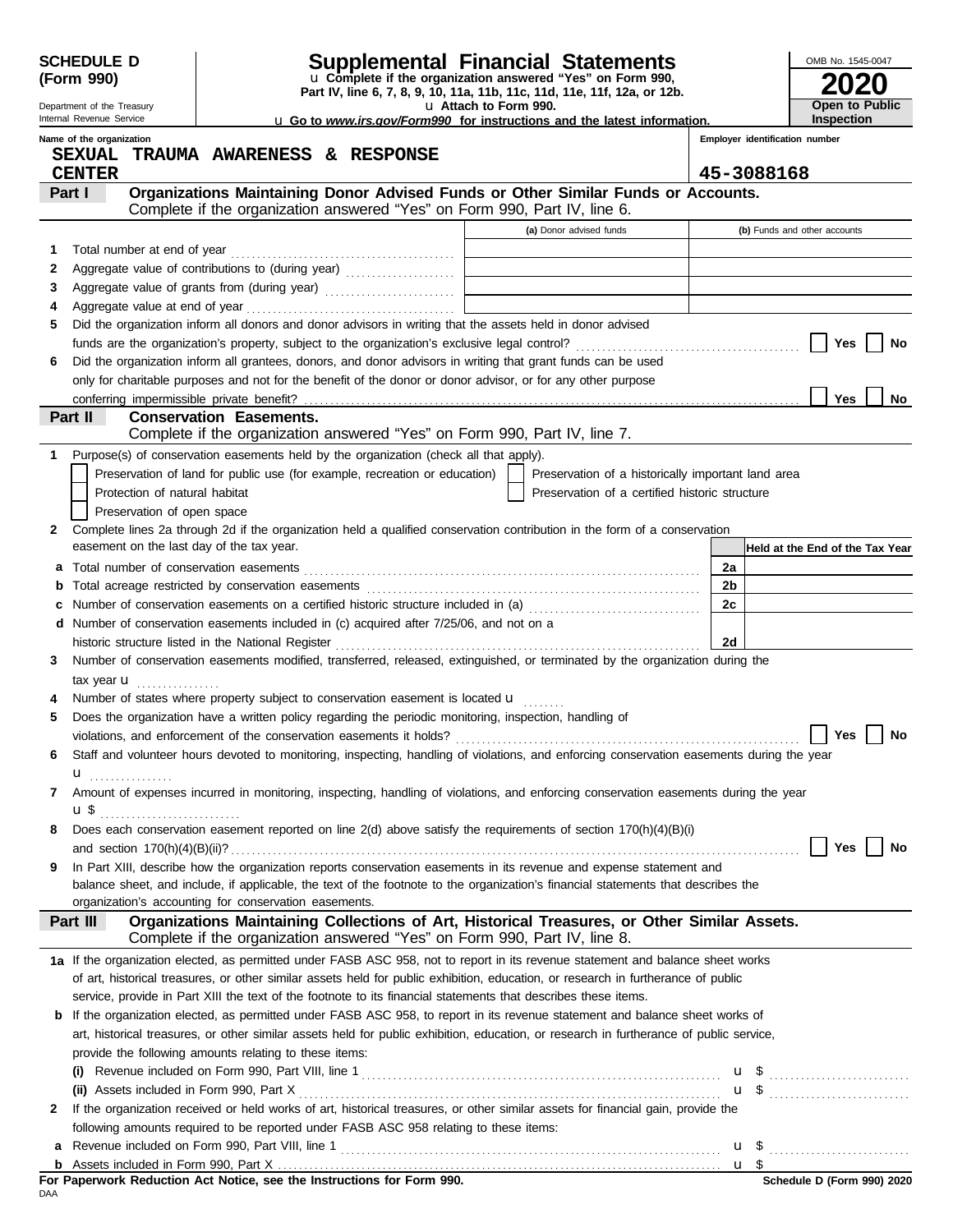|    | Schedule D (Form 990) 2020 SEXUAL TRAUMA AWARENESS & RESPONSE                                                                                                               |                         |                          |                    | 45-3088168      |                      |                     |     | Page 2  |
|----|-----------------------------------------------------------------------------------------------------------------------------------------------------------------------------|-------------------------|--------------------------|--------------------|-----------------|----------------------|---------------------|-----|---------|
|    | Organizations Maintaining Collections of Art, Historical Treasures, or Other Similar Assets (continued)<br>Part III                                                         |                         |                          |                    |                 |                      |                     |     |         |
| 3  | Using the organization's acquisition, accession, and other records, check any of the following that make significant use of its<br>collection items (check all that apply): |                         |                          |                    |                 |                      |                     |     |         |
| a  | Public exhibition                                                                                                                                                           | d                       | Loan or exchange program |                    |                 |                      |                     |     |         |
| b  | Scholarly research                                                                                                                                                          | e                       |                          |                    |                 |                      |                     |     |         |
| c  | Preservation for future generations                                                                                                                                         |                         |                          |                    |                 |                      |                     |     |         |
| 4  | Provide a description of the organization's collections and explain how they further the organization's exempt purpose in Part                                              |                         |                          |                    |                 |                      |                     |     |         |
|    | XIII.                                                                                                                                                                       |                         |                          |                    |                 |                      |                     |     |         |
| 5. | During the year, did the organization solicit or receive donations of art, historical treasures, or other similar                                                           |                         |                          |                    |                 |                      |                     |     |         |
|    |                                                                                                                                                                             |                         |                          |                    |                 |                      | <b>Yes</b>          |     | No      |
|    | Part IV<br><b>Escrow and Custodial Arrangements.</b>                                                                                                                        |                         |                          |                    |                 |                      |                     |     |         |
|    | Complete if the organization answered "Yes" on Form 990, Part IV, line 9, or reported an amount on Form                                                                     |                         |                          |                    |                 |                      |                     |     |         |
|    | 990, Part X, line 21.                                                                                                                                                       |                         |                          |                    |                 |                      |                     |     |         |
|    | 1a Is the organization an agent, trustee, custodian or other intermediary for contributions or other assets not                                                             |                         |                          |                    |                 |                      |                     |     |         |
|    |                                                                                                                                                                             |                         |                          |                    |                 |                      | Yes                 |     | No      |
|    | <b>b</b> If "Yes," explain the arrangement in Part XIII and complete the following table:                                                                                   |                         |                          |                    |                 |                      |                     |     |         |
|    |                                                                                                                                                                             |                         |                          |                    |                 |                      | Amount              |     |         |
|    | c Beginning balance                                                                                                                                                         |                         |                          |                    |                 | 1c                   |                     |     |         |
|    |                                                                                                                                                                             |                         |                          |                    |                 | 1 <sub>d</sub>       |                     |     |         |
|    |                                                                                                                                                                             |                         |                          |                    |                 | 1е                   |                     |     |         |
|    |                                                                                                                                                                             |                         |                          |                    |                 | 1f                   |                     |     |         |
|    | 2a Did the organization include an amount on Form 990, Part X, line 21, for escrow or custodial account liability?                                                          |                         |                          |                    |                 |                      | Yes                 |     | No      |
|    |                                                                                                                                                                             |                         |                          |                    |                 |                      |                     |     |         |
|    | <b>Endowment Funds.</b><br>Part V                                                                                                                                           |                         |                          |                    |                 |                      |                     |     |         |
|    | Complete if the organization answered "Yes" on Form 990, Part IV, line 10.                                                                                                  |                         |                          |                    |                 |                      |                     |     |         |
|    |                                                                                                                                                                             | (a) Current year        | (b) Prior year           | (c) Two years back |                 | (d) Three years back | (e) Four years back |     |         |
|    | 1a Beginning of year balance                                                                                                                                                |                         |                          |                    |                 |                      |                     |     |         |
|    | <b>b</b> Contributions <b>contributions</b>                                                                                                                                 |                         |                          |                    |                 |                      |                     |     |         |
|    | c Net investment earnings, gains, and                                                                                                                                       |                         |                          |                    |                 |                      |                     |     |         |
|    | losses                                                                                                                                                                      |                         |                          |                    |                 |                      |                     |     |         |
|    | <b>d</b> Grants or scholarships                                                                                                                                             |                         |                          |                    |                 |                      |                     |     |         |
|    | .<br>e Other expenditures for facilities and                                                                                                                                |                         |                          |                    |                 |                      |                     |     |         |
|    |                                                                                                                                                                             |                         |                          |                    |                 |                      |                     |     |         |
|    |                                                                                                                                                                             |                         |                          |                    |                 |                      |                     |     |         |
|    |                                                                                                                                                                             |                         |                          |                    |                 |                      |                     |     |         |
| 2. | End of year balance<br>Provide the estimated percentage of the current year end balance (line 1g, column (a)) held as:                                                      |                         |                          |                    |                 |                      |                     |     |         |
|    | Board designated or quasi-endowment u %                                                                                                                                     |                         |                          |                    |                 |                      |                     |     |         |
|    |                                                                                                                                                                             |                         |                          |                    |                 |                      |                     |     |         |
|    | <b>b</b> Permanent endowment <b>u</b> %                                                                                                                                     |                         |                          |                    |                 |                      |                     |     |         |
|    | <b>c</b> Term endowment $\mathbf{u}$                                                                                                                                        |                         |                          |                    |                 |                      |                     |     |         |
|    | The percentages on lines 2a, 2b, and 2c should equal 100%.                                                                                                                  |                         |                          |                    |                 |                      |                     |     |         |
|    | 3a Are there endowment funds not in the possession of the organization that are held and administered for the                                                               |                         |                          |                    |                 |                      |                     |     |         |
|    | organization by:                                                                                                                                                            |                         |                          |                    |                 |                      |                     | Yes | No.     |
|    |                                                                                                                                                                             |                         |                          |                    |                 |                      | 3a(i)               |     |         |
|    | (ii) Related organizations                                                                                                                                                  |                         |                          |                    |                 |                      | 3a(ii)              |     |         |
|    |                                                                                                                                                                             |                         |                          |                    |                 |                      | 3b                  |     |         |
|    | Describe in Part XIII the intended uses of the organization's endowment funds.                                                                                              |                         |                          |                    |                 |                      |                     |     |         |
|    | Land, Buildings, and Equipment.<br>Part VI                                                                                                                                  |                         |                          |                    |                 |                      |                     |     |         |
|    | Complete if the organization answered "Yes" on Form 990, Part IV, line 11a. See Form 990, Part X, line 10.                                                                  |                         |                          |                    |                 |                      |                     |     |         |
|    | Description of property                                                                                                                                                     | (a) Cost or other basis | (b) Cost or other basis  |                    | (c) Accumulated |                      | (d) Book value      |     |         |
|    |                                                                                                                                                                             | (investment)            | (other)                  |                    | depreciation    |                      |                     |     |         |
|    | 1a Land                                                                                                                                                                     |                         |                          |                    |                 |                      |                     |     |         |
|    |                                                                                                                                                                             |                         |                          |                    |                 |                      |                     |     |         |
|    | c Leasehold improvements                                                                                                                                                    |                         |                          | 33,035             |                 | 12,549               |                     |     | 20,486  |
|    |                                                                                                                                                                             |                         |                          | 234,420            |                 | 141,531              |                     |     | 92,889  |
|    |                                                                                                                                                                             |                         |                          |                    |                 |                      |                     |     |         |
|    | Total. Add lines 1a through 1e. (Column (d) must equal Form 990, Part X, column (B), line 10c.) $\ldots$ $\ldots$ $\ldots$ $\ldots$                                         |                         |                          |                    |                 |                      |                     |     | 113,375 |

**Schedule D (Form 990) 2020**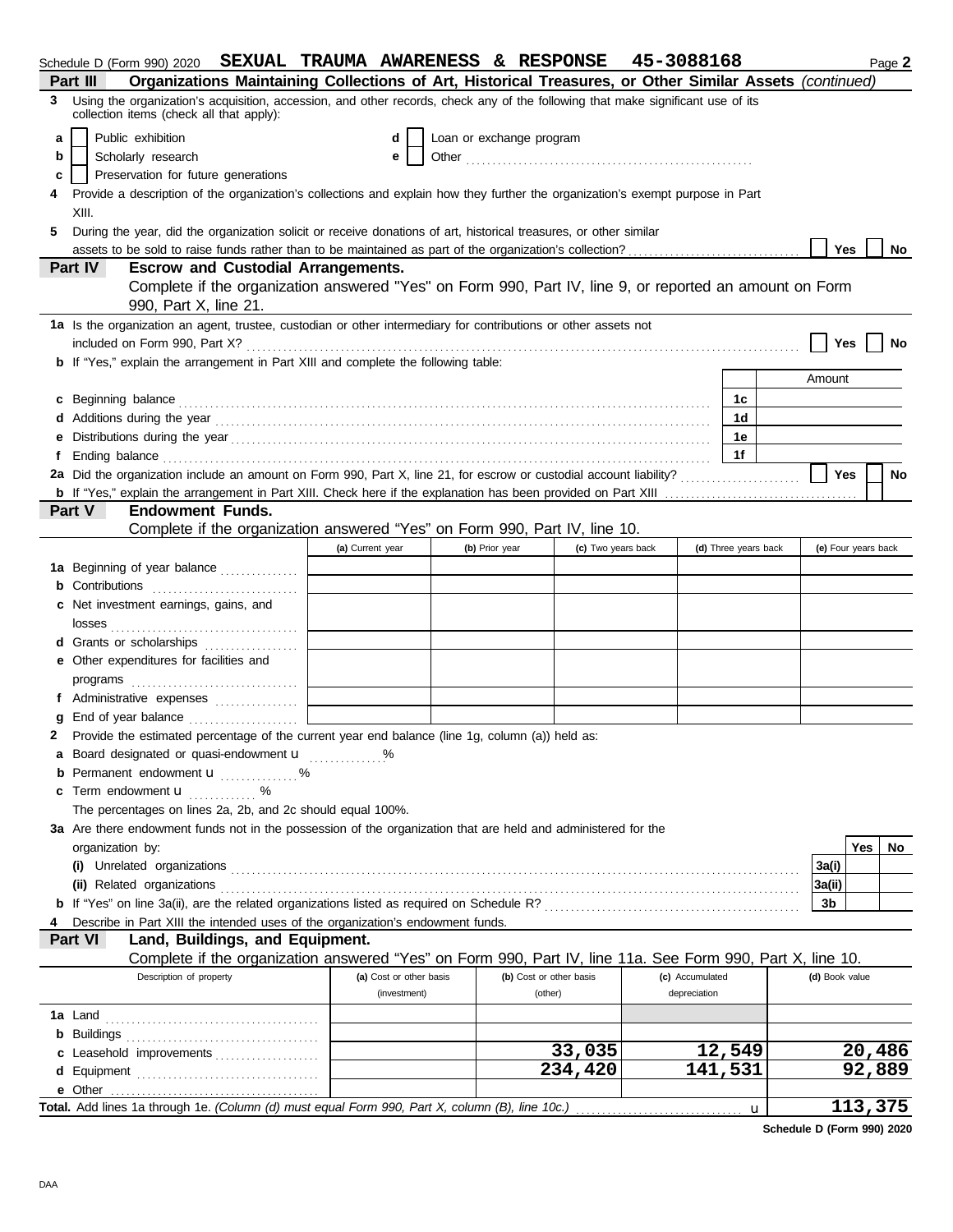| Schedule D (Form 990) 2020 | SEXUAL TRAUMA AWARENESS & RESPONSE                                                                                                                   |                | 45-3088168                                                   | Page 3         |
|----------------------------|------------------------------------------------------------------------------------------------------------------------------------------------------|----------------|--------------------------------------------------------------|----------------|
| Part VII                   | <b>Investments - Other Securities.</b>                                                                                                               |                |                                                              |                |
|                            | Complete if the organization answered "Yes" on Form 990, Part IV, line 11b. See Form 990, Part X, line 12.                                           |                |                                                              |                |
|                            | (a) Description of security or category<br>(including name of security)                                                                              | (b) Book value | (c) Method of valuation:<br>Cost or end-of-year market value |                |
| (1) Financial derivatives  |                                                                                                                                                      |                |                                                              |                |
|                            |                                                                                                                                                      |                |                                                              |                |
| $(3)$ Other                |                                                                                                                                                      |                |                                                              |                |
| $(A)$ .                    |                                                                                                                                                      |                |                                                              |                |
| (B)                        |                                                                                                                                                      |                |                                                              |                |
| (C)                        |                                                                                                                                                      |                |                                                              |                |
| (D)                        |                                                                                                                                                      |                |                                                              |                |
| (E)                        |                                                                                                                                                      |                |                                                              |                |
| (F)                        |                                                                                                                                                      |                |                                                              |                |
| (G)                        |                                                                                                                                                      |                |                                                              |                |
| (H)                        |                                                                                                                                                      |                |                                                              |                |
|                            | Total. (Column (b) must equal Form 990, Part X, col. (B) line 12.)<br>u                                                                              |                |                                                              |                |
| Part VIII                  | Investments - Program Related.                                                                                                                       |                |                                                              |                |
|                            | Complete if the organization answered "Yes" on Form 990, Part IV, line 11c. See Form 990, Part X, line 13.<br>(a) Description of investment          | (b) Book value | (c) Method of valuation:                                     |                |
|                            |                                                                                                                                                      |                | Cost or end-of-year market value                             |                |
| (1)                        |                                                                                                                                                      |                |                                                              |                |
| (2)                        |                                                                                                                                                      |                |                                                              |                |
| (3)                        |                                                                                                                                                      |                |                                                              |                |
| (4)                        |                                                                                                                                                      |                |                                                              |                |
| (5)                        |                                                                                                                                                      |                |                                                              |                |
| (6)                        |                                                                                                                                                      |                |                                                              |                |
| (7)                        |                                                                                                                                                      |                |                                                              |                |
| (8)                        |                                                                                                                                                      |                |                                                              |                |
| (9)                        |                                                                                                                                                      |                |                                                              |                |
|                            | Total. (Column (b) must equal Form 990, Part X, col. (B) line 13.)<br>. <b>. u</b>                                                                   |                |                                                              |                |
| Part IX                    | <b>Other Assets.</b><br>Complete if the organization answered "Yes" on Form 990, Part IV, line 11d. See Form 990, Part X, line 15.                   |                |                                                              |                |
|                            | (a) Description                                                                                                                                      |                |                                                              | (b) Book value |
| (1)                        |                                                                                                                                                      |                |                                                              |                |
| (2)                        |                                                                                                                                                      |                |                                                              |                |
| (3)                        |                                                                                                                                                      |                |                                                              |                |
| (4)                        |                                                                                                                                                      |                |                                                              |                |
| (5)                        |                                                                                                                                                      |                |                                                              |                |
| (6)                        |                                                                                                                                                      |                |                                                              |                |
| (7)                        |                                                                                                                                                      |                |                                                              |                |
| (8)                        |                                                                                                                                                      |                |                                                              |                |
| (9)                        |                                                                                                                                                      |                |                                                              |                |
|                            | Total. (Column (b) must equal Form 990, Part X, col. (B) line 15.)                                                                                   |                | u                                                            |                |
| Part X                     | Other Liabilities.<br>Complete if the organization answered "Yes" on Form 990, Part IV, line 11e or 11f. See Form 990, Part X,                       |                |                                                              |                |
|                            | line $25$ .                                                                                                                                          |                |                                                              |                |
| 1.                         | (a) Description of liability                                                                                                                         |                |                                                              | (b) Book value |
| (1)                        | Federal income taxes                                                                                                                                 |                |                                                              |                |
| (2)                        |                                                                                                                                                      |                |                                                              |                |
| (3)                        |                                                                                                                                                      |                |                                                              |                |
| (4)<br>(5)                 |                                                                                                                                                      |                |                                                              |                |
| (6)                        |                                                                                                                                                      |                |                                                              |                |
| (7)                        |                                                                                                                                                      |                |                                                              |                |
| (8)                        |                                                                                                                                                      |                |                                                              |                |
| (9)                        |                                                                                                                                                      |                |                                                              |                |
|                            | Total. (Column (b) must equal Form 990, Part X, col. (B) line 25.)                                                                                   |                | u                                                            |                |
|                            | 2. Liability for uncertain tax positions. In Part XIII, provide the text of the footnote to the organization's financial statements that reports the |                |                                                              |                |
|                            | organization's liability for uncertain tax positions under FASB ASC 740. Check here if the text of the footnote has been provided in Part XIII       |                |                                                              | $ \mathbf{x} $ |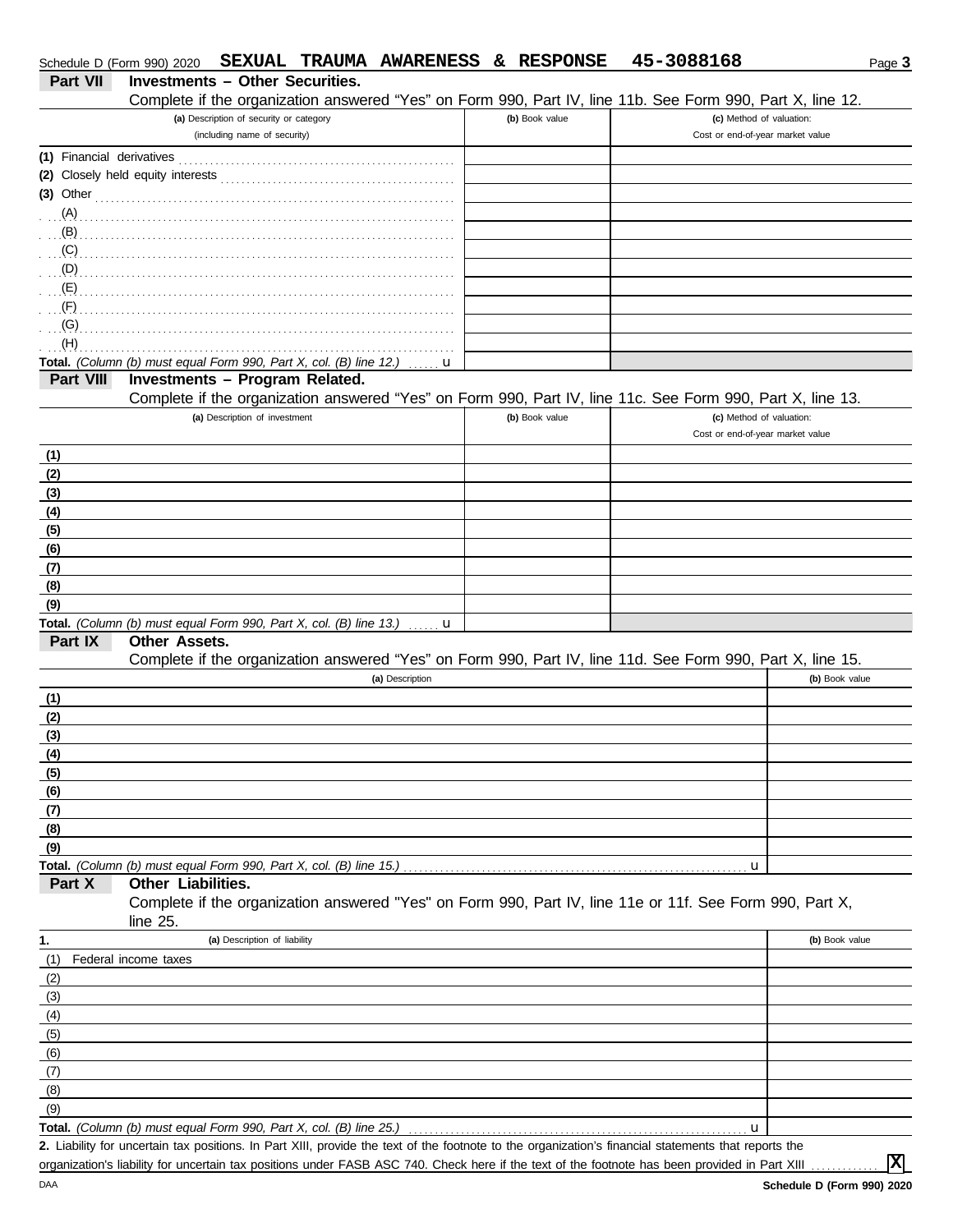|    | Schedule D (Form 990) 2020 SEXUAL TRAUMA AWARENESS & RESPONSE                                                                                      |                | 45-3088168 |              | Page 4    |
|----|----------------------------------------------------------------------------------------------------------------------------------------------------|----------------|------------|--------------|-----------|
|    | Reconciliation of Revenue per Audited Financial Statements With Revenue per Return.<br>Part XI                                                     |                |            |              |           |
|    | Complete if the organization answered "Yes" on Form 990, Part IV, line 12a.                                                                        |                |            |              |           |
| 1. | Total revenue, gains, and other support per audited financial statements                                                                           |                |            | $\mathbf{1}$ | 2,533,965 |
| 2  | Amounts included on line 1 but not on Form 990, Part VIII, line 12:                                                                                |                |            |              |           |
| а  |                                                                                                                                                    | 2a             |            |              |           |
| b  |                                                                                                                                                    | 2 <sub>b</sub> |            |              |           |
| c  |                                                                                                                                                    | 2c             |            |              |           |
| d  |                                                                                                                                                    | 2d             | 14,801     |              |           |
| е  | Add lines 2a through 2d                                                                                                                            |                |            | 2e           | 14,801    |
| З  |                                                                                                                                                    |                |            | 3            | 2,519,164 |
|    | Amounts included on Form 990, Part VIII, line 12, but not on line 1:                                                                               |                |            |              |           |
| а  |                                                                                                                                                    | 4a             |            |              |           |
| b  |                                                                                                                                                    | 4b             |            |              |           |
|    | Add lines 4a and 4b                                                                                                                                |                |            | 4c<br>5      | 2,519,164 |
|    | Reconciliation of Expenses per Audited Financial Statements With Expenses per Return.<br>Part XII                                                  |                |            |              |           |
|    | Complete if the organization answered "Yes" on Form 990, Part IV, line 12a.                                                                        |                |            |              |           |
|    | Total expenses and losses per audited financial statements                                                                                         |                |            | $\mathbf{1}$ | 2,230,406 |
| 2  | Amounts included on line 1 but not on Form 990, Part IX, line 25:                                                                                  |                |            |              |           |
|    |                                                                                                                                                    | 2a             |            |              |           |
| а  |                                                                                                                                                    | 2 <sub>b</sub> |            |              |           |
| с  | Other losses                                                                                                                                       | 2c             |            |              |           |
| d  |                                                                                                                                                    | 2d             | 14,799     |              |           |
| е  |                                                                                                                                                    |                |            | 2е           | 14,799    |
| З  |                                                                                                                                                    |                |            | 3            | 2,215,607 |
|    | Amounts included on Form 990, Part IX, line 25, but not on line 1:                                                                                 |                |            |              |           |
| а  | Investment expenses not included on Form 990, Part VIII, line 7b [                                                                                 | 4a             |            |              |           |
| b  |                                                                                                                                                    | 4b             |            |              |           |
|    | Add lines 4a and 4b                                                                                                                                |                |            | 4c           |           |
| 5  |                                                                                                                                                    |                |            | 5            | 2,215,607 |
|    | Part XIII Supplemental Information.                                                                                                                |                |            |              |           |
|    | Provide the descriptions required for Part II, lines 3, 5, and 9; Part III, lines 1a and 4; Part IV, lines 1b and 2b; Part V, line 4; Part X, line |                |            |              |           |
|    | 2; Part XI, lines 2d and 4b; and Part XII, lines 2d and 4b. Also complete this part to provide any additional information.                         |                |            |              |           |
|    | PART X - FIN 48 FOOTNOTE                                                                                                                           |                |            |              |           |
|    |                                                                                                                                                    |                |            |              |           |
|    | STAR ACCOUNTS FOR INCOME TAXES IN ACCORDANCE WITH THE INCOME TAX ACCOUNTING                                                                        |                |            |              |           |
|    |                                                                                                                                                    |                |            |              |           |
|    | GUIDANCE INCLUDED IN THE FASB ASC. UNDER THIS GUIDANCE, STAR MAY RECOGNIZE                                                                         |                |            |              |           |
|    |                                                                                                                                                    |                |            |              |           |
|    | THE TAX EFFECTS FROM AN UNCERTAIN TAX POSITION ONLY IF IT IS MORE LIKELY                                                                           |                |            |              |           |
|    |                                                                                                                                                    |                |            |              |           |
|    | THAN NOT THAT THE TAX POSITION WILL BE SUSTAINED ON EXAMINATION BY TAX                                                                             |                |            |              |           |
|    |                                                                                                                                                    |                |            |              |           |
|    | AUTHORITIES. STAR HAS EVALUATED ITS POSITION REGARDING THE ACCOUNTING FOR                                                                          |                |            |              |           |
|    |                                                                                                                                                    |                |            |              |           |
|    | UNCERTAIN INCOME TAX POSITIONS AND DOES NOT BELIEVE THAT IT HAS ANY                                                                                |                |            |              |           |
|    |                                                                                                                                                    |                |            |              |           |
|    | MATERIAL UNCERTAIN TAX POSITIONS.                                                                                                                  |                |            |              |           |
|    |                                                                                                                                                    |                |            |              |           |
|    |                                                                                                                                                    |                |            |              |           |
|    |                                                                                                                                                    |                |            |              |           |
|    | PART XI, LINE 2D - REVENUE AMOUNTS INCLUDED IN FINANCIALS - OTHER                                                                                  |                |            |              |           |
|    |                                                                                                                                                    |                |            |              |           |
|    | SPECIAL EVENT EXPENSES                                                                                                                             |                |            |              | 14,799    |
|    |                                                                                                                                                    |                |            |              |           |
|    | <b>ROUNDING</b>                                                                                                                                    |                |            |              |           |
|    |                                                                                                                                                    |                |            |              |           |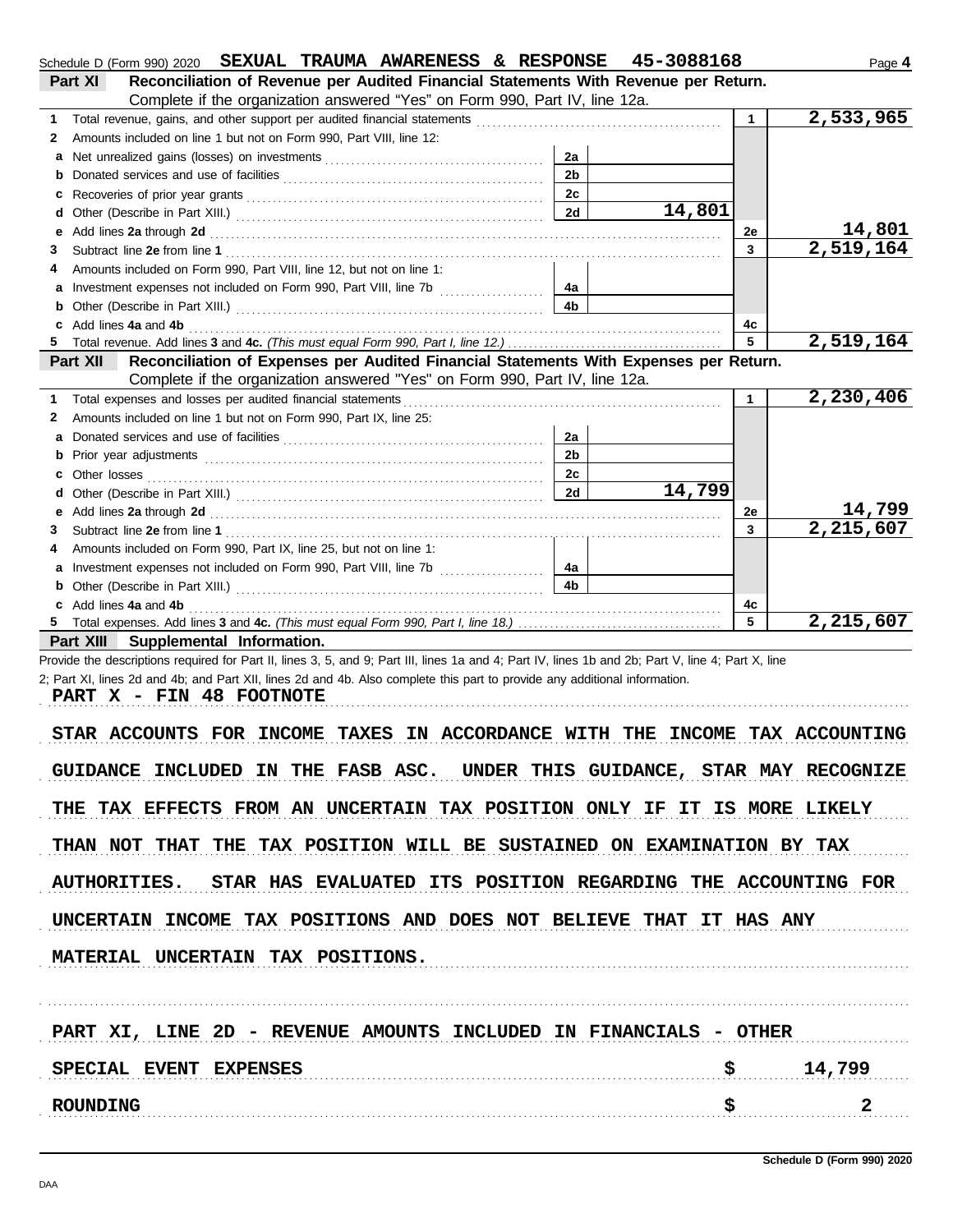| Schedule D (Form 990) 2020 SEXUAL TRAUMA AWARENESS & RESPONSE<br>Part XIII | Supplemental Information (continued) |  | 45-3088168                  | Page 5 |
|----------------------------------------------------------------------------|--------------------------------------|--|-----------------------------|--------|
| PART XII, LINE 2D - EXPENSE AMOUNTS INCLUDED IN FINANCIALS - OTHER         |                                      |  |                             |        |
| SPECIAL EVENT EXPENSES                                                     |                                      |  | $\boldsymbol{\mathsf{S}}$ . | 14,799 |
|                                                                            |                                      |  |                             |        |
|                                                                            |                                      |  |                             |        |
|                                                                            |                                      |  |                             |        |
|                                                                            |                                      |  |                             |        |
|                                                                            |                                      |  |                             |        |
|                                                                            |                                      |  |                             |        |
|                                                                            |                                      |  |                             |        |
|                                                                            |                                      |  |                             |        |
|                                                                            |                                      |  |                             |        |
|                                                                            |                                      |  |                             |        |
|                                                                            |                                      |  |                             |        |
|                                                                            |                                      |  |                             |        |
|                                                                            |                                      |  |                             |        |
|                                                                            |                                      |  |                             |        |
|                                                                            |                                      |  |                             |        |
|                                                                            |                                      |  |                             |        |
|                                                                            |                                      |  |                             |        |
|                                                                            |                                      |  |                             |        |
|                                                                            |                                      |  |                             |        |
|                                                                            |                                      |  |                             |        |
|                                                                            |                                      |  |                             |        |
|                                                                            |                                      |  |                             |        |
|                                                                            |                                      |  |                             |        |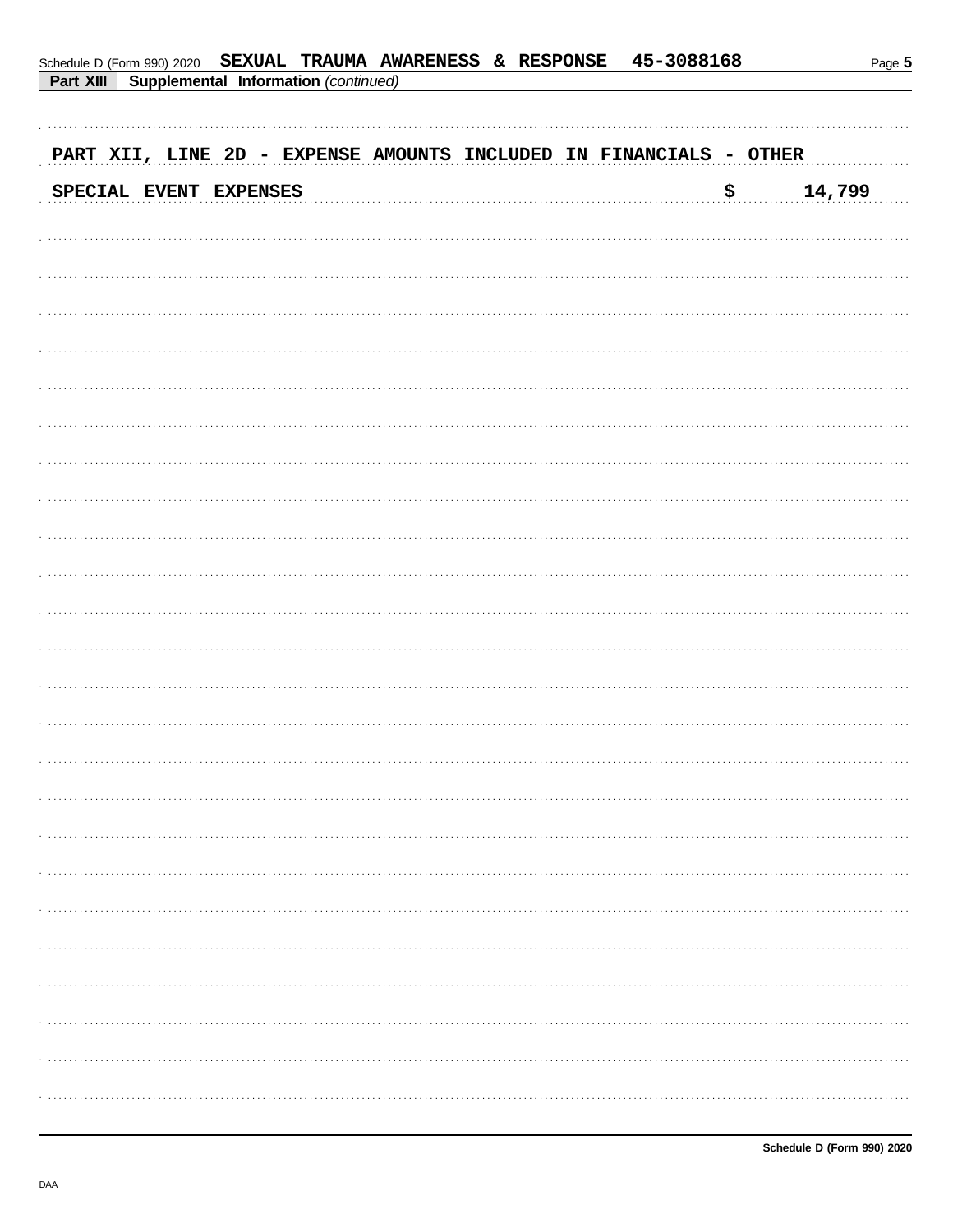| <b>SCHEDULE G</b>                                      | Supplemental Information Regarding Fundraising or Gaming Activities                                                                                                                                                                      |                                        |                |                           |                                                                                 |                                        | OMB No. 1545-0047                       |
|--------------------------------------------------------|------------------------------------------------------------------------------------------------------------------------------------------------------------------------------------------------------------------------------------------|----------------------------------------|----------------|---------------------------|---------------------------------------------------------------------------------|----------------------------------------|-----------------------------------------|
| (Form 990 or 990-EZ)                                   | Complete if the organization answered "Yes" on Form 990, Part IV, line 17, 18, or 19, or if the                                                                                                                                          |                                        |                |                           | organization entered more than \$15,000 on Form 990-EZ, line 6a.                |                                        |                                         |
| Department of the Treasury<br>Internal Revenue Service |                                                                                                                                                                                                                                          | L1 Attach to Form 990 or Form 990-EZ.  |                |                           | <b>u</b> Go to www.irs.gov/Form990 for instructions and the latest information. |                                        | Open to Public<br>Inspection            |
| Name of the organization                               | <b>SEXUAL</b><br>TRAUMA AWARENESS & RESPONSE                                                                                                                                                                                             |                                        |                |                           |                                                                                 | Employer identification number         |                                         |
|                                                        | <b>CENTER</b>                                                                                                                                                                                                                            |                                        |                |                           |                                                                                 | 45-3088168                             |                                         |
| Part I                                                 | Fundraising Activities. Complete if the organization answered "Yes" on Form 990, Part IV, line 17.<br>Form 990-EZ filers are not required to complete this part.                                                                         |                                        |                |                           |                                                                                 |                                        |                                         |
| 1.                                                     | Indicate whether the organization raised funds through any of the following activities. Check all that apply.                                                                                                                            |                                        |                |                           |                                                                                 |                                        |                                         |
| Mail solicitations<br>a                                |                                                                                                                                                                                                                                          | e                                      |                |                           | Solicitation of non-government grants                                           |                                        |                                         |
| Internet and email solicitations<br>b                  |                                                                                                                                                                                                                                          | Solicitation of government grants<br>f |                |                           |                                                                                 |                                        |                                         |
| Phone solicitations<br>c                               |                                                                                                                                                                                                                                          | Special fundraising events<br>g        |                |                           |                                                                                 |                                        |                                         |
| In-person solicitations<br>d                           |                                                                                                                                                                                                                                          |                                        |                |                           |                                                                                 |                                        |                                         |
|                                                        | 2a Did the organization have a written or oral agreement with any individual (including officers, directors, trustees,<br>or key employees listed in Form 990, Part VII) or entity in connection with professional fundraising services? |                                        |                |                           |                                                                                 |                                        | No<br>Yes                               |
|                                                        | b If "Yes," list the 10 highest paid individuals or entities (fundraisers) pursuant to agreements under which the fundraiser is to be                                                                                                    |                                        |                |                           |                                                                                 |                                        |                                         |
|                                                        | compensated at least \$5,000 by the organization.                                                                                                                                                                                        |                                        |                | (iii) Did fund-           |                                                                                 |                                        |                                         |
|                                                        | (i) Name and address of individual                                                                                                                                                                                                       |                                        |                | raiser have<br>custody or | (iv) Gross receipts                                                             | (v) Amount paid to<br>(or retained by) | (vi) Amount paid to<br>(or retained by) |
|                                                        | or entity (fundraiser)                                                                                                                                                                                                                   | (ii) Activity                          | contributions? | control of                | from activity                                                                   | fundraiser listed in<br>col. (i)       | organization                            |
|                                                        |                                                                                                                                                                                                                                          |                                        | Yes            | No                        |                                                                                 |                                        |                                         |
| 1                                                      |                                                                                                                                                                                                                                          |                                        |                |                           |                                                                                 |                                        |                                         |
| $\mathbf{2}$                                           |                                                                                                                                                                                                                                          |                                        |                |                           |                                                                                 |                                        |                                         |
|                                                        |                                                                                                                                                                                                                                          |                                        |                |                           |                                                                                 |                                        |                                         |
|                                                        |                                                                                                                                                                                                                                          |                                        |                |                           |                                                                                 |                                        |                                         |
| 3                                                      |                                                                                                                                                                                                                                          |                                        |                |                           |                                                                                 |                                        |                                         |
|                                                        |                                                                                                                                                                                                                                          |                                        |                |                           |                                                                                 |                                        |                                         |
| 4                                                      |                                                                                                                                                                                                                                          |                                        |                |                           |                                                                                 |                                        |                                         |
|                                                        |                                                                                                                                                                                                                                          |                                        |                |                           |                                                                                 |                                        |                                         |
| 5                                                      |                                                                                                                                                                                                                                          |                                        |                |                           |                                                                                 |                                        |                                         |
|                                                        |                                                                                                                                                                                                                                          |                                        |                |                           |                                                                                 |                                        |                                         |
| 6                                                      |                                                                                                                                                                                                                                          |                                        |                |                           |                                                                                 |                                        |                                         |
|                                                        |                                                                                                                                                                                                                                          |                                        |                |                           |                                                                                 |                                        |                                         |
|                                                        |                                                                                                                                                                                                                                          |                                        |                |                           |                                                                                 |                                        |                                         |
| 7                                                      |                                                                                                                                                                                                                                          |                                        |                |                           |                                                                                 |                                        |                                         |
|                                                        |                                                                                                                                                                                                                                          |                                        |                |                           |                                                                                 |                                        |                                         |
| 8                                                      |                                                                                                                                                                                                                                          |                                        |                |                           |                                                                                 |                                        |                                         |
|                                                        |                                                                                                                                                                                                                                          |                                        |                |                           |                                                                                 |                                        |                                         |
| 9                                                      |                                                                                                                                                                                                                                          |                                        |                |                           |                                                                                 |                                        |                                         |
|                                                        |                                                                                                                                                                                                                                          |                                        |                |                           |                                                                                 |                                        |                                         |
| 10                                                     |                                                                                                                                                                                                                                          |                                        |                |                           |                                                                                 |                                        |                                         |
|                                                        |                                                                                                                                                                                                                                          |                                        |                |                           |                                                                                 |                                        |                                         |
|                                                        |                                                                                                                                                                                                                                          |                                        |                |                           |                                                                                 |                                        |                                         |
| Total                                                  |                                                                                                                                                                                                                                          |                                        |                |                           |                                                                                 |                                        |                                         |
| 3<br>registration or licensing.                        | List all states in which the organization is registered or licensed to solicit contributions or has been notified it is exempt from                                                                                                      |                                        |                |                           |                                                                                 |                                        |                                         |
|                                                        |                                                                                                                                                                                                                                          |                                        |                |                           |                                                                                 |                                        |                                         |
|                                                        |                                                                                                                                                                                                                                          |                                        |                |                           |                                                                                 |                                        |                                         |
|                                                        |                                                                                                                                                                                                                                          |                                        |                |                           |                                                                                 |                                        |                                         |
|                                                        |                                                                                                                                                                                                                                          |                                        |                |                           |                                                                                 |                                        |                                         |
|                                                        |                                                                                                                                                                                                                                          |                                        |                |                           |                                                                                 |                                        |                                         |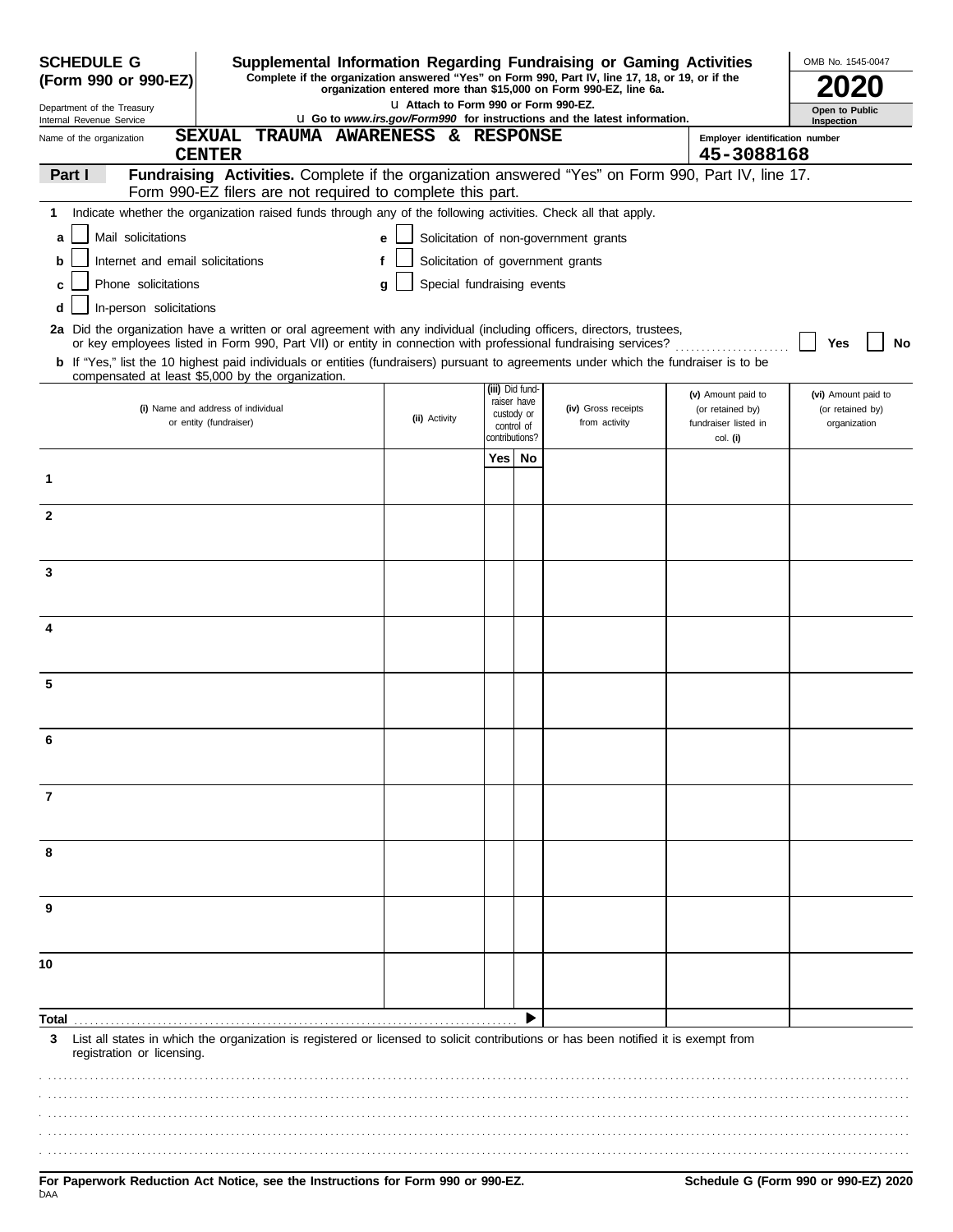| Schedule G (Form 990 or 990-EZ) 2020 |  |  | SEXUAL TRAUMA AWARENESS & RESPONSE 45-3088168 | Page $2$ |
|--------------------------------------|--|--|-----------------------------------------------|----------|
|                                      |  |  |                                               |          |

**Part II Fundraising Events.** Complete if the organization answered "Yes" on Form 990, Part IV, line 18, or reported more gross receipts greater than \$5,000. than \$15,000 of fundraising event contributions and gross income on Form 990-EZ, lines 1 and 6b. List events with

|                 |          |                                                                          | (a) Event $#1$                    |        | (b) Event $#2$                                                                                           | (c) Other events |                                      |
|-----------------|----------|--------------------------------------------------------------------------|-----------------------------------|--------|----------------------------------------------------------------------------------------------------------|------------------|--------------------------------------|
|                 |          |                                                                          |                                   |        |                                                                                                          |                  | (d) Total events                     |
|                 |          |                                                                          | <b>GIVE NOLA DAY</b>              |        |                                                                                                          | <b>NONE</b>      | (add col. (a) through                |
|                 |          |                                                                          | (event type)                      |        | (event type)                                                                                             | (total number)   | $col.$ (c))                          |
| Revenue         |          | 1 Gross receipts                                                         |                                   | 11,394 |                                                                                                          |                  | 11,394                               |
|                 |          | 2 Less: Contributions                                                    |                                   | 11,394 |                                                                                                          |                  | 11,394                               |
|                 |          | 3 Gross income (line 1 minus                                             |                                   |        |                                                                                                          |                  |                                      |
|                 |          |                                                                          |                                   |        |                                                                                                          |                  |                                      |
|                 |          |                                                                          |                                   |        |                                                                                                          |                  |                                      |
|                 |          | 4 Cash prizes                                                            |                                   |        |                                                                                                          |                  |                                      |
|                 |          |                                                                          |                                   |        |                                                                                                          |                  |                                      |
|                 |          | 5 Noncash prizes                                                         |                                   |        |                                                                                                          |                  |                                      |
|                 |          |                                                                          |                                   |        |                                                                                                          |                  |                                      |
|                 |          | 6 Rent/facility costs                                                    |                                   |        |                                                                                                          |                  |                                      |
| Direct Expenses |          |                                                                          |                                   |        |                                                                                                          |                  |                                      |
|                 |          | 7 Food and beverages                                                     |                                   |        |                                                                                                          |                  |                                      |
|                 |          |                                                                          |                                   |        |                                                                                                          |                  |                                      |
|                 |          | 8 Entertainment                                                          |                                   |        |                                                                                                          |                  |                                      |
|                 |          |                                                                          |                                   |        |                                                                                                          |                  |                                      |
|                 |          | 9 Other direct expenses                                                  |                                   |        |                                                                                                          |                  |                                      |
|                 |          |                                                                          |                                   |        |                                                                                                          |                  |                                      |
|                 |          |                                                                          |                                   |        |                                                                                                          |                  |                                      |
|                 | Part III |                                                                          |                                   |        | Gaming. Complete if the organization answered "Yes" on Form 990, Part IV, line 19, or reported more than |                  |                                      |
|                 |          |                                                                          | \$15,000 on Form 990-EZ, line 6a. |        |                                                                                                          |                  |                                      |
|                 |          |                                                                          |                                   |        | (b) Pull tabs/instant                                                                                    |                  | (d) Total gaming (add                |
|                 |          |                                                                          | (a) Bingo                         |        | bingo/progressive bingo                                                                                  | (c) Other gaming | col. (a) through col. (c))           |
| Revenue         |          |                                                                          |                                   |        |                                                                                                          |                  |                                      |
|                 |          | 1 Gross revenue                                                          |                                   |        |                                                                                                          |                  |                                      |
|                 |          |                                                                          |                                   |        |                                                                                                          |                  |                                      |
|                 |          | 2 Cash prizes                                                            |                                   |        |                                                                                                          |                  |                                      |
| Expenses        |          |                                                                          |                                   |        |                                                                                                          |                  |                                      |
|                 |          | 3 Noncash prizes                                                         |                                   |        |                                                                                                          |                  |                                      |
| Direct          |          |                                                                          |                                   |        |                                                                                                          |                  |                                      |
|                 |          | 4 Rent/facility costs                                                    |                                   |        |                                                                                                          |                  |                                      |
|                 |          |                                                                          |                                   |        |                                                                                                          |                  |                                      |
|                 |          | 5 Other direct expenses                                                  |                                   |        |                                                                                                          |                  |                                      |
|                 |          | 6 Volunteer labor                                                        | Yes                               | %      | Yes<br>%                                                                                                 | $\%$<br>Yes      |                                      |
|                 |          |                                                                          | No                                |        | No                                                                                                       | No               |                                      |
|                 |          | 7 Direct expense summary. Add lines 2 through 5 in column (d)            |                                   |        |                                                                                                          |                  |                                      |
|                 |          |                                                                          |                                   |        |                                                                                                          |                  |                                      |
|                 |          |                                                                          |                                   |        |                                                                                                          |                  |                                      |
|                 |          |                                                                          |                                   |        |                                                                                                          |                  |                                      |
| 9               |          | Enter the state(s) in which the organization conducts gaming activities: |                                   |        |                                                                                                          |                  |                                      |
|                 |          |                                                                          |                                   |        |                                                                                                          |                  | Yes<br>No                            |
|                 |          | <b>b</b> If "No," explain:                                               |                                   |        |                                                                                                          |                  |                                      |
|                 |          |                                                                          |                                   |        |                                                                                                          |                  |                                      |
|                 |          |                                                                          |                                   |        |                                                                                                          |                  |                                      |
|                 |          |                                                                          |                                   |        |                                                                                                          |                  | Yes<br>No                            |
|                 |          | <b>b</b> If "Yes," explain:                                              |                                   |        |                                                                                                          |                  |                                      |
|                 |          |                                                                          |                                   |        |                                                                                                          |                  |                                      |
|                 |          |                                                                          |                                   |        |                                                                                                          |                  |                                      |
|                 |          |                                                                          |                                   |        |                                                                                                          |                  |                                      |
| DAA             |          |                                                                          |                                   |        |                                                                                                          |                  | Schedule G (Form 990 or 990-EZ) 2020 |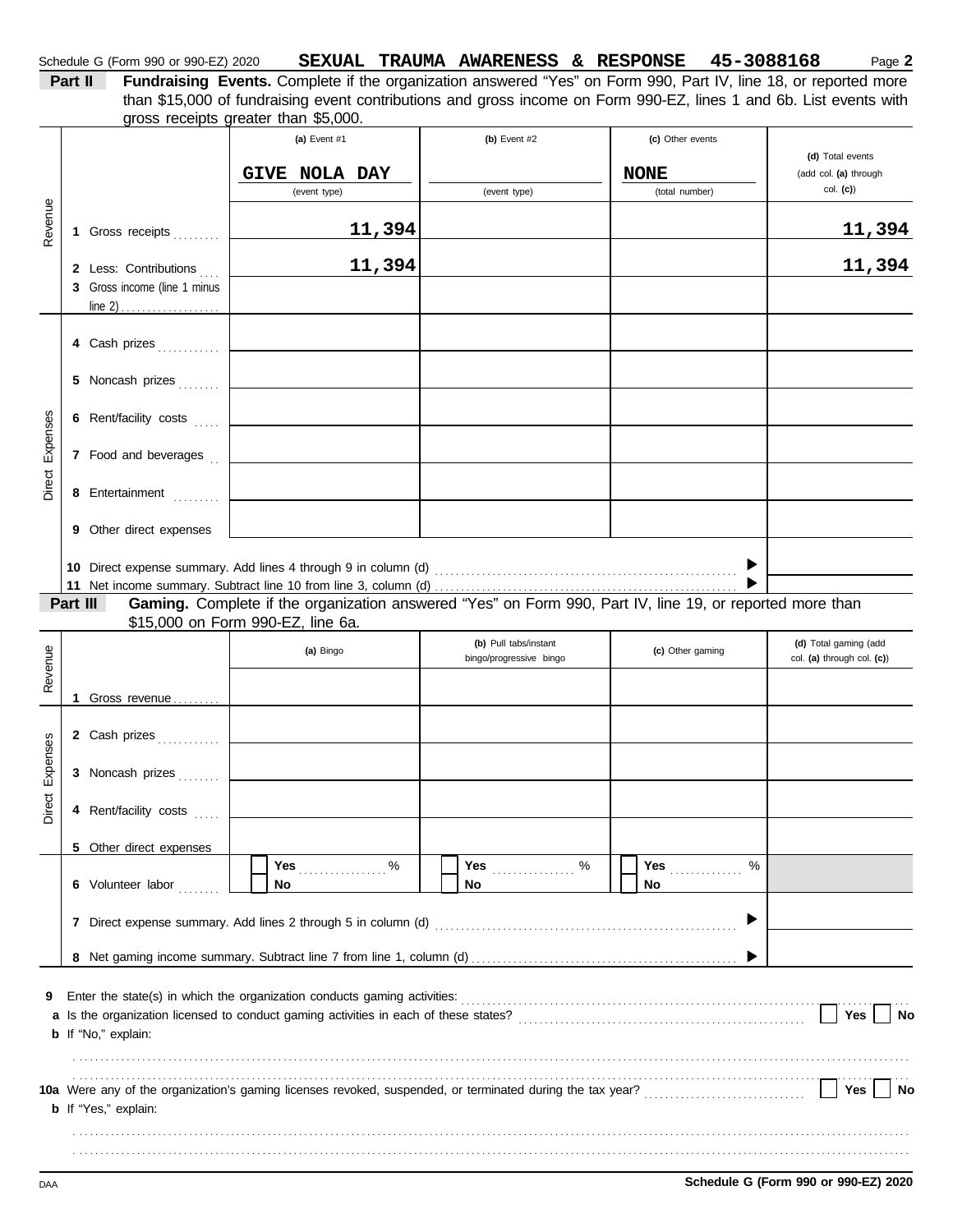|     | Schedule G (Form 990 or 990-EZ) 2020                                                                                                                                                                                                 |          | SEXUAL TRAUMA AWARENESS & RESPONSE |  | 45-3088168 |                 |     | Page 3 |           |
|-----|--------------------------------------------------------------------------------------------------------------------------------------------------------------------------------------------------------------------------------------|----------|------------------------------------|--|------------|-----------------|-----|--------|-----------|
| 11  |                                                                                                                                                                                                                                      |          |                                    |  |            |                 |     | Yes    | ∣ No      |
| 12  | Is the organization a grantor, beneficiary or trustee of a trust, or a member of a partnership or other entity                                                                                                                       |          |                                    |  |            |                 |     |        |           |
|     |                                                                                                                                                                                                                                      |          |                                    |  |            |                 | Yes |        | No        |
| 13  | Indicate the percentage of gaming activity conducted in:                                                                                                                                                                             |          |                                    |  |            |                 |     |        |           |
| a   |                                                                                                                                                                                                                                      |          |                                    |  |            | 13a             |     |        | %         |
| b   | An outside facility <b>contained a set of the contract of the contract of the contract of the contract of the contract of the contract of the contract of the contract of the contract of the contract of the contract of the co</b> |          |                                    |  |            | 13 <sub>b</sub> |     |        | $\%$      |
| 14  | Enter the name and address of the person who prepares the organization's gaming/special events books and<br>records:                                                                                                                 |          |                                    |  |            |                 |     |        |           |
|     |                                                                                                                                                                                                                                      |          |                                    |  |            |                 |     |        |           |
|     | Address <b>u</b>                                                                                                                                                                                                                     |          |                                    |  |            |                 |     |        |           |
| 15а | Does the organization have a contract with a third party from whom the organization receives gaming                                                                                                                                  |          |                                    |  |            |                 | Yes |        | No        |
|     |                                                                                                                                                                                                                                      |          |                                    |  |            |                 |     |        |           |
|     |                                                                                                                                                                                                                                      |          |                                    |  |            |                 |     |        |           |
| c   | If "Yes," enter name and address of the third party:                                                                                                                                                                                 |          |                                    |  |            |                 |     |        |           |
|     |                                                                                                                                                                                                                                      |          |                                    |  |            |                 |     |        |           |
|     | Address <b>u</b>                                                                                                                                                                                                                     |          |                                    |  |            |                 |     |        |           |
| 16  | Gaming manager information:                                                                                                                                                                                                          |          |                                    |  |            |                 |     |        |           |
|     |                                                                                                                                                                                                                                      |          |                                    |  |            |                 |     |        |           |
|     |                                                                                                                                                                                                                                      |          |                                    |  |            |                 |     |        |           |
|     | Description of services provided <b>u</b> electron contract the service of the service of services provided <b>u</b>                                                                                                                 |          |                                    |  |            |                 |     |        |           |
|     | Director/officer                                                                                                                                                                                                                     | Employee | Independent contractor             |  |            |                 |     |        |           |
|     |                                                                                                                                                                                                                                      |          |                                    |  |            |                 |     |        |           |
| 17  | Mandatory distributions:                                                                                                                                                                                                             |          |                                    |  |            |                 |     |        |           |
| a   | Is the organization required under state law to make charitable distributions from the gaming proceeds to                                                                                                                            |          |                                    |  |            |                 |     | Yes    | <b>No</b> |
|     | Enter the amount of distributions required under state law to be distributed to other exempt organizations or                                                                                                                        |          |                                    |  |            |                 |     |        |           |
|     | spent in the organization's own exempt activities during the tax year $\mathbf{u}$ \$                                                                                                                                                |          |                                    |  |            |                 |     |        |           |
|     | Supplemental Information. Provide the explanations required by Part I, line 2b, columns (iii) and (v); and<br>Part IV                                                                                                                |          |                                    |  |            |                 |     |        |           |
|     | Part III, lines 9, 9b, 10b, 15b, 15c, 16, and 17b, as applicable. Also provide any additional information.                                                                                                                           |          |                                    |  |            |                 |     |        |           |
|     | See instructions.                                                                                                                                                                                                                    |          |                                    |  |            |                 |     |        |           |
|     |                                                                                                                                                                                                                                      |          |                                    |  |            |                 |     |        |           |
|     |                                                                                                                                                                                                                                      |          |                                    |  |            |                 |     |        |           |
|     |                                                                                                                                                                                                                                      |          |                                    |  |            |                 |     |        |           |
|     |                                                                                                                                                                                                                                      |          |                                    |  |            |                 |     |        |           |
|     |                                                                                                                                                                                                                                      |          |                                    |  |            |                 |     |        |           |
|     |                                                                                                                                                                                                                                      |          |                                    |  |            |                 |     |        |           |
|     |                                                                                                                                                                                                                                      |          |                                    |  |            |                 |     |        |           |
|     |                                                                                                                                                                                                                                      |          |                                    |  |            |                 |     |        |           |
|     |                                                                                                                                                                                                                                      |          |                                    |  |            |                 |     |        |           |
|     |                                                                                                                                                                                                                                      |          |                                    |  |            |                 |     |        |           |
|     |                                                                                                                                                                                                                                      |          |                                    |  |            |                 |     |        |           |
|     |                                                                                                                                                                                                                                      |          |                                    |  |            |                 |     |        |           |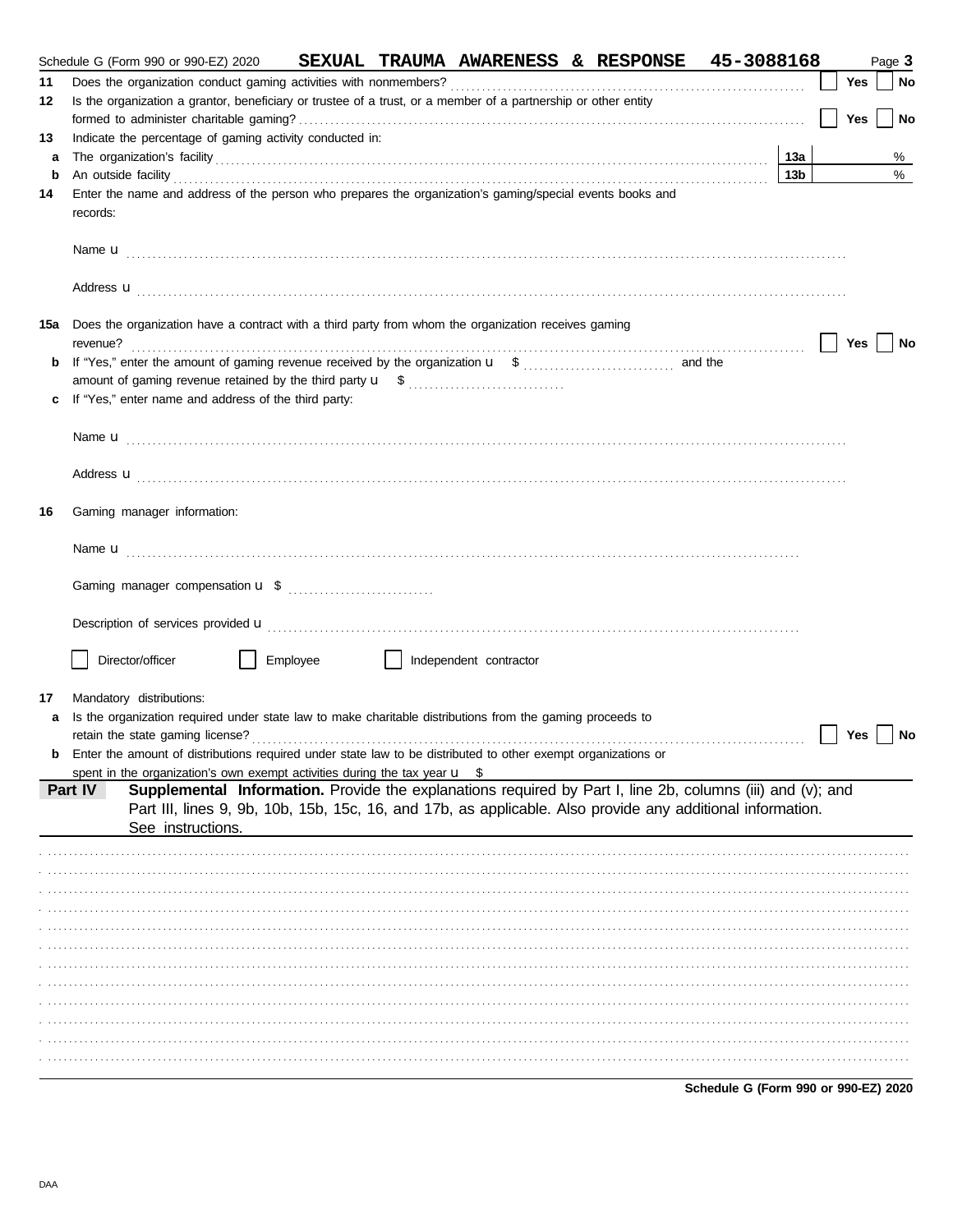| <b>General Information on Grants and Assistance</b> |                                                                        | Governments, and Individuals in the United States<br>Complete if the organization answered "Yes" on Form 990, Part IV, line 21 or 22.<br>La Attach to Form 990.                                                                                                               |                                       |                                                                                               |                                          | <b>Open to Public</b><br>Inspection                                                                                                                                                                                                                                                                                                                                                                                                     |  |  |  |  |  |  |  |  |
|-----------------------------------------------------|------------------------------------------------------------------------|-------------------------------------------------------------------------------------------------------------------------------------------------------------------------------------------------------------------------------------------------------------------------------|---------------------------------------|-----------------------------------------------------------------------------------------------|------------------------------------------|-----------------------------------------------------------------------------------------------------------------------------------------------------------------------------------------------------------------------------------------------------------------------------------------------------------------------------------------------------------------------------------------------------------------------------------------|--|--|--|--|--|--|--|--|
|                                                     |                                                                        |                                                                                                                                                                                                                                                                               |                                       |                                                                                               |                                          |                                                                                                                                                                                                                                                                                                                                                                                                                                         |  |  |  |  |  |  |  |  |
|                                                     |                                                                        |                                                                                                                                                                                                                                                                               |                                       |                                                                                               |                                          |                                                                                                                                                                                                                                                                                                                                                                                                                                         |  |  |  |  |  |  |  |  |
|                                                     |                                                                        |                                                                                                                                                                                                                                                                               |                                       | u Go to www.irs.gov/Form990 for the latest information.<br>SEXUAL TRAUMA AWARENESS & RESPONSE |                                          |                                                                                                                                                                                                                                                                                                                                                                                                                                         |  |  |  |  |  |  |  |  |
|                                                     |                                                                        |                                                                                                                                                                                                                                                                               |                                       |                                                                                               |                                          | Employer identification number<br>45-3088168                                                                                                                                                                                                                                                                                                                                                                                            |  |  |  |  |  |  |  |  |
|                                                     |                                                                        |                                                                                                                                                                                                                                                                               |                                       |                                                                                               |                                          |                                                                                                                                                                                                                                                                                                                                                                                                                                         |  |  |  |  |  |  |  |  |
|                                                     |                                                                        | Does the organization maintain records to substantiate the amount of the grants or assistance, the grantees' eligibility for the grants or assistance, and<br>2 Describe in Part IV the organization's procedures for monitoring the use of grant funds in the United States. |                                       |                                                                                               |                                          | X Yes<br>No                                                                                                                                                                                                                                                                                                                                                                                                                             |  |  |  |  |  |  |  |  |
|                                                     |                                                                        |                                                                                                                                                                                                                                                                               |                                       |                                                                                               |                                          |                                                                                                                                                                                                                                                                                                                                                                                                                                         |  |  |  |  |  |  |  |  |
|                                                     |                                                                        |                                                                                                                                                                                                                                                                               |                                       |                                                                                               |                                          |                                                                                                                                                                                                                                                                                                                                                                                                                                         |  |  |  |  |  |  |  |  |
| $(b)$ EIN                                           | $(c)$ IRC<br>section<br>(if applicable)                                | grant                                                                                                                                                                                                                                                                         | (e) Amount of non-<br>cash assistance | (book, FMV, appraisal,<br>other)                                                              | (g) Description of<br>noncash assistance | (h) Purpose of grant<br>or assistance                                                                                                                                                                                                                                                                                                                                                                                                   |  |  |  |  |  |  |  |  |
|                                                     |                                                                        |                                                                                                                                                                                                                                                                               |                                       |                                                                                               |                                          |                                                                                                                                                                                                                                                                                                                                                                                                                                         |  |  |  |  |  |  |  |  |
|                                                     |                                                                        |                                                                                                                                                                                                                                                                               |                                       |                                                                                               |                                          |                                                                                                                                                                                                                                                                                                                                                                                                                                         |  |  |  |  |  |  |  |  |
|                                                     |                                                                        |                                                                                                                                                                                                                                                                               |                                       |                                                                                               |                                          |                                                                                                                                                                                                                                                                                                                                                                                                                                         |  |  |  |  |  |  |  |  |
|                                                     |                                                                        |                                                                                                                                                                                                                                                                               |                                       |                                                                                               |                                          |                                                                                                                                                                                                                                                                                                                                                                                                                                         |  |  |  |  |  |  |  |  |
|                                                     |                                                                        |                                                                                                                                                                                                                                                                               |                                       |                                                                                               |                                          |                                                                                                                                                                                                                                                                                                                                                                                                                                         |  |  |  |  |  |  |  |  |
|                                                     |                                                                        |                                                                                                                                                                                                                                                                               |                                       |                                                                                               |                                          |                                                                                                                                                                                                                                                                                                                                                                                                                                         |  |  |  |  |  |  |  |  |
|                                                     |                                                                        |                                                                                                                                                                                                                                                                               |                                       |                                                                                               |                                          |                                                                                                                                                                                                                                                                                                                                                                                                                                         |  |  |  |  |  |  |  |  |
|                                                     |                                                                        |                                                                                                                                                                                                                                                                               |                                       |                                                                                               |                                          |                                                                                                                                                                                                                                                                                                                                                                                                                                         |  |  |  |  |  |  |  |  |
|                                                     |                                                                        |                                                                                                                                                                                                                                                                               |                                       |                                                                                               |                                          |                                                                                                                                                                                                                                                                                                                                                                                                                                         |  |  |  |  |  |  |  |  |
|                                                     |                                                                        |                                                                                                                                                                                                                                                                               |                                       |                                                                                               |                                          |                                                                                                                                                                                                                                                                                                                                                                                                                                         |  |  |  |  |  |  |  |  |
|                                                     |                                                                        |                                                                                                                                                                                                                                                                               |                                       |                                                                                               |                                          |                                                                                                                                                                                                                                                                                                                                                                                                                                         |  |  |  |  |  |  |  |  |
|                                                     |                                                                        |                                                                                                                                                                                                                                                                               |                                       |                                                                                               |                                          |                                                                                                                                                                                                                                                                                                                                                                                                                                         |  |  |  |  |  |  |  |  |
|                                                     |                                                                        |                                                                                                                                                                                                                                                                               |                                       |                                                                                               |                                          |                                                                                                                                                                                                                                                                                                                                                                                                                                         |  |  |  |  |  |  |  |  |
|                                                     |                                                                        |                                                                                                                                                                                                                                                                               |                                       |                                                                                               |                                          |                                                                                                                                                                                                                                                                                                                                                                                                                                         |  |  |  |  |  |  |  |  |
|                                                     |                                                                        |                                                                                                                                                                                                                                                                               |                                       |                                                                                               |                                          |                                                                                                                                                                                                                                                                                                                                                                                                                                         |  |  |  |  |  |  |  |  |
|                                                     |                                                                        |                                                                                                                                                                                                                                                                               |                                       |                                                                                               |                                          |                                                                                                                                                                                                                                                                                                                                                                                                                                         |  |  |  |  |  |  |  |  |
|                                                     |                                                                        |                                                                                                                                                                                                                                                                               |                                       |                                                                                               |                                          |                                                                                                                                                                                                                                                                                                                                                                                                                                         |  |  |  |  |  |  |  |  |
|                                                     |                                                                        |                                                                                                                                                                                                                                                                               |                                       |                                                                                               |                                          |                                                                                                                                                                                                                                                                                                                                                                                                                                         |  |  |  |  |  |  |  |  |
|                                                     |                                                                        |                                                                                                                                                                                                                                                                               |                                       |                                                                                               |                                          |                                                                                                                                                                                                                                                                                                                                                                                                                                         |  |  |  |  |  |  |  |  |
|                                                     |                                                                        |                                                                                                                                                                                                                                                                               |                                       |                                                                                               |                                          |                                                                                                                                                                                                                                                                                                                                                                                                                                         |  |  |  |  |  |  |  |  |
|                                                     | For Paperwork Reduction Act Notice, see the Instructions for Form 990. |                                                                                                                                                                                                                                                                               | (d) Amount of cash                    |                                                                                               | (f) Method of valuation                  | Grants and Other Assistance to Domestic Organizations and Domestic Governments. Complete if the organization answered "Yes" on Form 990,<br>Part IV, line 21, for any recipient that received more than \$5,000. Part II can be duplicated if additional space is needed.<br>Enter total number of other organizations listed in the line 1 table <i>manufacture in the content of the line</i> 1 table manufacture in the line 1 table |  |  |  |  |  |  |  |  |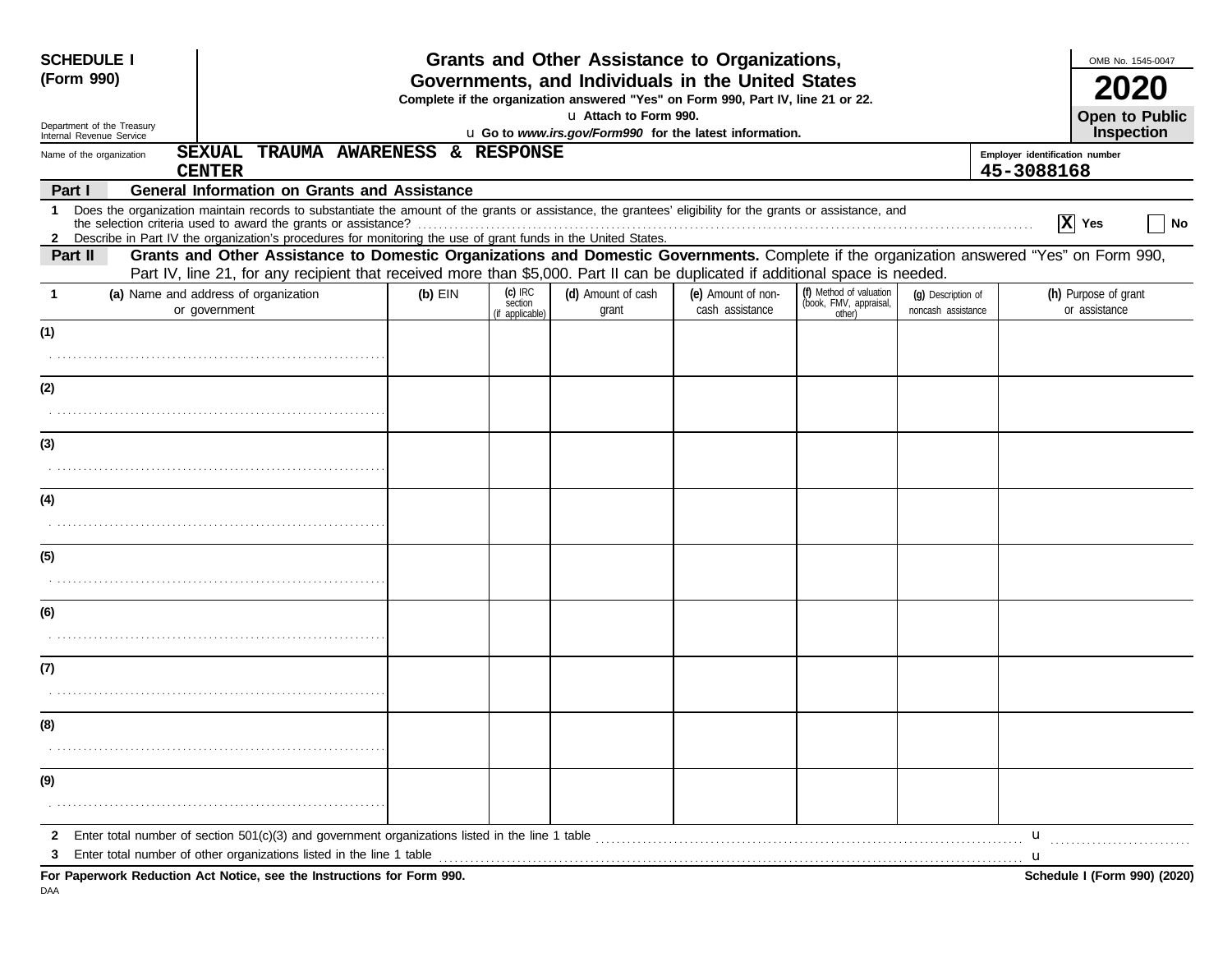### Schedule I (Form 990) (2020) Page **2 SEXUAL TRAUMA AWARENESS & RESPONSE 45-3088168**

**Part III Grants and Other Assistance to Domestic Individuals.** Complete if the organization answered "Yes" on Form 990, Part IV, line 22. Part III can be duplicated if additional space is needed.

| i ait ili cari be duplicated il additional space is rieeded                                                                                          |                                                |                             |                                     |                                                          |                                       |  |  |  |  |  |  |  |
|------------------------------------------------------------------------------------------------------------------------------------------------------|------------------------------------------------|-----------------------------|-------------------------------------|----------------------------------------------------------|---------------------------------------|--|--|--|--|--|--|--|
| (a) Type of grant or assistance                                                                                                                      | (b) Number of<br>recipients                    | (c) Amount of<br>cash grant | (d) Amount of<br>noncash assistance | (e) Method of valuation (book,<br>FMV, appraisal, other) | (f) Description of noncash assistance |  |  |  |  |  |  |  |
| 1 UTILITIES                                                                                                                                          | 14                                             | 3,812                       |                                     |                                                          |                                       |  |  |  |  |  |  |  |
| 5,855<br>23<br>2 MISCELLANEOUS                                                                                                                       |                                                |                             |                                     |                                                          |                                       |  |  |  |  |  |  |  |
| 3 RENT                                                                                                                                               | 9                                              | 3,850                       |                                     |                                                          |                                       |  |  |  |  |  |  |  |
| 4 TRANSPORTATION                                                                                                                                     | 19                                             | 1,978                       |                                     |                                                          |                                       |  |  |  |  |  |  |  |
| 5                                                                                                                                                    |                                                |                             |                                     |                                                          |                                       |  |  |  |  |  |  |  |
| 6                                                                                                                                                    |                                                |                             |                                     |                                                          |                                       |  |  |  |  |  |  |  |
| $\overline{7}$                                                                                                                                       |                                                |                             |                                     |                                                          |                                       |  |  |  |  |  |  |  |
| Supplemental Information. Provide the information required in Part I, line 2; Part III, column (b); and any other additional information.<br>Part IV |                                                |                             |                                     |                                                          |                                       |  |  |  |  |  |  |  |
| PART I, LINE 2 - PROCEDURES FOR MONITORING THE USE OF GRANT FUNDS                                                                                    |                                                |                             |                                     |                                                          |                                       |  |  |  |  |  |  |  |
| ONLY INDIVIDUALS WHO ARE CURRENT CLIENTS OF STAR ARE ELIGIBLE FOR FINANCIAL                                                                          |                                                |                             |                                     |                                                          |                                       |  |  |  |  |  |  |  |
| ASSISTANCE. THIS ASSISTANCE IS PROVIDED BASED ON THE INDIVIDUAL'S ABILITY                                                                            |                                                |                             |                                     |                                                          |                                       |  |  |  |  |  |  |  |
| TO DEMONSTRATE THEIR NEED FOR FUNDING. STAR WILL NOT PROVIDE CASH OR MAKE                                                                            |                                                |                             |                                     |                                                          |                                       |  |  |  |  |  |  |  |
| CHECKS PAYABLE TO AN INDIVIDUAL CLIENT. ALL FINANCIAL ASSISTANCE WILL BE                                                                             |                                                |                             |                                     |                                                          |                                       |  |  |  |  |  |  |  |
| PROVIDED DIRECTLY TO THE VENDOR (I.E., UTILITY COMPANY, LANDLORD, ETC.).                                                                             |                                                |                             |                                     |                                                          |                                       |  |  |  |  |  |  |  |
| POTENTIAL APPLICANTS                                                                                                                                 | COMPLETE AND SIGN AN APPLICATION THAT INCLUDES |                             |                                     |                                                          |                                       |  |  |  |  |  |  |  |
| ACKNOWLEDGMENT THAT                                                                                                                                  | THE VICTIM UNDERSTANDS                         |                             | THE ELIGIBLITY REQUIREMENTS,        |                                                          |                                       |  |  |  |  |  |  |  |
| RULES AND REGULATIONS.                                                                                                                               | THE APPLICATIONS ARE REVIEWED AND APPROVED BY  |                             |                                     |                                                          |                                       |  |  |  |  |  |  |  |
| <b>MANAGEMENT.</b>                                                                                                                                   |                                                |                             |                                     |                                                          |                                       |  |  |  |  |  |  |  |
|                                                                                                                                                      |                                                |                             |                                     |                                                          |                                       |  |  |  |  |  |  |  |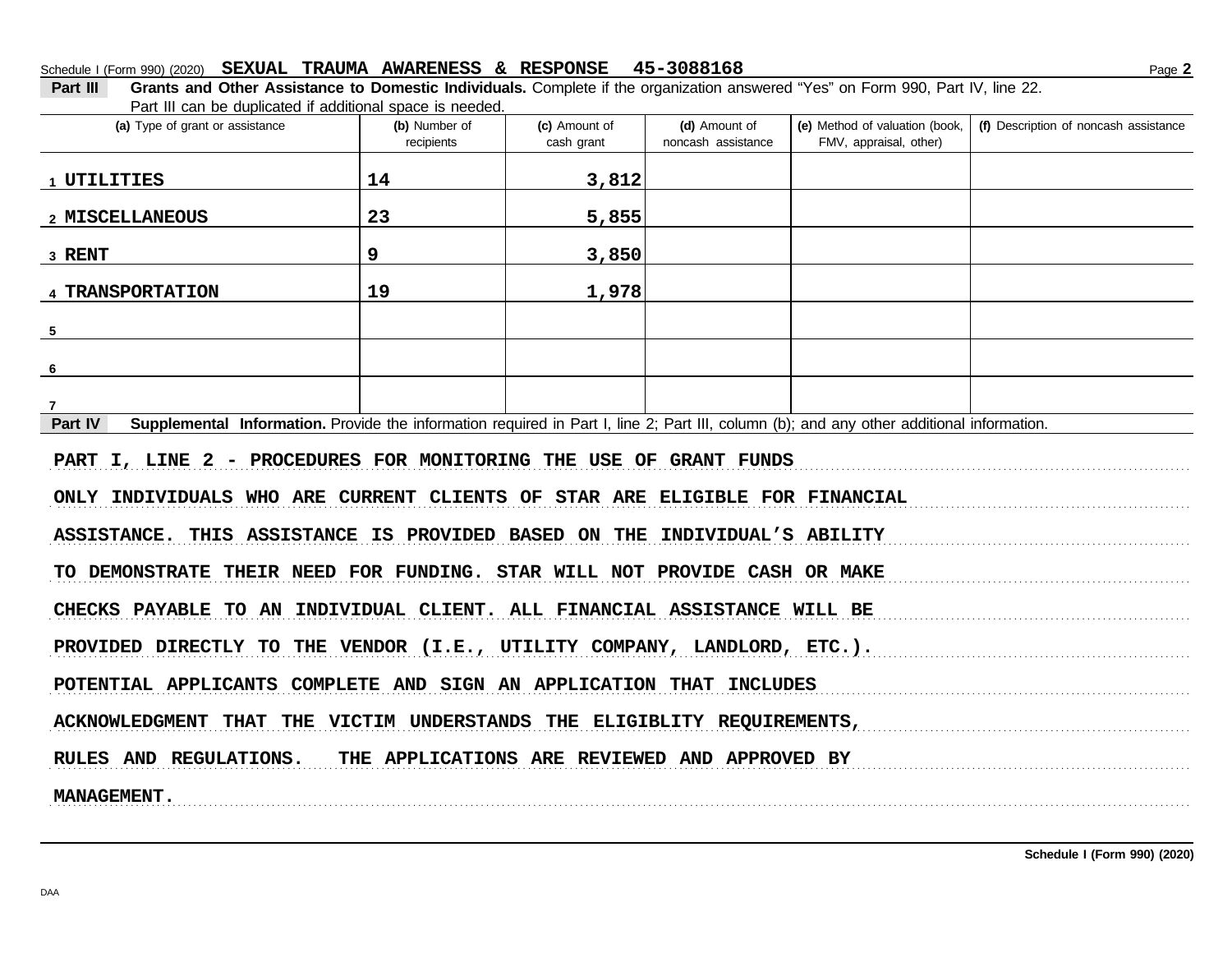# **(Form 990)**

## **SCHEDULE M Noncash Contributions**

OMB No. 1545-0047

| 2020                  |
|-----------------------|
| <b>Open To Public</b> |
| Insnection            |

u **Complete if the organizations answered "Yes" on Form 990, Part IV, lines 29 or 30.** u **Attach to Form 990.**

|              | Department of the Treasury<br>Internal Revenue Service |                                                              |               | U AIIAUII IU FUIIII 990.      |       |                                                        | <b>u</b> Go to www.irs.gov/Form990 for instructions and the latest information.                                    |    |                                                              | Open to Public<br>Inspection   |     |    |  |
|--------------|--------------------------------------------------------|--------------------------------------------------------------|---------------|-------------------------------|-------|--------------------------------------------------------|--------------------------------------------------------------------------------------------------------------------|----|--------------------------------------------------------------|--------------------------------|-----|----|--|
|              | Name of the organization                               |                                                              |               |                               |       |                                                        | SEXUAL TRAUMA AWARENESS & RESPONSE                                                                                 |    |                                                              | Employer identification number |     |    |  |
|              |                                                        |                                                              | <b>CENTER</b> |                               |       |                                                        |                                                                                                                    |    | 45-3088168                                                   |                                |     |    |  |
|              | Part I                                                 | <b>Types of Property</b>                                     |               |                               |       |                                                        |                                                                                                                    |    |                                                              |                                |     |    |  |
|              |                                                        |                                                              |               | (a)<br>Check if<br>applicable |       | (b)<br>Number of contributions or<br>items contributed | (c)<br>Noncash contribution<br>amounts reported on<br>Form 990, Part VIII, line 1g                                 |    | (d)<br>Method of determining<br>noncash contribution amounts |                                |     |    |  |
| 1            |                                                        | Art - Works of art                                           |               |                               |       |                                                        |                                                                                                                    |    |                                                              |                                |     |    |  |
| $\mathbf{2}$ |                                                        | Art - Historical treasures                                   |               |                               |       |                                                        |                                                                                                                    |    |                                                              |                                |     |    |  |
| 3            |                                                        | Art - Fractional interests                                   |               |                               |       |                                                        |                                                                                                                    |    |                                                              |                                |     |    |  |
| 4            |                                                        | Books and publications                                       |               |                               |       |                                                        |                                                                                                                    |    |                                                              |                                |     |    |  |
| 5            |                                                        | Clothing and household                                       |               |                               |       |                                                        |                                                                                                                    |    |                                                              |                                |     |    |  |
|              |                                                        | $\mathsf{goods}\xrightarrow{\hspace{0.5cm}}$                 |               |                               |       |                                                        |                                                                                                                    |    |                                                              |                                |     |    |  |
| 6            |                                                        | Cars and other vehicles                                      |               |                               |       |                                                        |                                                                                                                    |    |                                                              |                                |     |    |  |
| 7            |                                                        | Boats and planes                                             |               |                               |       |                                                        |                                                                                                                    |    |                                                              |                                |     |    |  |
| 8            |                                                        | Intellectual property                                        |               |                               |       |                                                        |                                                                                                                    |    |                                                              |                                |     |    |  |
| 9            |                                                        | Securities - Publicly traded                                 |               |                               |       |                                                        |                                                                                                                    |    |                                                              |                                |     |    |  |
| 10           |                                                        | Securities - Closely held stock                              |               |                               |       |                                                        |                                                                                                                    |    |                                                              |                                |     |    |  |
| 11           |                                                        | Securities - Partnership, LLC,                               |               |                               |       |                                                        |                                                                                                                    |    |                                                              |                                |     |    |  |
|              |                                                        | or trust interests                                           |               |                               |       |                                                        |                                                                                                                    |    |                                                              |                                |     |    |  |
| 12           |                                                        | Securities - Miscellaneous                                   |               |                               |       |                                                        |                                                                                                                    |    |                                                              |                                |     |    |  |
| 13           |                                                        | Qualified conservation                                       |               |                               |       |                                                        |                                                                                                                    |    |                                                              |                                |     |    |  |
|              |                                                        | contribution - Historic                                      |               |                               |       |                                                        |                                                                                                                    |    |                                                              |                                |     |    |  |
|              |                                                        | structures                                                   |               |                               |       |                                                        |                                                                                                                    |    |                                                              |                                |     |    |  |
| 14           |                                                        | Qualified conservation                                       |               |                               |       |                                                        |                                                                                                                    |    |                                                              |                                |     |    |  |
|              |                                                        |                                                              |               |                               |       |                                                        |                                                                                                                    |    |                                                              |                                |     |    |  |
| 15           |                                                        | Real estate - Residential                                    |               |                               |       |                                                        |                                                                                                                    |    |                                                              |                                |     |    |  |
| 16           |                                                        | Real estate - Commercial                                     |               |                               |       |                                                        |                                                                                                                    |    |                                                              |                                |     |    |  |
| 17           |                                                        | Real estate - Other                                          |               |                               |       |                                                        |                                                                                                                    |    |                                                              |                                |     |    |  |
| 18           |                                                        |                                                              |               |                               |       |                                                        |                                                                                                                    |    |                                                              |                                |     |    |  |
| 19           |                                                        | Food inventory                                               |               |                               |       |                                                        |                                                                                                                    |    |                                                              |                                |     |    |  |
| 20           |                                                        | Drugs and medical supplies                                   |               |                               |       |                                                        |                                                                                                                    |    |                                                              |                                |     |    |  |
| 21           |                                                        | Taxidermy                                                    |               |                               |       |                                                        |                                                                                                                    |    |                                                              |                                |     |    |  |
| 22           |                                                        | Historical artifacts                                         |               |                               |       |                                                        |                                                                                                                    |    |                                                              |                                |     |    |  |
| 23           |                                                        | Scientific specimens                                         |               |                               |       |                                                        |                                                                                                                    |    |                                                              |                                |     |    |  |
| 24           |                                                        | Archeological artifacts                                      |               |                               |       |                                                        |                                                                                                                    |    |                                                              |                                |     |    |  |
| 25           |                                                        | Other $\mathbf{u}$ ( VOLUNTEER COUNS)                        |               | X                             | 17115 |                                                        | 256,723 HOURLY RATE FOR COUNSELOR                                                                                  |    |                                                              |                                |     |    |  |
| 26           |                                                        | Other <b>u</b> ( PRIZES                                      |               | $\mathbf x$                   | 6     |                                                        | 3,318                                                                                                              |    | RETAIL VALUE                                                 |                                |     |    |  |
| 27           |                                                        | Other $\mathbf{u}(\dots, \dots, \dots, \dots, \dots, \dots)$ |               |                               |       |                                                        |                                                                                                                    |    |                                                              |                                |     |    |  |
| 28           | Other $\mathbf{u}$ (                                   |                                                              |               |                               |       |                                                        |                                                                                                                    |    |                                                              |                                |     |    |  |
| 29           |                                                        |                                                              |               |                               |       |                                                        | Number of Forms 8283 received by the organization during the tax year for contributions for                        |    |                                                              |                                |     |    |  |
|              |                                                        |                                                              |               |                               |       |                                                        | which the organization completed Form 8283, Part IV, Donee Acknowledgement                                         | 29 |                                                              |                                |     |    |  |
|              |                                                        |                                                              |               |                               |       |                                                        |                                                                                                                    |    |                                                              |                                | Yes | No |  |
| 30a          |                                                        |                                                              |               |                               |       |                                                        | During the year, did the organization receive by contribution any property reported in Part I, lines 1 through     |    |                                                              |                                |     |    |  |
|              |                                                        |                                                              |               |                               |       |                                                        | 28, that it must hold for at least three years from the date of the initial contribution, and which isn't required |    |                                                              |                                |     |    |  |
|              |                                                        |                                                              |               |                               |       |                                                        |                                                                                                                    |    |                                                              | 30a                            |     | x  |  |
| b            |                                                        | If "Yes," describe the arrangement in Part II.               |               |                               |       |                                                        |                                                                                                                    |    |                                                              |                                |     |    |  |
| 31           |                                                        |                                                              |               |                               |       |                                                        | Does the organization have a gift acceptance policy that requires the review of any nonstandard                    |    |                                                              |                                |     |    |  |
|              | contributions?                                         |                                                              |               |                               |       |                                                        |                                                                                                                    |    |                                                              | 31                             |     | X  |  |
| 32a          |                                                        |                                                              |               |                               |       |                                                        | Does the organization hire or use third parties or related organizations to solicit, process, or sell noncash      |    |                                                              |                                |     |    |  |
|              | contributions?                                         |                                                              |               |                               |       |                                                        |                                                                                                                    |    |                                                              | 32a                            |     | x  |  |
| b            |                                                        | If "Yes," describe in Part II.                               |               |                               |       |                                                        |                                                                                                                    |    |                                                              |                                |     |    |  |
| 33           |                                                        |                                                              |               |                               |       |                                                        | If the organization didn't report an amount in column (c) for a type of property for which column (a) is checked,  |    |                                                              |                                |     |    |  |
|              |                                                        | describe in Part II.                                         |               |                               |       |                                                        |                                                                                                                    |    |                                                              |                                |     |    |  |

**For Paperwork Reduction Act Notice, see the Instructions for Form 990. Schedule M (Form 990) 2020**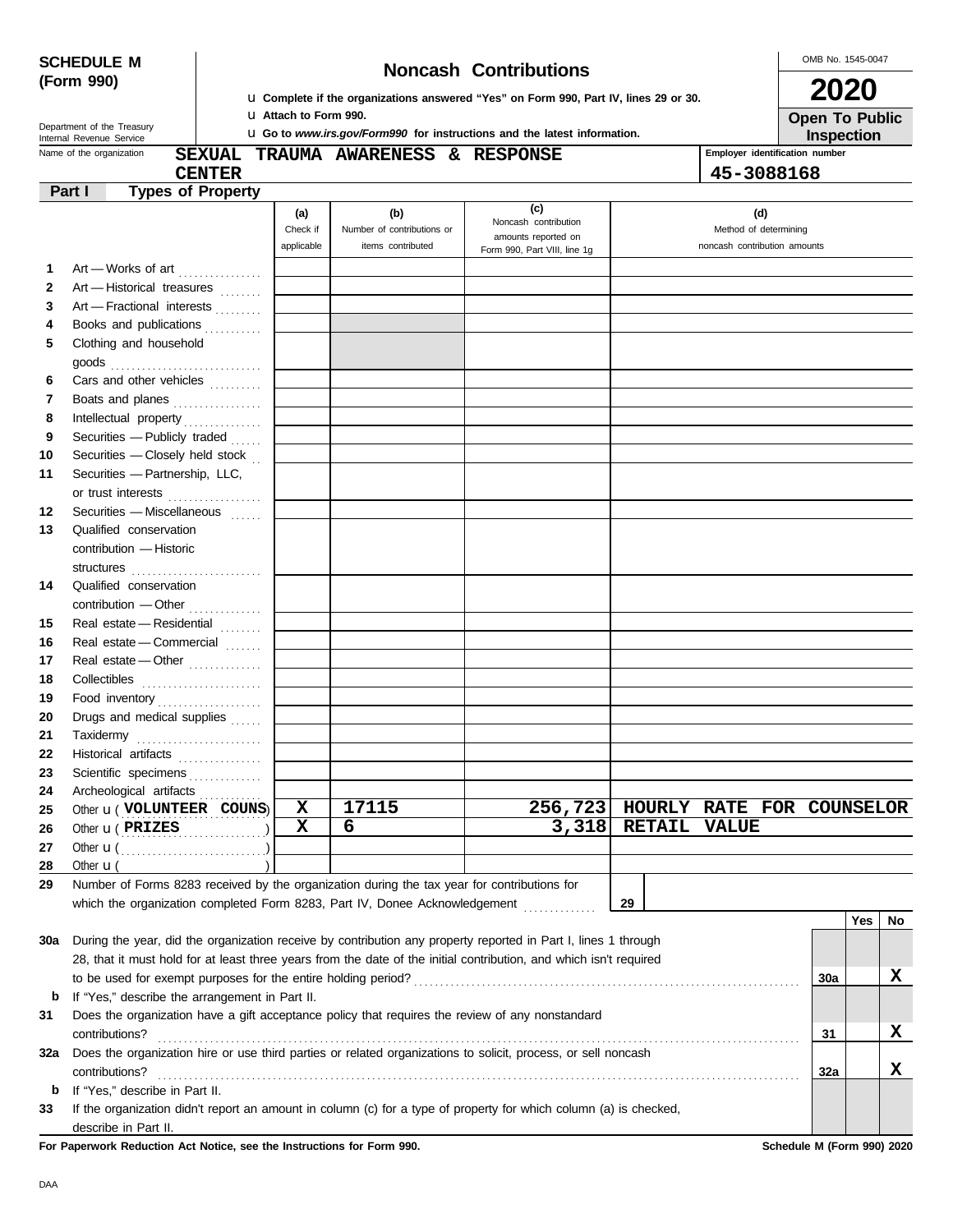| Part II |  | or a combination of both. Also complete this part for any additional information. | Schedule M (Form 990) 2020 SEXUAL TRAUMA AWARENESS & RESPONSE 45-3088168<br>Supplemental Information. Provide the information required by Part I, lines 30b, 32b, and 33, and whether<br>the organization is reporting in Part I, column (b), the number of contributions, the number of items received, | Page 2 |
|---------|--|-----------------------------------------------------------------------------------|----------------------------------------------------------------------------------------------------------------------------------------------------------------------------------------------------------------------------------------------------------------------------------------------------------|--------|
|         |  |                                                                                   |                                                                                                                                                                                                                                                                                                          |        |
|         |  |                                                                                   |                                                                                                                                                                                                                                                                                                          |        |
|         |  |                                                                                   |                                                                                                                                                                                                                                                                                                          |        |
|         |  |                                                                                   |                                                                                                                                                                                                                                                                                                          |        |
|         |  |                                                                                   |                                                                                                                                                                                                                                                                                                          |        |
|         |  |                                                                                   |                                                                                                                                                                                                                                                                                                          |        |
|         |  |                                                                                   |                                                                                                                                                                                                                                                                                                          |        |
|         |  |                                                                                   |                                                                                                                                                                                                                                                                                                          |        |
|         |  |                                                                                   |                                                                                                                                                                                                                                                                                                          |        |
|         |  |                                                                                   |                                                                                                                                                                                                                                                                                                          |        |
|         |  |                                                                                   |                                                                                                                                                                                                                                                                                                          |        |
|         |  |                                                                                   |                                                                                                                                                                                                                                                                                                          |        |
|         |  |                                                                                   |                                                                                                                                                                                                                                                                                                          |        |
|         |  |                                                                                   |                                                                                                                                                                                                                                                                                                          |        |
|         |  |                                                                                   |                                                                                                                                                                                                                                                                                                          |        |
|         |  |                                                                                   |                                                                                                                                                                                                                                                                                                          |        |
|         |  |                                                                                   |                                                                                                                                                                                                                                                                                                          |        |
|         |  |                                                                                   |                                                                                                                                                                                                                                                                                                          |        |
|         |  |                                                                                   |                                                                                                                                                                                                                                                                                                          |        |
|         |  |                                                                                   |                                                                                                                                                                                                                                                                                                          |        |
|         |  |                                                                                   |                                                                                                                                                                                                                                                                                                          |        |
|         |  |                                                                                   |                                                                                                                                                                                                                                                                                                          |        |
|         |  |                                                                                   |                                                                                                                                                                                                                                                                                                          |        |
|         |  |                                                                                   |                                                                                                                                                                                                                                                                                                          |        |
|         |  |                                                                                   |                                                                                                                                                                                                                                                                                                          |        |
|         |  |                                                                                   |                                                                                                                                                                                                                                                                                                          |        |
|         |  |                                                                                   |                                                                                                                                                                                                                                                                                                          |        |
|         |  |                                                                                   |                                                                                                                                                                                                                                                                                                          |        |
|         |  |                                                                                   |                                                                                                                                                                                                                                                                                                          |        |
|         |  |                                                                                   |                                                                                                                                                                                                                                                                                                          |        |
|         |  |                                                                                   |                                                                                                                                                                                                                                                                                                          |        |
|         |  |                                                                                   |                                                                                                                                                                                                                                                                                                          |        |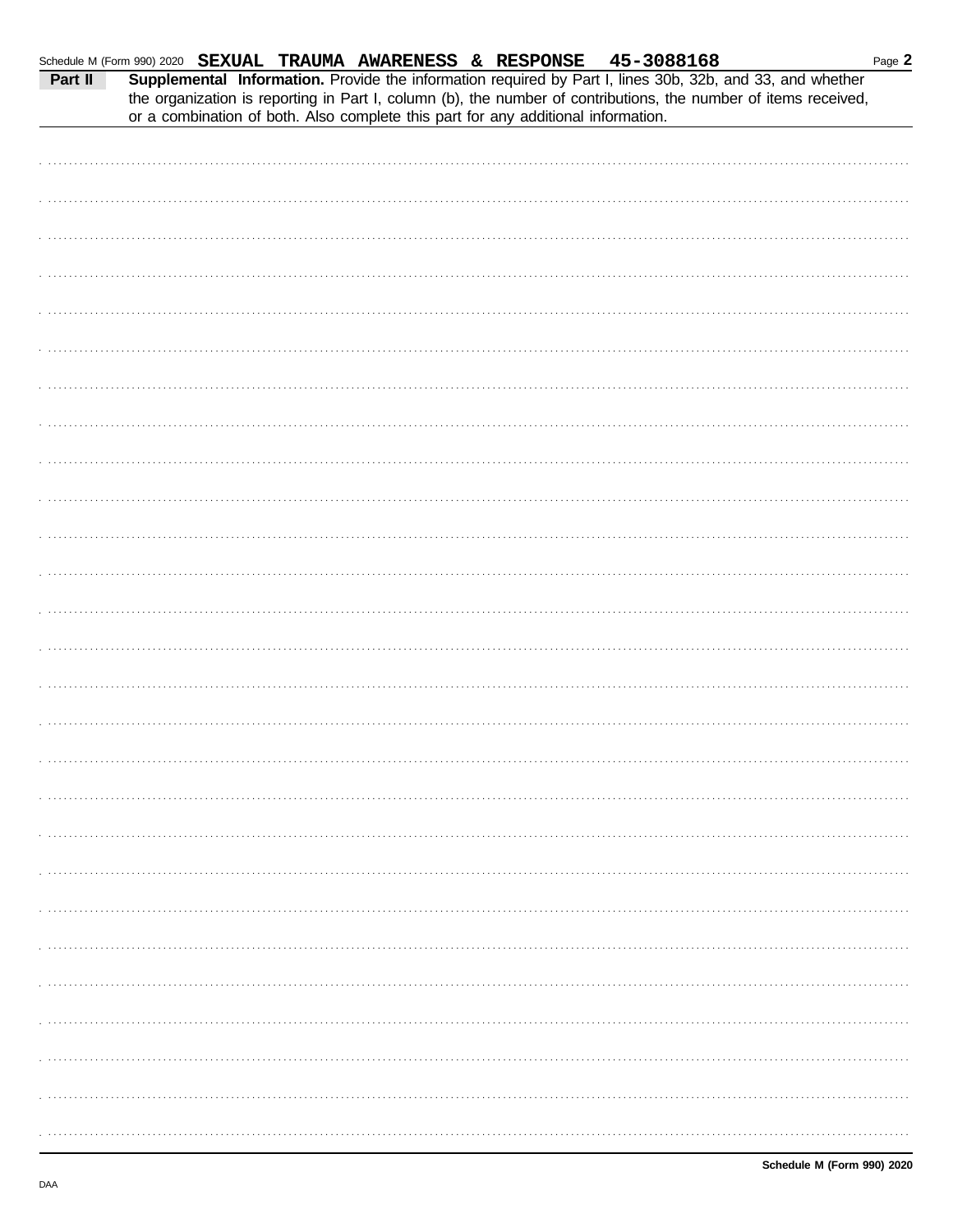| <b>SCHEDULE O</b>                                      | Supplemental Information to Form 990 or 990-EZ                                                                                         |                                | OMB No. 1545-0047                          |
|--------------------------------------------------------|----------------------------------------------------------------------------------------------------------------------------------------|--------------------------------|--------------------------------------------|
| (Form 990 or 990-EZ)                                   | Complete to provide information for responses to specific questions on<br>Form 990 or 990-EZ or to provide any additional information. |                                | <b>2020</b>                                |
| Department of the Treasury<br>Internal Revenue Service | Lu Attach to Form 990 or 990-EZ.<br>u Go to www.irs.gov/Form990 for the latest information.                                            |                                | <b>Open to Public</b><br><b>Inspection</b> |
| Name of the organization                               | <b>SEXUAL</b><br>TRAUMA AWARENESS & RESPONSE                                                                                           | Employer identification number |                                            |
|                                                        | <b>CENTER</b>                                                                                                                          | 45-3088168                     |                                            |
| FORM 990, PART                                         | III, LINE 4D - ALL OTHER ACCOMPLISHMENTS                                                                                               |                                |                                            |
| <b>SOCIAL CHANGE</b>                                   | CREATE SOCIAL CHANGE<br>TO DRASTICALLY REDUCE<br>TO.<br>$\overline{\phantom{0}}$                                                       | THE                            | <b>EPIDEMIC</b>                            |
| SEXUAL<br>OF                                           | TRAUMA BY RAISING AWARENESS, PROVIDING EDUCATION,                                                                                      |                                | <b>BUILDING SKILLS</b>                     |
| WITH TEH COMMUNITY                                     | EFFECTIVELY PREVENT AND INTERVENE<br>TO.                                                                                               |                                | IN SEXUAL VIOLENCE,                        |
| <b>AND</b><br><b>EXAMINING</b>                         | THE ROOT CAUSES OF SEXUAL VIOLENCE.                                                                                                    |                                |                                            |
|                                                        |                                                                                                                                        |                                |                                            |
|                                                        | FORM 990, PART VI, LINE 11B - ORGANIZATION'S PROCESS TO REVIEW FORM 990                                                                |                                |                                            |
|                                                        |                                                                                                                                        |                                |                                            |
|                                                        | ALL TAX FILINGS ARE APPROVED BY THE FINANCE COMMITTEE.                                                                                 |                                |                                            |
|                                                        |                                                                                                                                        |                                |                                            |
|                                                        | FORM 990, PART VI, LINE 12C - ENFORCEMENT<br>OF<br>CONFLICTS POLICY                                                                    |                                |                                            |
| <b>ANNUALLY THE</b>                                    | DIRECTORS, STAFF, AND VOLUNTEERS COMPLETE, SIGN, AND<br><b>BOARD</b><br>OF                                                             |                                |                                            |
| FILE A DISCLOSURE                                      | OF<br><b>CONFLICT</b><br>INTEREST.<br>WHEN ANY ACTUAL OR POTENTIAL<br>OF                                                               |                                |                                            |
| CONFLICTS                                              | ARISES<br>THAT COULD BE<br>CONSIDERED A CONFLICT<br>OF                                                                                 | <b>INTEREST</b>                | <b>THE BOARD</b>                           |
| WOULD BE MADE                                          | KNOWN.                                                                                                                                 |                                |                                            |
|                                                        |                                                                                                                                        |                                |                                            |
|                                                        | FORM 990, PART VI, LINE 15A - COMPENSATION PROCESS FOR TOP OFFICIAL                                                                    |                                |                                            |
|                                                        | THE BOARD OF DIRECTORS CONSIDER COMPENSATION LEVELS FOR THE EXECUTIVES OF                                                              |                                |                                            |
|                                                        | SIMILAR ORGANIZATIONS REQUIRING A SIMILAR SKILL SET AND APPROVES THE                                                                   |                                |                                            |
|                                                        | COMPENSATION LEVELS THROUGH A FORMAL ACTION OF THE BOARD.                                                                              |                                |                                            |
|                                                        |                                                                                                                                        |                                |                                            |
|                                                        |                                                                                                                                        |                                |                                            |
|                                                        | FORM 990, PART VI, LINE 19 - GOVERNING DOCUMENTS DISCLOSURE EXPLANATION                                                                |                                |                                            |
|                                                        | THE ORGANIZATION MAKES ITS CORPORATE DOCUMENTS AVAILABLE TO THE PUBLIC UPON                                                            |                                |                                            |
| <b>REQUEST.</b>                                        |                                                                                                                                        |                                |                                            |
|                                                        |                                                                                                                                        |                                |                                            |

FORM 990, PART XI, LINE 9 - OTHER CHANGES IN NET ASSETS EXPLANATION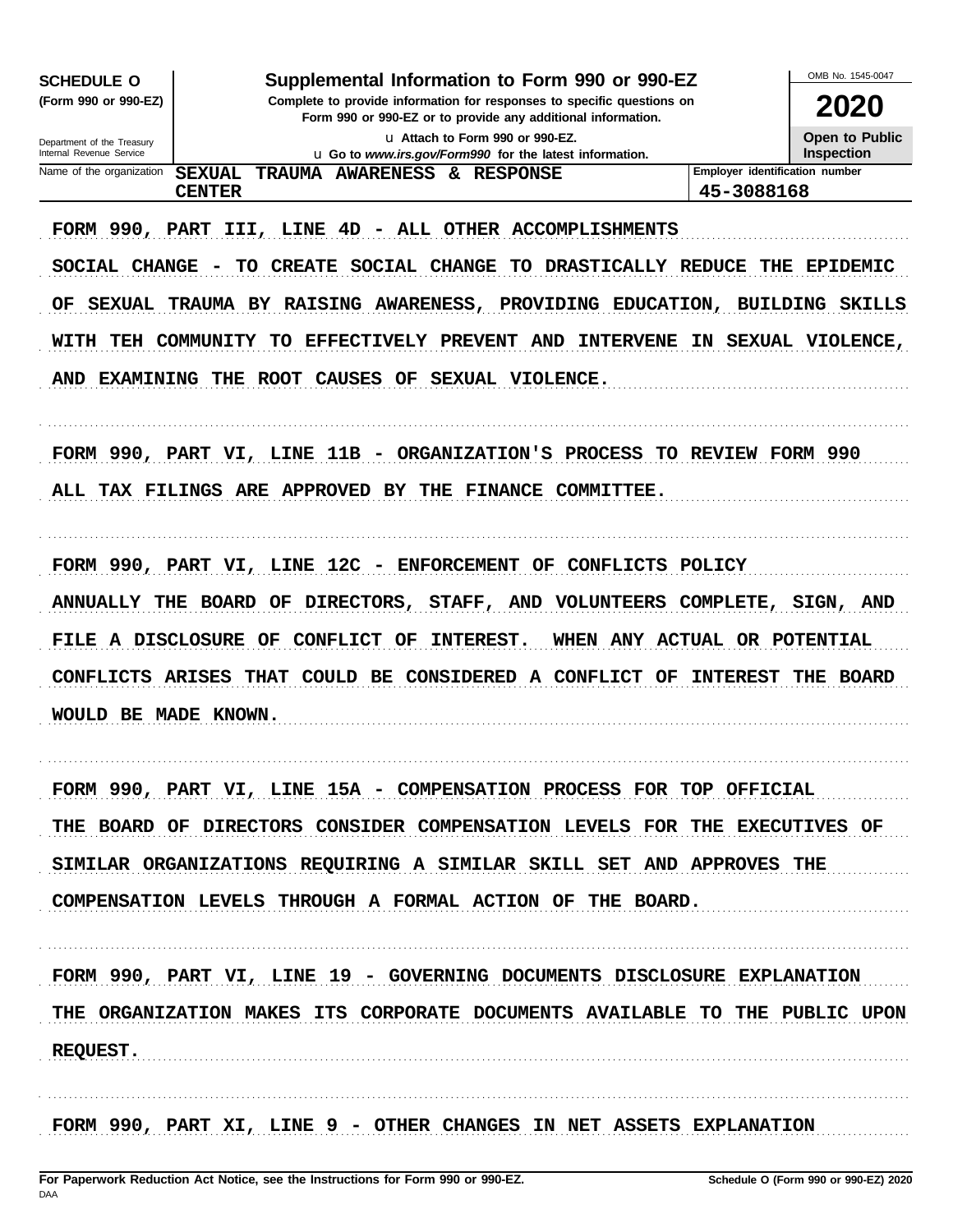| Schedule O (Form 990 or 990-EZ) 2020                           | Page 2                                       |
|----------------------------------------------------------------|----------------------------------------------|
| Name of the organization<br>SEXUAL TRAUMA AWARENESS & RESPONSE | Employer identification number<br>45-3088168 |
|                                                                |                                              |
| SPECIAL EVENT<br><b>EXPENSES</b>                               | $\ddot{\mathbf{S}}$<br>14,799                |
| ROUNDING                                                       | $\boldsymbol{\xi}$<br>$\mathbf{2}$           |
| SPECIAL EVENT EXPENSES                                         | $\ddot{\mathbf{S}}$<br>$-14,799$             |
| <b>TOTAL</b>                                                   | \$<br>$\mathbf{2}$                           |
|                                                                |                                              |
|                                                                |                                              |
|                                                                |                                              |
|                                                                |                                              |
|                                                                |                                              |
|                                                                |                                              |
|                                                                |                                              |
|                                                                |                                              |
|                                                                |                                              |
|                                                                |                                              |
|                                                                |                                              |
|                                                                |                                              |
|                                                                |                                              |
|                                                                |                                              |
|                                                                |                                              |
|                                                                |                                              |
|                                                                |                                              |
|                                                                |                                              |
|                                                                |                                              |
|                                                                |                                              |
|                                                                |                                              |
|                                                                |                                              |
|                                                                |                                              |
|                                                                |                                              |
|                                                                |                                              |
|                                                                |                                              |
|                                                                |                                              |
|                                                                |                                              |
|                                                                |                                              |
|                                                                |                                              |

| . .<br>w<br>v |  |  |  |  |
|---------------|--|--|--|--|
|---------------|--|--|--|--|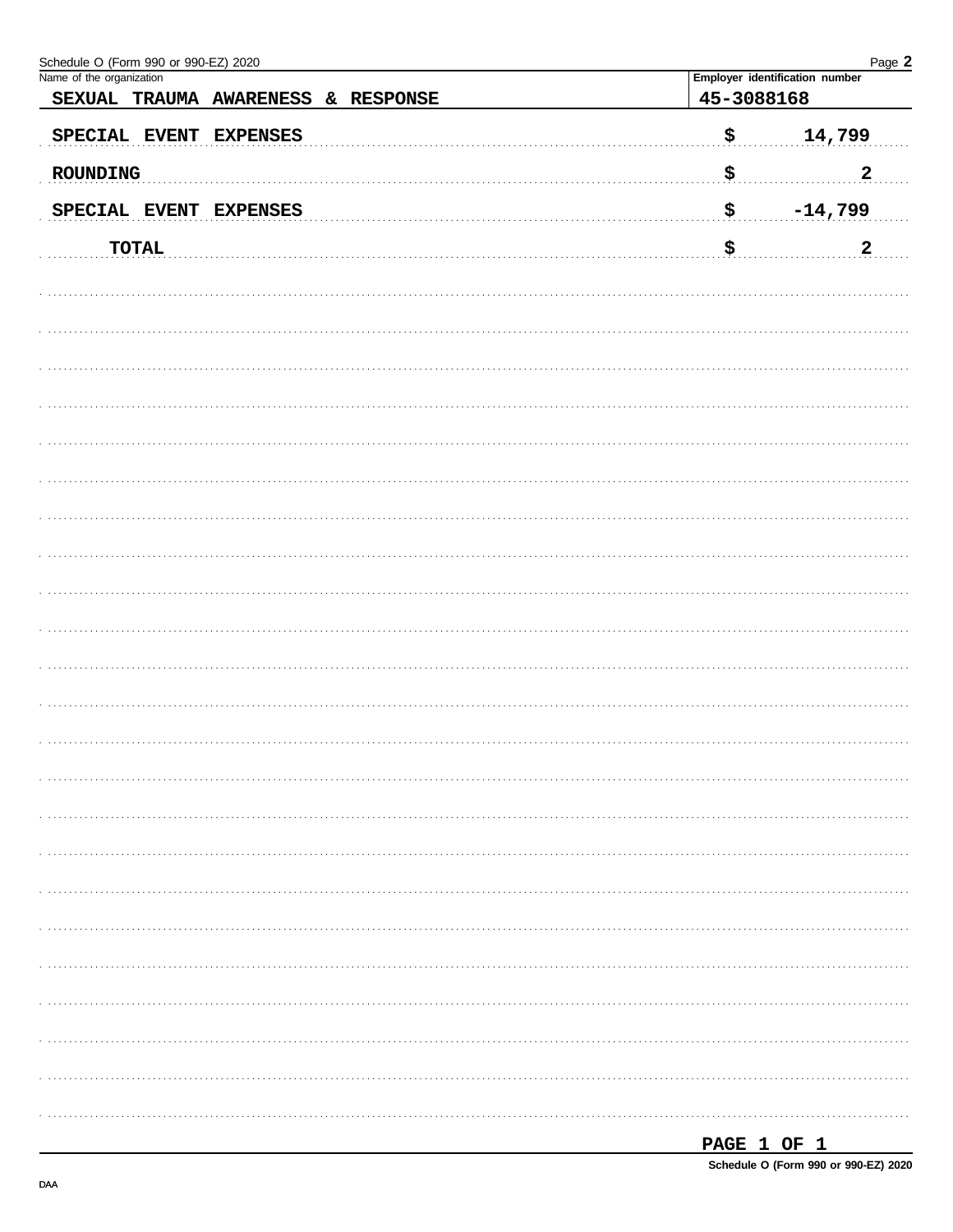### Description **OTHER FUNDRAISING** Form **990 Event Income and Deduction Worksheet 2020**

**14,799 14,799**

#### Name Taxpayer Identification Number **SEXUAL TRAUMA AWARENESS & RESPONSE 45-3088168**

Use this worksheet to verify data entered for a specific activity on your form 990/990EZ

#### **Income & Expense Summary:**

|                                               | 8,349    |
|-----------------------------------------------|----------|
| 7. Total revenue. Add lines 1 through 6 7.    | 8,349    |
|                                               |          |
| 9. Employment Expense 9.                      |          |
|                                               |          |
|                                               |          |
| 12. Depreciation Expense 12.                  |          |
|                                               |          |
| 14. Fundraising Expense <b>14.</b> 14.        | 14,799   |
| 15. Total expenses. Add lines 8 through 1415. | 14,799   |
| 16. Net Income/Loss. Line 7 minus Line 1516.  | $-6,450$ |
|                                               |          |

#### **Expense Details - Cost of Goods Sold:**

| Beginning inventory             |
|---------------------------------|
| Purchases                       |
| Labor                           |
| Section 263A costs              |
| Other costs                     |
|                                 |
| <b>Total Cost of Goods Sold</b> |
|                                 |

#### **Expense Details - Employment Expense:**

| Compensation of officers        |
|---------------------------------|
| Other salaries and wages        |
| Pension plan contributions      |
| Other employee benefits         |
| Payroll taxes                   |
| <b>Total Employment Expense</b> |

#### **Expense Details - Fees for Services:**

| Professional fundraising       |  |
|--------------------------------|--|
|                                |  |
| Other                          |  |
| <b>Total Fees for Services</b> |  |
|                                |  |

#### **Information is indicated for use on Form 990-T, Schedule A:**

Part V, Debt Financing Part IX, Advertising Income Part VIII, Exploited Activities Part VI, Controlled Org Income Part VII, Investments for C(7)(9)(17)

#### **Expense Details - Indirect Expense:**

#### **Allocation of Expense to Program Service Accomplishments:**

**Total Fundraising Expense** . . . . . . . . . . . . . .

Food & beverages (Part II only) ......... Entertainment (Part II only) ...............

Other direct expenses . . . . . . . . . . . . . . . . . . . . .

| First<br>.     |  |
|----------------|--|
| Second<br>.    |  |
| Third<br>.     |  |
| All other<br>. |  |
|                |  |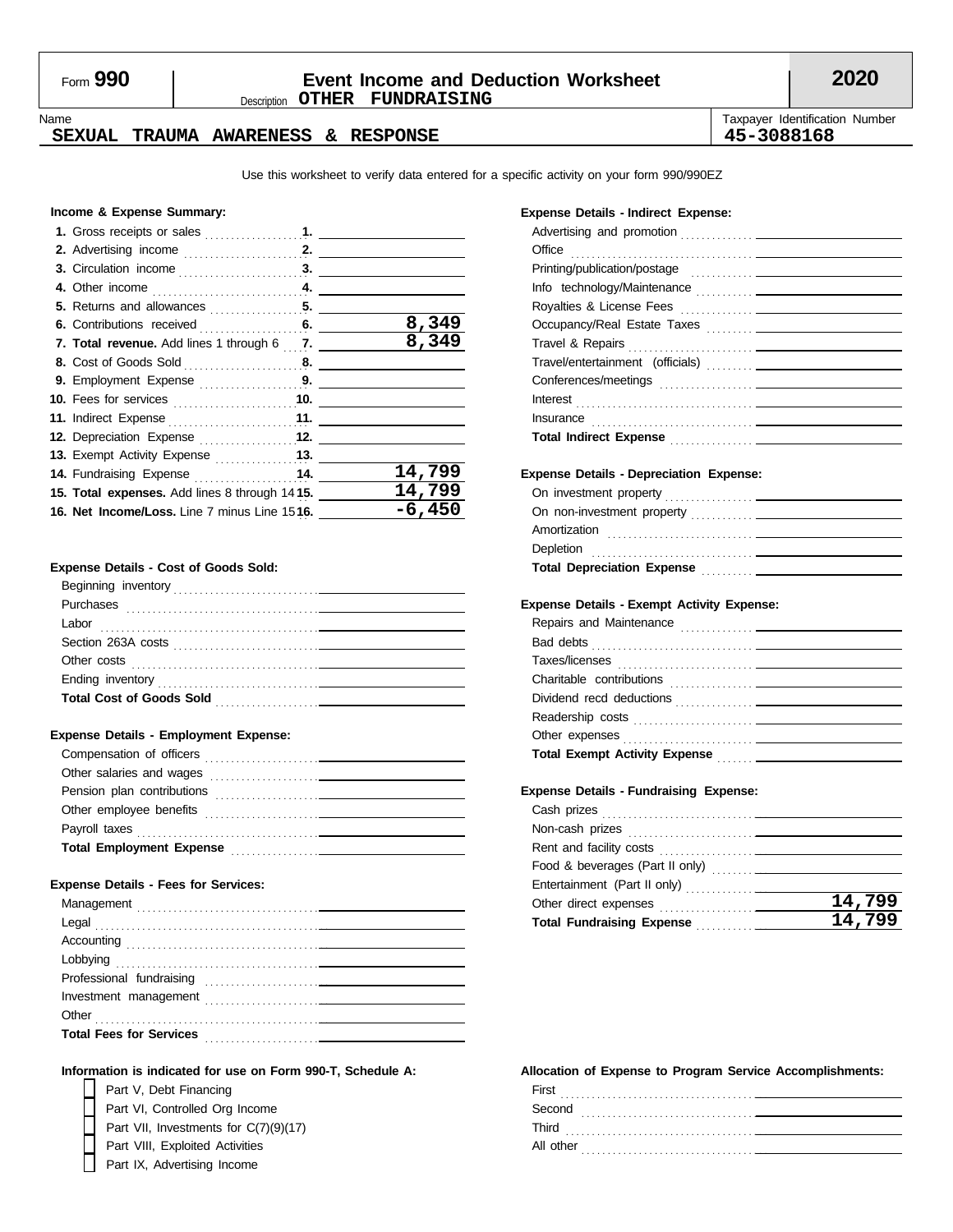# 45-3088168 **Federal Statements**

| <b>Description</b>                                           |    | Total<br><b>Expenses</b>                                  |   | Program<br>Service |   | Management &<br>General |   | Fund<br>Raising |
|--------------------------------------------------------------|----|-----------------------------------------------------------|---|--------------------|---|-------------------------|---|-----------------|
| CONSULTANTS<br><b>OTHER</b>                                  |    | 33,294                                                    |   | 31,132             |   | 1,682                   |   | 480             |
| TOTAL                                                        |    | 33,294                                                    |   | 31,132             |   | 1,682                   |   | 480             |
|                                                              |    |                                                           |   |                    |   |                         |   |                 |
|                                                              |    | Form 990, Part IX, Line 24e - All Other Expenses<br>Total |   | Program<br>Service |   | Management &<br>General |   | Fund            |
| <b>Description</b><br>TRAINING<br>AFFILIATIONS<br>MEMBERSHIP | Ŝ. | <b>Expenses</b><br>2,218<br>1,555                         | Ś | 2,116<br>1,520     | Ŝ | 85<br>35                | S | Raising<br>17   |